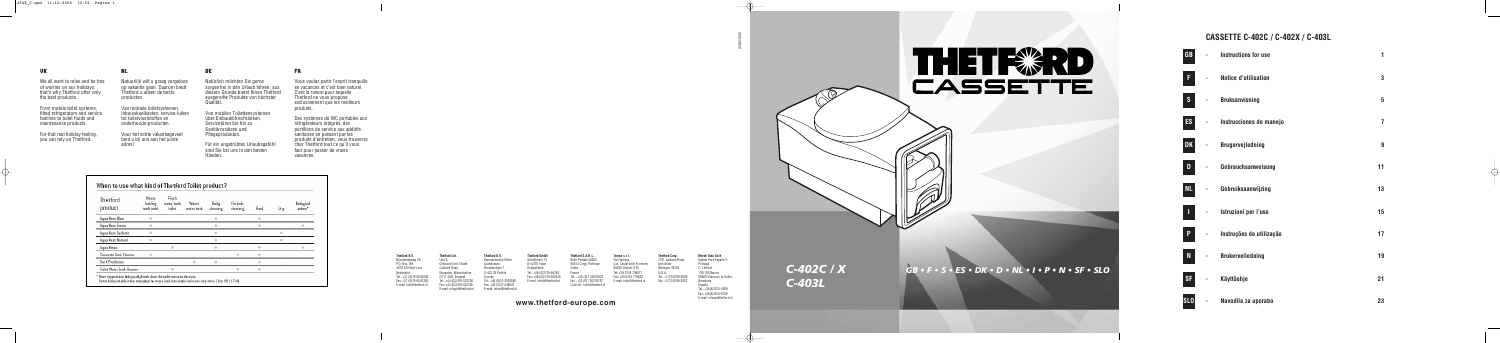# **GB Instructions for use**

These operating instructions cover Thetford cassette toilet models C-402C, C-402X and C-403L. There are a few differences in the use of these models. Make sure that you follow the instructions that apply to your toilet model.

The parts and functions that are referred to by letters are illustrated on the fold-out at the back of these operating instructions.

The actions to be taken, referred to by numbers, are illustrated on the fold-out at the front of these operating instructions.

### **PARTS AND FUNCTIONS C-402C AND C-402X**

- **a.** Handle: opens and shuts the valve blade.
- **b.** Flush knob: when this is pressed, an electric pump fills the bowl with water.
- **c.** Level indicator display: the red LED on the display lights up when the waste tank is full (C-402C and C-402X). When the flush knob is pressed briefly, the display shows the level in the waste tank and the level in the water tank (C-402X).
- **d.** Removable seat and cover.
- **e.** Cover plates.
- **f.** Storage compartment for toilet fluids (only the tall model).
- **g.** Safety catch: holds the waste tank in place.
- **h.** Water filling funnel: for easy filling of the water tank.
- **i.** Cover: guarantees optimal hygiene. Opens when the waste tank is located in the toilet and closes when the waste tank is removed.
- **j.** Removable mechanism.
- **k.** Valve blade opener.
- **l.** Valve blade / valve seal.
- **m.** Vent plunger: for emptying without splashing.
- **n.** Upper handle.
- **o.** Automatic pressure release vent: ventilates the waste tank when this is located in the cassette toilet. Avoids excessive pressure in the waste tank.
- **p.** Pull-out handle: for easy transport of the waste tank.
- **q.** Wheels.
- **r.** Rotating emptying spout: ensures that the waste tank can be easily and hygienically emptied.
- **s.** Water filling extension.
- **t.** Access hatch to waste tank and water filling funnel: lockable from the outside of the vehicle.

### **C-403L PARTS AND FUNCTIONS**

- **a.** Handle: opens and shuts the valve blade.
- **b.** Flush knob: when pressed a central electric pump in the vehicle pumps water into the bowl.
- **c.** Level indicator display: the red LED on the display lights up when the waste tank is full. When the flush knob is pressed briefly, the display shows the level in the waste tank.
- **d.** Removable seat and cover.
- **e.** Cover plates.
- **f.** Storage compartment for toilet fluids (only the tall model).
- **g.** Safety catch: holds the waste tank in place.
- **h.** Cover: guarantees optimal hygiene. Opens when the waste tank is located in the toilet.
- **i.** Removable mechanism.
- **j.** Valve blade opener.
- **k.** Valve blade / valve seal.
- **l.** Vent plunger: for emptying without splashing.
- **m.** Automatic pressure release vent: ventilates the waste tank when this is located in the cassette toilet. Avoids excessive pressure in the waste tank.
- **n.** Upper handle: for easy emptying.
- **o.** Pull-out handle: for easy transport of the waste tank.
- **p.** Wheels.
- **q.** Rotating emptying spout: ensures that the waste tank can be easily and hygienically emptied.
- **r.** Access hatch to waste tank: lockable from the outside of the vehicle.

### **INTRODUCTION**

The Thetford cassette toilet is a high quality product. The functional design combines modern styling and ease of use and the toilet forms an integrated part of your caravan or camper bathroom. The Cassette toilet is manufactured from high quality synthetic material. This makes it a durable, user & maintenance friendly toilet.

The toilet is made up of two parts: a permanently fixed part and a waste tank that is accessible from the outside. The removable waste tank is located under the toilet bowl and can be removed via a door on the outside of the caravan or camper.

The Thetford Cassette toilet is the solution to the sanitary problem in your caravan or camper!

### **PREPARING FOR USE C-402C, C-402X AND C-403L**

**1.** Open the access door on the outside of your caravan or camper.

### **C-402C AND C-402X**

- **2.** Rotate the waste tank emptying spout 90 degrees and remove the water filling extension (you will find it positioned beneath the handle closest to the the emptying spout).
- **3.** Rotate the waterfill funnel outwards, remove the cap and place the extension on the waterfill funnel. Add the stated amount of Thetford fresh water additive to the water tank. This ensures a better and cleaner flush and keeps the water in the flush tank fresh.
- **4.** Fill the water tank with clean water. Warning: keep water level below the top of the water filling funnel.
- **5.** Remove the extension and return to its original position on the waste tank.

**Note:** depending on the space between the door and waste tank, this extension part may also be fixed on the door with a hook. Screw the cap back onto the water filling funnel and push back inwards towards the side of the flush water tank.

**Note:** 150 ml of water will remain in the waterfill funnel when the water tank is empty.

### **C-402C, C-402X AND C-403L**

- **6.** Remove the waste tank by pulling the safety catch upwards.
- **7.** Pull the waste tank outward to the stop. Tip it slightly and take the tank fully out.
- **8.** Place the tank upright and turn the emptying spout upwards.
- **9.** Remove the cap, with the measuring cup inside, from the emptying spout and pour the stated quantity of toilet fluid into the waste tank. This avoids unpleasant smells in the waste tank and keeps the inside of the waste tank clean. Next add approximately 2 litres of water - enough to ensure that the bottom of the waste tank is covered. Screw the cap back onto the emptying spout. Turn the emptying spout back to its original position.

**N.B.:** The emptying spout measuring cap is supplied in the same packaging as this manual.

- **Warning!** Never add toilet fluid via the valve blade or via the toilet bowl.
- **10.** Slide the waste tank back into its original position via the access door.
	- **Note !** Never use force if you cannot get the tank back into place easily. This may cause serious damage.
- **11.** Make sure that the waste tank is secured with the safety catch. Shut the access door and lock it.

### **USE C-402C, C-402X AND C-403L**

- **12.** Run water into the bowl by pressing the flush knob briefly or open the valve blade by turning the handle anti-clockwise. Your Thetford toilet is now ready for use.
- **13.** After use, open the valve blade (if still closed) by turning the handle anti-clockwise. Flush the toilet by pressing the flush knob for several seconds. Close the valve blade after use. **Note!** Do not leave water in the bowl if the toilet is not being used. This does not help to reduce unpleasant smells and only leads to flooding.

**GB**

**Important Warning Notice!** Please do not travel with water in the flush tank of your toilet. Failure to adhere to this notice may result in water damage to your caravan or motorhome.

### **EMPTYING**

The waste tank has a capacity of 19 litres and must be emptied at the latest when the red light in the level display lights up. The indicator lamp will light up when the waste tank can still take about 2 litres, which is about 3 uses. It is advisable to empty the waste tank earlier. **Note !** Do not allow the waste tank to become too full.

### **C-402C, C-402X AND C-403L**

- **14.** Make sure that the valve blade is closed. Open the access door located outside the vehicle. Pull the safety catch upwards and remove the waste tank.
- **15.** Remove the water filling extension first to avoid it will getting lost during emptying of the waste tank.
- **16.** Stand the waste tank upright (Pull-out handle at the top, wheels at the bottom). Press the handle down and move it away from the waste tank until it snaps out of its locked position.
- **17.** Pull the handle up and wheel the waste tank to an authorised waste dump.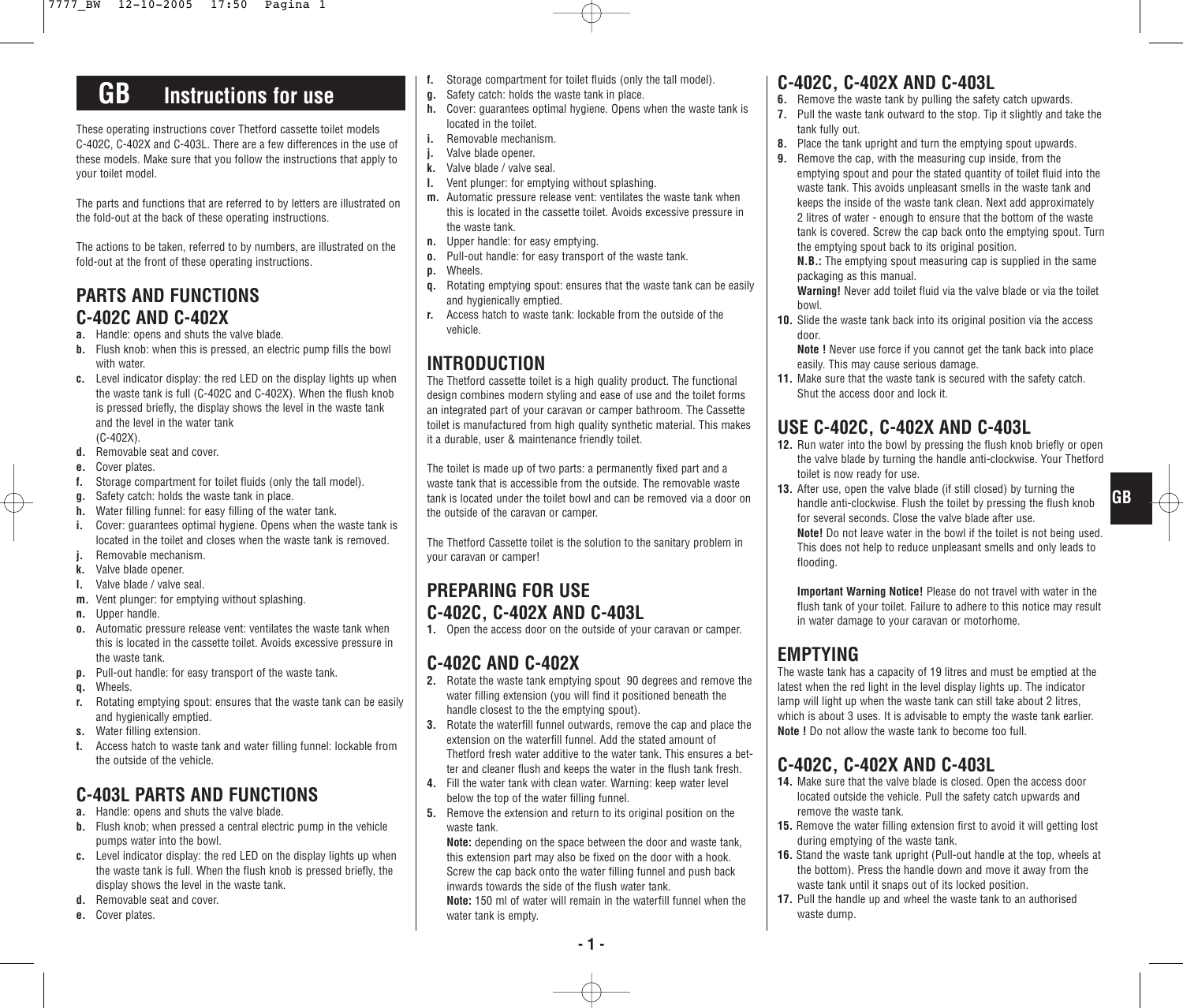**18.** Push the handle back. Turn the emptying spout upwards and remove the cap from the spout. Hold the waste tank by the upper handle with one hand, while placing your other hand by the rear handle so that during emptying you can operate the vent plunger with your thumb. To empty the tank without splashing, depress the vent plunger while emptying the tank.

After emptying, flush the tank thoroughly with water. Also clean the valve blade with water.

**Note !** The vent plunger should only be pressed once the emptying spout is pointing downwards!

**19.** If required make the toilet ready for use once again. Return the water filling extension to its original position on the waste tank. Slide the waste tank into the toilet and close the access door.

#### **STORAGE**

It is important that you follow the instructions below if you do not expect to use the Thetford toilet for a long period. Completely empty the water tank through the drain tube, which also serves as a level indicator. Take the drain tube out of the clamp and carefully pull it downwards from the upper plug. Direct the drain tube out through the access door opening to allow water to flow out. Afterwards, be sure the drain tube is placed back into the clamp first and then pushed back into the upper plug.

#### **C-403L**

Drain the central water system of the caravan or camper.

**20.** Open the valve blade by turning the handle on the toilet anti-clockwise. Press the blue knob until water stops flowing into the bowl. Close the valve blade.

#### **C-402C AND C-402X**

**21.** Open the access door on the outside of your caravan or camper and turn the water filling funnel outwards. Remove the cap and empty the water filling funnel by turning it a quarter turn anticlockwise.

#### **C-402C, C-402X AND C-403L**

- **22.** Remove the waste tank and empty this at an authorised waste dump. Follow the instructions for cleaning and maintenance.
- **23.** Replace the waste tank and open the valve blade by moving the handle on the toilet to the left.

### **CLEANING AND MAINTENANCE**

The toilet should be cleaned and maintained regularly, depending on the amount of use. To clean Thetford toilets, we advise using water and Thetford Plastic Cleaner.

**Note!** Never use household cleaners (bleach, solvents or other powerful cleaning agents). These may cause permanent damage to the seals and other toilet components.

#### **Toilet**

- Squirt Thetford Plastic Cleaner in the toilet.
- Flush the bowl with water and wipe down the rest of the toilet with a damp cloth.

**Tip!** For a really shining toilet, dry it with a soft dry cloth after cleaning.

Clean seat and lid. The seat and lid can easily be removed. Lift the lid and seat together and pull upwards. After cleaning, replace the seat and lid by positioning the round pins above the holes and then pushing the lid and seat downwards.

#### **Waste tank**

We advise a thorough cleaning of the waste tank once each season.

- Remove the mechanism from the waste tank by turning it anticlockwise, as shown on the waste tank. Rinse the complete mechanism under a tap.
- Remove the cover plate from the automatic pressure release vent by prising it up using a screwdriver. Use one hand to push the automatic pressure release vent open, while holding the float of the automatic pressure release vent on the inside of the tank with the other hand. Push the float upwards, turn the float a half turn and remove it from below. Remove the rubber seal that is under the float. Rinse the float and rubber seal under a tap. Replace the rubber seal and the float for the automatic pressure release vent in the same way.

The rubber seals in the toilet (the valve blade seal, the mechanism seal, the automatic pressure release vent seal and the cap seal) should be regularly treated with Thetford High Grade Seal Lubricant. This will ensure that the seals remain supple and in good condition. If the toilet is not to be used for any length of time, it is important to treat the seals with Thetford High Grade Seal Lubricant after cleaning.

GB C-402C, C-402X AND C-403L **Individual CO-403L** Note ! Never use Vaseline or any vegetable oil except olive oil. These Thetford is not liable for loss and the toilet. **Note !** Never use Vaseline or any vegetable oil except olive oil. These may cause leakage.

> **N.B.** The valve blade seal is a part of the toilet that is subject to wear. Depending on the extent and manner of service, after a certain period the seal will become less effective and must be replaced.

### **WINTER OPERATION**

You can use your Thetford cassette toilet as usual in cold weather, as long as the toilet is situated in a heated location. If this is not the case there is a risk of freezing. In that case we advise that the toilet is drained by following the instructions under 'Storage'.

For environmental reasons the use of antifreeze, such as that used in a car radiator, is not advised.

### **THETFORD WARRANTY**

Thetford B.V. offers the end users of its products a three-year guarantee. In the case of defects within the guarantee period Thetford will replace or repair the product. In this instance, the costs of replacement, labour costs for the replacement of defective components and/or the costs of the parts themselves will be paid by Thetford.

- **1.** To claim under this guarantee, the user must take the product to a Service Centre recognised by Thetford. The claim will be assessed there.
- **2.** Components replaced during repair under guarantee become the property of Thetford.
- **3.** This guarantee does not prejudice current consumer protection law.
- **4.** This guarantee is not valid in the case of products that are for, or are used for, commercial purposes.
- **5.** Guarantee claims falling into one of the following categories will not be honoured:
- the product has been improperly used or the instructions in the manual have not been followed;
- the product has not been installed in accordance with the instructions;
- alterations have been made to the product:
- the product has been repaired by a Service Centre not recognised by Thetford;
- the serial number or product code has been changed;
- the product has been damaged by circumstances outside the normal use of the product.

#### **CUSTOMER SERVICE**

Please visit our web site if you require further information or have questions about your toilet, **www.thetford-europe.com**. The information available includes frequently asked questions, problems and solutions, instructions for repair, tips and a list of Thetford dealers near you. If you still have questions or remarks, please contact the Customer Service Department in your country (see the addresses at the back of this manual).

#### **LIABILITY**

Thetford is not liable for loss and/or damage caused directly or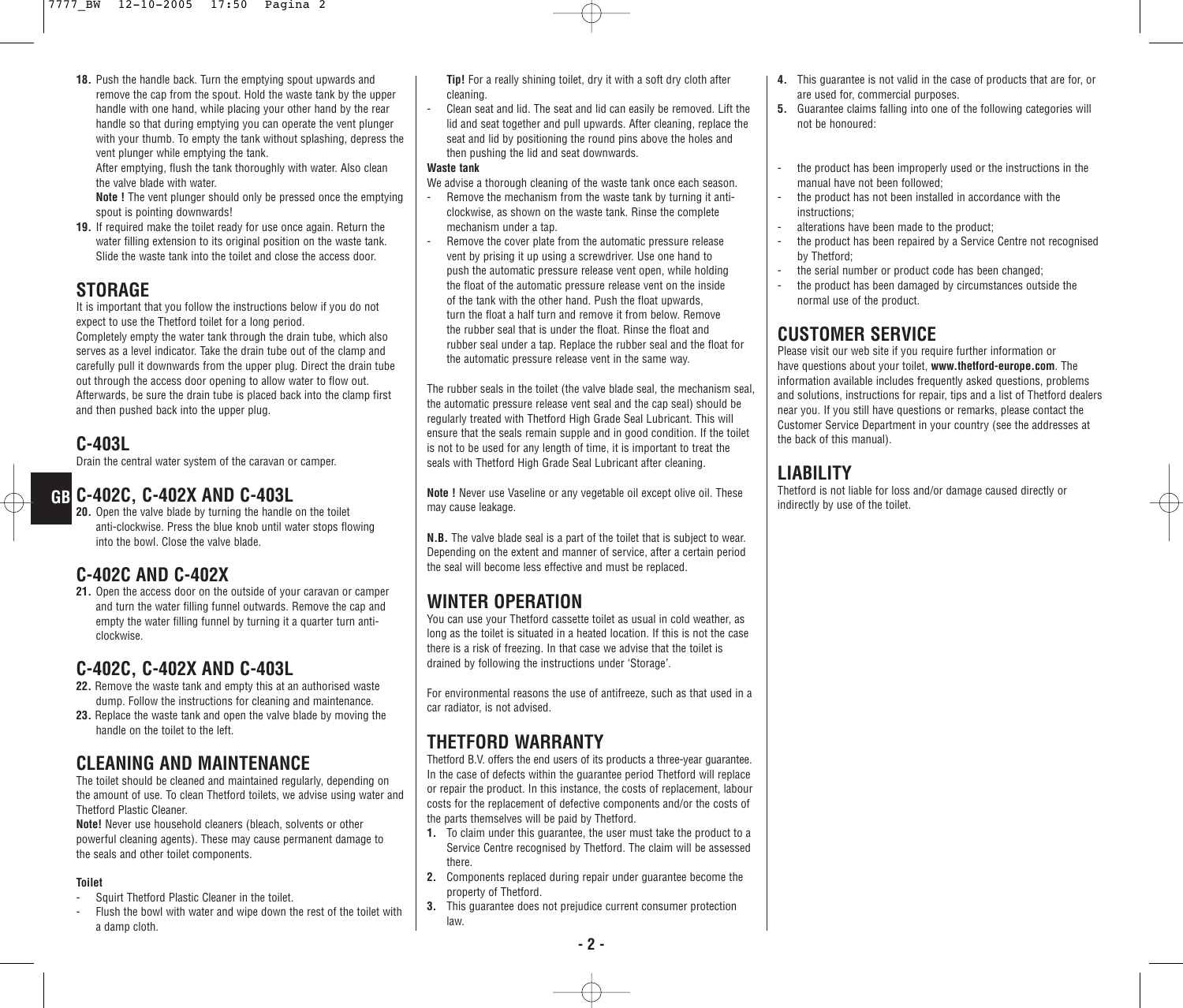# **F Notice d'utilisation**

Cette notice d'utilisation concerne les modèles de toilettes à cassette Thetford C-402C,C-402X et C-403L. Ces modèles diffèrent légèrement. Veuillez donc bien suivre ces instructions.

Les pièces de rechange et les fonctions, désignées par des lettres, sont présentées sur une page à rabat à la fin de cette notice d'utilisation.

Les manipulations à effectuer, désignées par des chiffres, sont présentées sur une page à rabat au début de cette notice d'utilisation.

### **PIECES ET FONCTIONS DES TOILETTES C-402C ET C-402X**

- **a.** Poignée de commande : pour l'ouverture et la fermeture du clapet.
- **b.** Commande de rinçage : commande le rinçage de la cuvette avec de l'eau par le biais d'une pompe électrique.
- **c.** Indicateur de niveau : lorsque le réservoir à matières est plein, la diode rouge s'allume sur l'affichage (C-402C et C-402X). En appuyant brièvement sur la commande de rinçage, l'affichage montre le niveau dans le réservoir à matières C et le niveau d'eau dans le réservoir d'eau (C-402X).
- **d.** Siège et couvercle amovibles.
- **e.** Couvercle.
- **f.** Compartiment de stockage pour additifs sanitaires (uniquement pour le modèle haut).
- **g.** Patte de verrouillage ; maintient la cassette en position bloquée.
- **h.** Pré-réservoir de remplissage d'eau pour permettre un remplissage aisé de l'eau fraîche.
- **i.** Couvercle coulissant : s'ouvre et se referme automatiquement en introduisant ou en retirant le réservoir à matières. Garantit une hygiène optimale.
- **j.** Mécanisme amovible.
- **k.** Commande de l'ouverture du clapet.
- **l.** Clapet/joint d'étanchéité du clapet.
- **m.** Bouton-poussoir de prise d'air. Assure une vidange sans risque d'éclaboussure.
- **n.** Poignée supérieure de transport.
- **o.** Event automatique : assure l'aération du réservoir à matières une fois celui-ci inséré dans les toilettes à cassette. Cet évent prévient toute surpression dans le réservoir à matières.
- **p.** Poignée coulissante : facilite le transport du réservoir à matières.
- **q.** Roulettes.
- **r.** Bras de vidange orientable permettant de vidanger la cassette plus aisément.
- **s.** l'extension de remplissage d'eau.
- **t.** Portillon d'accès. Fermeture à clef par l'extérieur du véhicule.

### **PIECES ET FONCTIONS DES TOILETTES C-403L**

- **a.** Poignée de commande : pour l'ouverture/la fermeture du clapet.
- **b.** Commande de rinçage : commande le rinçage de la cuvette avec de l'eau par le biais de la pompe électrique centrale du véhicule.
- **c.** Indicateur de niveau : lorsque le réservoir à matières est plein, la diode rouge s'allume sur l'affichage. En appuyant brièvement sur

la commande de rinçage, l'affichage montre le niveau dans le réservoir à matières.

- **d.** Siège et couvercle amovibles.
- **e.** Couvercles.
- **f.** Compartiment de stockage pour additifs sanitaires (uniquement pour le modèle haut).
- **g.** Patte de verrouillage maintenant la cassette en position bloquée.
- **h.** Couvercle coulissant : s'ouvre lorsque le réservoir à matières est introduit dans les toilettes. Garantit une hygiène optimale.
- **i.** Mécanisme amovible.
- **j.** Commande de l'ouverture du clapet.
- **k.** Clapet/joint d'étanchéité du clapet.
- **l.** Bouton-poussoir de prise d'air. Assure une vidange sans risque de projections.
- **m.** Event automatique: assure l'aération du réservoir à matières une fois celui-ci inséré dans les toilettes. Cet évent prévient toute surpression dans le réservoir à matières.
- **n.** Poignée supérieure de transport : facilite la vidange.
- **o.** Poignée coulissante: facilite le transport du réservoir à matières.
- **p.** Roulettes.
- **q.** Bras de vidange orientable permettant de vidanger la cassette plus aisément.
- **r.** Portillon d'accès. Fermeture à clef par l'extérieur du véhicule.

## **INTRODUCTION**

Vous venez d'acquérir des toilettes à Cassette Thetford, un produit de qualité. La conception fonctionnelle de ce produit permet d'allier modernisme et aisance d'utilisation. Ces toilettes s'intègrent parfaitement au décor du cabinet de toilettes de votre véhicule de loisirs. Ces toilettes à cassette sont fabriquées à partir de plastiques de haute qualité facilitant le nettoyage et l'entretien.

Les toilettes se composent de deux parties : une partie montée de façon permanente et un réservoir à matières amovible accessible depuis l'extérieur. Le réservoir à matières se trouve sous la cuve des toilettes et est accessible en ouvrant le portillon aménagé dans la cloison du véhicule.

## **MISE EN SERVICE C-402C, C-402X ET C-403L**

**1.** Ouvrez le portillon d'accès sur le côté du véhicule.

### **C-402C ET C-402X**

- **2.** Tournez le tuyau de vidange du réservoir à matières de 90 degrés et retirez l'extension de remplissage d'eau (elle se situe sous la poignée à proximité directe du tuyau de vidange).
- **3.** Tournez l'entonnoir de remplissage d'eau vers l'extérieur, retirez le bouchon et placez l'extension sur l'entonnoir de remplissage d'eau. Ajoutez la quantité indiquée d'additif sanitaire Thetford au réservoir à matières. Ceci pour améliorer la qualité et la propreté de la chasse et garantir la fraîcheur de l'eau dans le réservoir de chasse.
- **4.** Remplissez le réservoir d'eau propre. **Attention :** le niveau d'eau doit se situer en dessous de la partie supérieure de l'entonnoir de remplissage d'eau.
- **5.** Retirez l'extension et remettez-la dans sa position initiale sur le réservoir à matières.

**Remarque :** En fonction de l'espace disponible entre la porte et le réservoir à matières, cette pièce d'extension peut également être fixée à la porte au moyen d'un crochet. Revissez le bouchon sur l'entonnoir de remplissage d'eau et poussez vers l'intérieur en direction du côté du réservoir de chasse.

**Remarque :** 150 ml d'eau resteront dans l'entonnoir de remplissage d'eau lorsque le réservoir d'eau est vide.

# **C-402C, C-402X ET C-403L**

- **6.** Tirez vers la haut la patte de verrouillage pour débloquer la cassette (réservoir à matières).
- **7.** Tirez la cassette tout droit pour l'enlever. Lorsque la cassette touche la butée, inclinez-la légèrement vers le bas et retirez-la.
- **8.** Posez la cassette en position verticale et faites pivoter le bras orientable vers le haut.
- **9.** Dévissez le bouchon (doseur) du bras de vidange et versez dans celui-ci la quantité conseillée d'additif sanitaire pour réservoir à matières. Ce produit combat les odeurs désagréables et garantit la propreté du réservoir à matières. Puis ajoutez environ 2 litres d'eau afin de recouvrir le fond de la cassette. Revissez le bouchon (doseur) sur le bras orientable. Replacez le bras orientable dans sa position d'origine.

**N.B :** A la livraison, le bouchon du bras de vidange se trouve dans le même emballage que cette notice d'utilisation.

**Avertissement !** N'ajoutez jamais d'additif sanitaire directement par le clapet ou la cuvette car ceci peut endommager le joint de clapet. L'additif se mélange directement à l'eau dans le réservoir à matières.

**10.** Replacez le réservoir à matières, extrémité avec bras orientable vers l'extérieur, par le portillon d'accès.

**Attention !** Ne forcez jamais en introduisant le réservoir à matières dans son logement. Vous risquez en effet de l'endommager irrémédiablement.

**F**

**11.** Assurez-vous que la cassette est bien verrouillée par la patte de verrouillage. Fermez le portillon d'accès et verrouillez-le.

### **FONCTIONNEMENT ET UTILISATION C-402C, C-402X ET C-403L**

- **12.** Faites couler de l'eau dans la cuvette en appuyant brièvement sur la poignée de commande de rinçage de manière à ajouter de l'eau dans la cuvette ou actionnez l'ouverture de clapet en tournant la poignée de commande vers la gauche. Vous pouvez à présent utiliser vos toilettes Thetford.
- **13.** Après utilisation, ouvrez le clapet (s'il est encore fermé) en faisant pivoter vers la gauche la poignée de commande. Vous pouvez rincer les toilettes en appuyant quelques secondes sur le bouton de rinçage. Fermez le clapet après l'utilisation.

**Attention !** Ne laissez pas d'eau dans la cuvette lorsque vous n'utilisez pas les toilettes. Cela ne contribue en rien à réduire les odeurs désagréables et ne peut qu'entraîner des débordements. **Remarque !** Pour prévenir toute obstruction des toilettes, nous recommandons le papier hygiénique Thetford, Aqua Soft, à dissolution rapide.

## **VIDANGE DE LA CASSETTE**

La cassette a une capacité de 19 litres, elle doit être vidée lorsque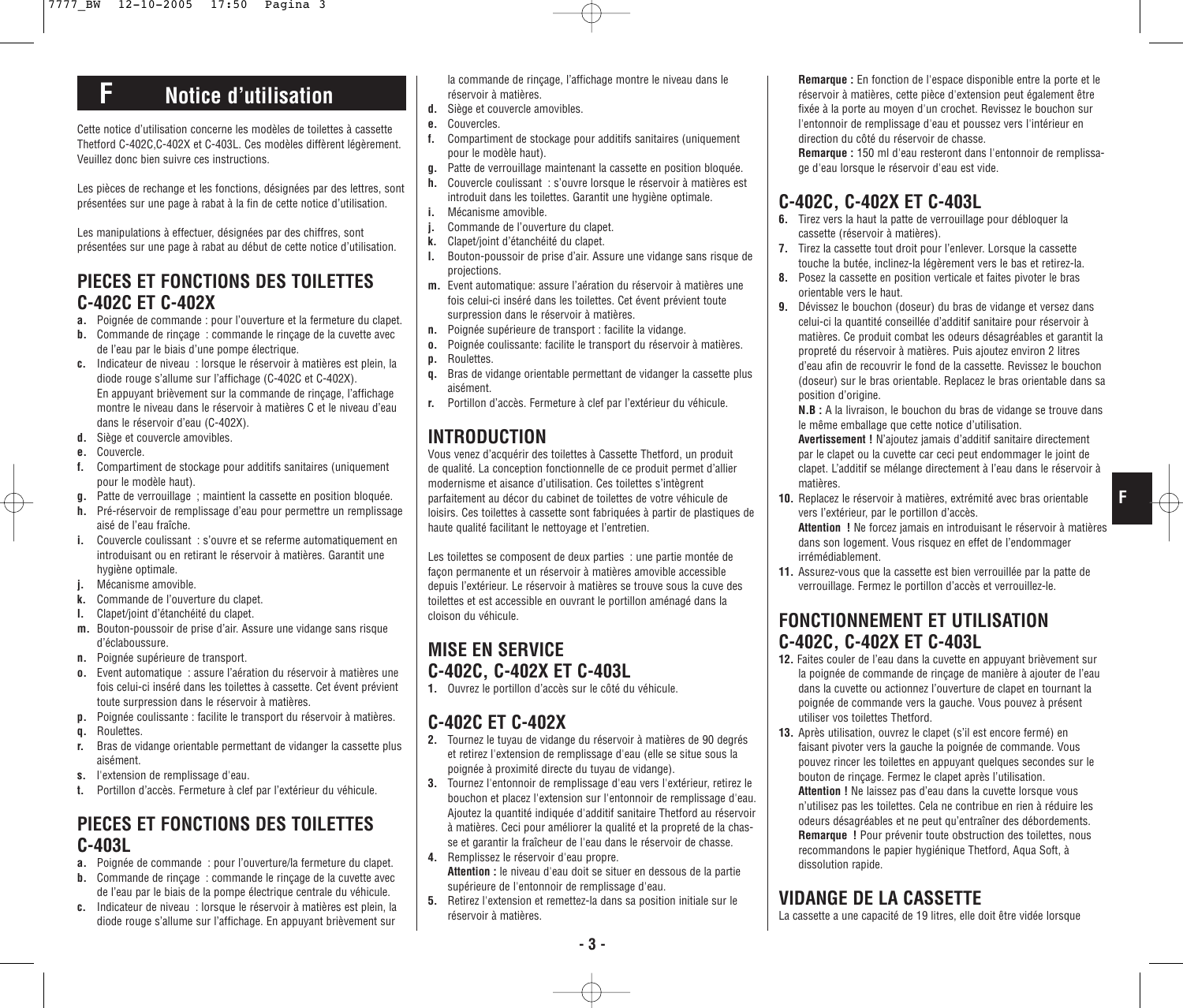l'indicateur de niveau s'allume en rouge. Cet indicateur s'allume lorsque la cassette contient encore 2 litres environ, représentant environ 3 utilisations. Il est recommandé de vidanger plus tôt la cassette. **Attention !** Ne laissez pas le réservoir à matières se remplir outre mesure.

#### **C-402C, C-402X ET C-403L**

- **14.** Veillez à fermer le clapet. Ouvrez le portillon à l'extérieur du véhicule. Tirez la patte de verrouillage vers le haut et enlevez le réservoir à matières.
- **15.** Commencez par retirer l'extension de remplissage d'eau afin d'éviter qu'elle ne soit perdue pendant la vidange du réservoir à matières.
- **16.** Placez le réservoir à la verticale (poignée coulissante en haut et roulettes en bas). Poussez la poignée vers le bas et déplacez-la du réservoir à matières de façon à le libérer du verrouillage.
- **17.** Tirez la poignée vers le haut et transportez le réservoir à matières vers une aire de vidange prévue à cet effet.
- **18.** Repoussez la poignée. Tournez le bras orientable vers le haut et dévissez le bouchon du bras orientable. Saisissez la cassette d'une main par la poignée du haut et de l'autre main la poignée arrière de sorte que le bouton prise d'air puisse se commander avec le pouce. Appuyez sur le bouton de prise d'air en vidant le réservoir. On évite ainsi les éclaboussures. Une fois vidé, rincez le réservoir à l'eau claire. Rincez également le clapet à l'eau claire.

**Attention !** N'appuyez sur le bouton de prise d'air qu'une fois le bras orientable dirigé vers le bas.

**19.** Si la situation l'exige, remettez le WC en service. Replacez l'extension de remplissage d'eau dans sa position initiale sur le réservoir à matières. Glissez le réservoir à matières dans le WC et fermez la porte d'accès.

#### **STOCKAGE**

**F**

Si vous n'utilisez pas vos toilettes Thetford pendant un temps prolongé, il est important de vous conformer aux instructions suivantes. Vidangez complètement le réservoir d'eau au moyen du tuyau de vidange, qui fait également fonction de jauge de niveau. Libérez le tuyau de vidange de son attache et, en procédant avec précaution, tirez-le vers le bas de manière à le dégager du bouchon supérieur. Sortez le tuyau de vidange en le faisant passer par l'ouverture de la trappe d'accès pour permettre à l'eau de s'écouler à l'extérieur. Par la suite, veillez à replacer le tuyau de vidange en premier lieu dans son attache, puis à le renfoncer dans le bouchon supérieur.

#### **C-403L**

Vidangez le circuit d'eau général du véhicule.

### **C-402C, C-402X ET C-403L**

**20.** Ouvrez le clapet en tournant la poignée sur les toilettes vers la gauche. Maintenez enfoncé le bouton bleu de rinçage pour vider toute l'eau. Fermez ensuite le clapet.

#### **C-402C ET C-402X**

**21.** Ouvrez le portillon à l'extérieur du véhicule et sortez le préréservoir de remplissage d'eau. Enlevez le bouchon et videz le pré-réservoir de remplissage d'eau en le tournant d'un quart de tour vers la gauche.

#### **C-402C, C-402X ET C-403L**

- **22.** Déposez le réservoir à matières et vidangez-le dans un endroit prévu à cet effet. Respectez les instructions de nettoyage et d'entretien.
- **23.** Replacez le réservoir à matières dans son logement et ouvrez le clapet en tournant la poignée des toilettes vers la gauche.

### **NETTOYAGE ET ENTRETIEN**

Les toilettes doivent être nettoyées et entretenues régulièrement selon la fréquence d'utilisation.

Nous vous recommandons de nettoyer vos toilettes avec du "Nettoyant plastique" Thetford.

**Attention !** N'utilisez jamais de produits détergents ménagers (chlore, solvants ou autres détergents puissants). Ces produits peuvent provoquer des dégâts irrémédiables aux joints d'étanchéité et autres pièces des toilettes.

#### **Toilettes**

- Nettoyez-les avec le "Nettoyant plastique" Thetford.
- Rincez ensuite la cuvette avec de l'eau et essuyez le reste des toilettes à l'aide d'un chiffon humide.
- **Conseil !** Pour obtenir des toilettes particulièrement brillantes, séchez-les après nettoyage à l'aide d'un chiffon doux et sec.
- Nettoyez le siège et le couvercle. Ces éléments peuvent facilement être déposés. Ouvrez le siège et le couvercle et ôtez le tout en le tirant vers le haut. Après le nettoyage, replacez le siège et le couvercle en plaçant les goujons ronds au-dessus des orifices et en poussant le tout vers le bas.

#### **Réservoir à matières**

Nous recommandons de nettoyer soigneusement le réservoir à matières 1 fois par saison.

- Déposez le mécanisme du réservoir à matières en le tournant vers la gauche selon les instructions mentionnées sur le réservoir. Rincez à l'eau tout le mécanisme.
- Déposez le couvercle de l'évent automatique en le soulevant avec un tournevis. Ouvrez d'une main l'évent automatique et saisissez de l'autre main le flotteur de l'évent automatique à l'intérieur du réservoir. Repoussez vers le haut le flotteur, tournez-le d'un demi-tour et ôtez le flotteur vers le bas. Déposez le joint en caoutchouc qui se trouve sous le flotteur. Rincez le flotteur et le joint en caoutchouc en les passant sous l'eau. Replacez de la même manière le joint en caoutchouc et le flotteur de l'évent automatique.

Les joints en caoutchouc des toilettes (joint du clapet, joint du mécanisme, joint de l'évent automatique, joint du bouchon) doivent être nettoyés régulièrement au moyen du "Spray silicone" Thetford afin de garantir leur souplesse et leur bon état. Même si vous n'utilisez pas vos toilettes pendant une longue période, il est recommandé de nettoyer les joints et de les traiter avec le "Spray silicone" Thetford.

**Attention!** N'utilisez jamais de vaseline ou d'huiles végétales autres que de l'huile d'olive. Ces produits peuvent provoquer des fuites.

**N.B.** Le joint d'étanchéité de clapet est une pièce de vos toilettes sujette à l'usure. Selon la fréquence et le mode d'entretien, il convient de remplacer les joints d'étanchéité.

### **UTILISATION PAR TEMPS FROID**

Si vos toilettes à cassette Thetford se trouvent dans un endroit chauffé, vous pouvez les utiliser normalement par temps froid. Dans le cas contraire, elles risquent de geler. Dans ce cas, nous vous conseillons de vider vos toilettes en suivant les instructions de la rubrique « Stockage ».

L'utilisation de produits antigels tels que ceux qui sont utilisés dans les radiateurs de voiture n'est pas conseillée car elle entraîne une pollution de l'environnement.

### **GARANTIE THETFORD**

Thetford offre une garantie de trois ans aux utilisateurs de ses produits. En cas de défaillances pendant cette période de garantie, Thetford procède au remplacement ou à la réparation du produit. Les frais de remplacement, de main-d'œuvre pour le remplacement des pièces défectueuses et/ou les frais relatifs aux pièces sont alors pris en charge par Thetford.

- **1.** Pour pouvoir faire appel à cette garantie, l'utilisateur doit amener le produit dans un Centre de Services agréé par Thetford. L'application de la garantie y est évaluée.
- **2.** Si la réparation passe par le remplacement sous garantie de certaines pièces, les pièces concernées sont la propriété de Thetford.
- **3.** La législation relative à la consommation en vigueur ne souffre d'aucun préjudice de la présente clause de garantie.
- **4.** Cette garantie n'est pas applicable aux produits utilisés à des fins commerciales.
- **5.** La garantie est annulée dans l'un des cas suivants :
- le produit a été utilisé de manière peu judicieuse ou les prescriptions de la notice d'utilisation n'ont pas été respectées ; - le produit n'a pas été installé conformément aux spécifications ;
- une modification a été apportée au produit ;
- le produit a été réparé par un technicien non agréé par Thetford ;
- 
- le numéro de série ou le code du produit a été modifié ;<br>- le dommage causé au produit provient de circonstances le dommage causé au produit provient de circonstances étrangères à l'utilisation normale du produit.

### **SERVICE CLIENTELE**

Pour plus de détails ou si vous souhaitez poser des questions au sujet de vos toilettes, consultez notre site Web **www.thetford-europe.com**. Vous y trouverez entre autres un forum, des problèmes et leurs solutions, des instructions de réparation, des conseils et une liste des distributeurs Thetford de votre région. Si cela ne suffisait pas et que vous souhaitiez encore nous poser des questions ou formuler des remarques, contactez le service clientèle de votre pays (voir les adresses au verso de cette notice).

### **RESPONSABILITE**

Thetford ne peut en aucun cas être tenu responsable de la perte et/ou de dommages résultant directement ou indirectement de l'utilisation des toilettes.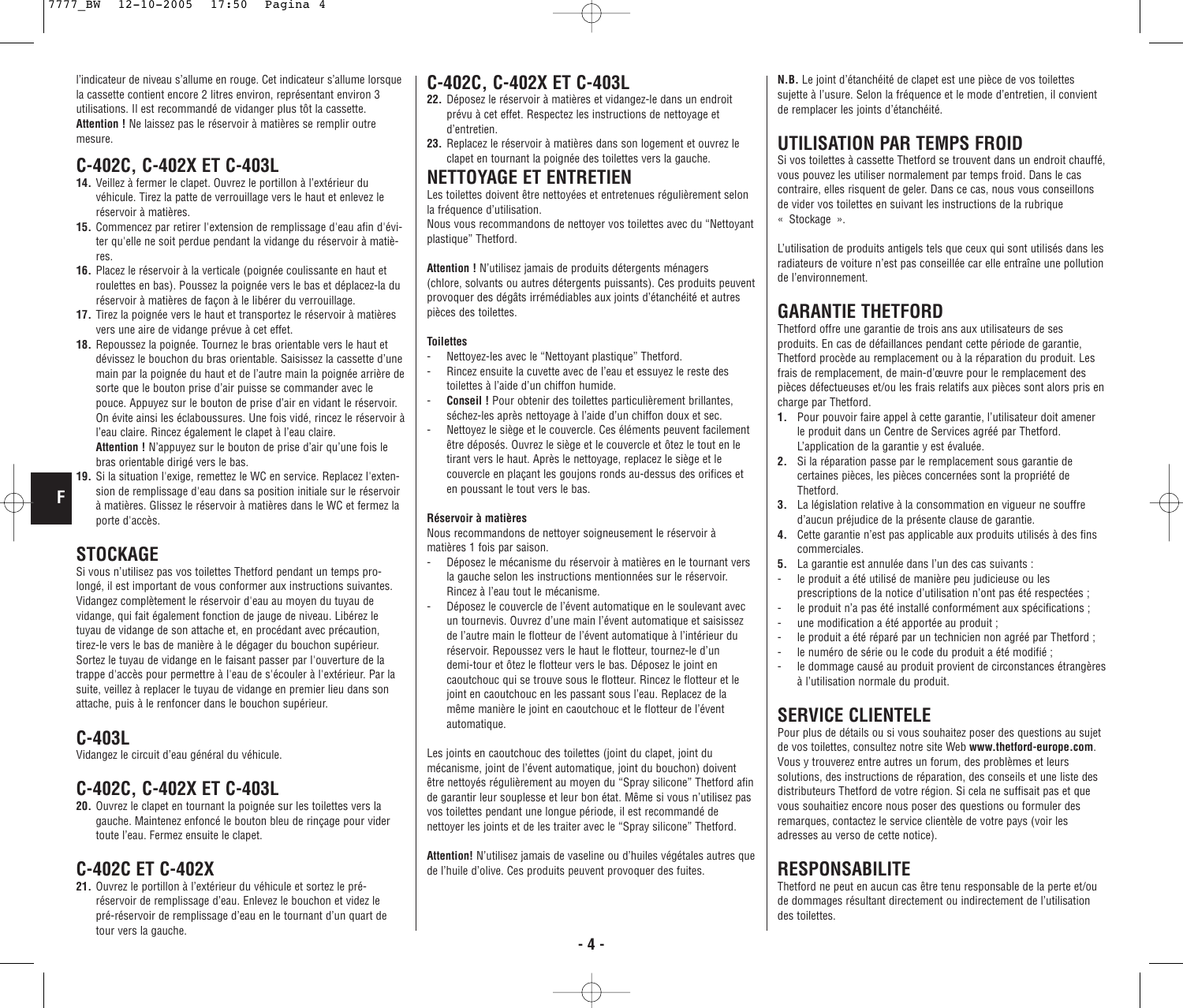# **S Bruksanvisning**

Denna bruksanvisning innehåller anvisningar för användning av Thetford kassettoalett C-402C, C-402X och C-403L. Dessa modeller ska på vissa punkter användas på olika sätt. Se till att du följer anvisningarna som gäller för din toalett.

Baktill i bruksanvisningen kan en flik vikas ut som visar de delar och funktioner till vilka bokstäverna hänvisar.

Framtill i bruksanvisningen kan en flik vikas ut som visar de handlingar som ska utföras och som hänvisas till med siffror.

### **SPECIFIKATIONER C-402C OCH C-402X**

- **a.** Handtag som öppnar och stänger ventilbladet.
- **b.** Knapp för spolning; när denna trycks in spolas vatten i toalettskålen med hjälp av en elektrisk pump.
- **c.** Display nivåvisare; när avfallstanken bör tömmas tänds den röda lysdioden på displayen (C-402C och C-402X). Med ett kort tryck på spolknappen visar displayen nivån i avfallstanken och nivån i färskvattentanken (C-402X).
- **d.** Avtagbar sittring och lock.
- **e.** Glidlock.
- **f.** Förvaringsfack för saneringsvätska (endast hög modell).
- **g.** Låsanordning för kassetten; håller fast enheten i låst läge.
- **h.** Vattenpåfyllningstratt; för enkel påfyllning av färskvattentanken.
- **i.** Glidlock; garanterar optimal hygien. Öppnas och stängs automatiskt när avfallstanken skjuts in eller ut.
- **j.** Uttagbar mekanism.
- **k.** Ventilbladsöppnare.
- **l.** Ventilblad och ventilpackning.
- **m.** Luftningsknapp; garanterar jämn tömning utan stänk.
- **n.** Övre bärhandtag.
- **o.** Automatisk luftningsventil; luftar avfallstanken när den är inskjuten i toaletten. Detta förhindrar övertryck i avfallstanken.
- **p.** Skjutbart bärhandtag; för enkel transport av avfallstanken.
- **q.** Hjul.
- **r.** Vridbart tömningsrör; gör tömningen av kassetten lätt och bekväm.
- **s.** Förlängningsröret för vattenpåfyllning.
- **t.** Servicelucka; låses från husvagnens utsida.

## **SPECIFIKATIONER C-403L**

- **a.** Handtag som öppnar och stänger ventilbladet.
- **b.** Knapp för spolning; när denna trycks in spolas vatten i toalettskålen med hjälp av fordonets centrala elektriska pump.
- **c.** Display nivåvisare; när avfallstanken bör tömmas tänds den röda lysdioden på displayen. Med ett kort tryck på spolknappen visar displayen nivån i avfallstanken.
- **d.** Avtagbar sittring och lock.
- **e.** Glidlock.
- **f.** Förvaringsfack för saneringsvätska (endast hög modell).
- **g.** Låsanordning; håller fast enheten i låst läge.
- **h.** Glidlock; garanterar optimal hygien. Öppnas när avfallstanken skjuts in i toaletten.
- **i.** Uttagbar mekanism.
- **j.** Ventilbladsöppnare.
- **k.** Ventilblad och ventilpackning.
- **l.** Luftningsknapp; garanterar jämn tömning utan stänk.
- **m.** Automatisk luftningsventil; luftar avfallstanken när den är inskjuten i toaletten. Detta förhindrar övertryck i avfallstanken.
- **n.** Övre bärhandtag; för enkel tömning.
- **o.** Skjutbart bärhandtag; för enkel transport av avfallstanken.
- **p.** Hjul.
- **q.** Vridbart tömningsrör; gör tömningen av kassetten lätt och bekväm.
- **r.** Servicelucka; låses från husvagnens utsida.

## **INLEDNING**

Genom köpet av Thetford kassettoalett har du fått en kvalitetsprodukt. Den funktionella konstruktionen kombinerar en modern formgivning med enkel användning och gör toaletten till en integrerad del av badrummet i din husvagn eller husbil. Kassettoaletten är tillverkad av högvärdig plast så att den håller längre och går lätt att underhålla.

Toaletten består av två delar: en permanent monterad del och en lös avfallstank som kan kommas åt från utsidan. Avfallstanken sitter under toaletten och kan tas ut genom en lucka i husvagnens eller husbilens utsida.

En Thetford Kassettoalett är lösningen för det sanitära problemet i din husvagn eller husbil!

## **FÖRBEREDELSER FÖR ANVÄNDNING C-402C, C-402X OCH C-403L**

**1.** Öppna serviceluckan på husvagnens eller –bilens utsida.

## **C-402C, OCH C-402X**

- **2.** Vrid avfallstankens tömningsrör 90 grader och tag ut förlängningsröret för vattenpåfyllning (detta befinner sig under handtaget närmast tömningsröret).
- **3.** Vrid vattenpåfyllningstratten utåt, avlägsna locket och placera förlängningsröret på påfyllningstratten. Tillfoga den angivna mängden Thetford saneringsvätska i vattentanken. Detta ger en bättre och renare spolning och håller vattnet i spoltanken färskt.
- **4.** Fyll vattentanken med rent vatten. Varning: håll vattennivån lägre än vattenpåfyllningstrattens ovansida.
- **5.** Avlägsna förlängningsröret och återställ det till sin ursprungliga plats på avfallstanken.

**Obs:** beroende på utrymmet mellan luckan och avfallstanken kan denna förlängningsdel även fästas vid luckan med en hake. Skruva tillbaka locket på vattenpåfyllningstratten och skjut tillbaka denna till sidan av spolvattenstanken.

**Obs:** Det står kvar 150 ml vatten i påfyllningstratten när vattentanken är tom.

## **C-402C, C-402X OCH C-403L**

- **6.** Avlägsna avfallstanken genom att dra låsanordningen uppåt.
- **7.** Drag tanken utåt till anslaget. Luta den något och lyft ut tanken helt.
- **8.** Sätt tanken upprätt och vrid tömningsröret uppåt.

**9.** Öppna tömningsrörets lock med doseringsbägaren på insidan och tillsätt angiven mängd saneringsvätska i avfallstanken. Vätskan förekommer dålig lukt i avfallstanken och håller tankens insida ren. Tillsätt sedan ungefär 2 liter vatten, så att tankens botten blir täckt med vätska. Sätt tillbaka doseringslocket på tömningsröret. Vrid tillbaka tömningsröret.

**OBS:** Tömningsrörets doseringslock befinner sig vid leverans i samma förpackning som denna bruksanvisning.

- **Varning!** Tillsätt inte saneringsvätska genom ventilbladet eller toalettskålen. I avfallstanken blandas vätskan genast med vatten.
- **10.** Skjut tillbaka avfallstanken genom luckan till sitt ursprungliga läge. **Obs!** Skjut aldrig in tanken med kraft om det inte lyckas att få den på plats. Detta kan leda till allvarlig skada.
- **11.** Se till att avfallstanken hålls fast i låst läge av låsanordningen. Stäng serviceluckan och lås den.

### **ANVÄNDNING C-402C, C-402X OCH C-403L**

- **12.** Fyll litet vatten i skålen genom att trycka på spolningsknappen eller öppna ventilbladet genom att vrida handtaget motsols. Din Thetford toalett är nu klar för bruk.
- **13.** Efter bruk öppnar du ventilbladet (om det ännu är stängt) genom att vrida handtaget motsols. Toaletten spolas genom att trycka några sekunder på spolningsknappen. Stäng ventilbladet efter bruk.
	- **Obs!** Låt det inte stå vatten i skålen när toaletten inte används. Detta hjälper inte mot obehaglig doft och kan endast orsaka översvämning.

**Anmärkning!** För att förekomma förstoppning rekommenderar vi att du använder Thetfords snabblösande toalettpapper, Aqua Soft. **S**

# **TÖMNING**

Avfallstanken har en volym på 19 liter och måste tömmas senast när den röda lampan på nivådisplayen tänds. Indikatorlampan tänds när avfallstanken har en restkapacitet kvar på ca 2 liter, vilket överensstämmer med ca. 3 användningar. Vi rekommenderar att tömma tanken tidigare.

**Obs!** Låt inte avfallstanken bli för full.

# **C-402C, C-402X OCH C-403L**

- **14.** Se till att ventilen är ordentligt stängd. Öppna serviceluckan på husvagnens utsida. Drag låsanordningen uppåt och tag ut avfallstanken.
- **15.** Avlägsna först förlängningsröret för påfyllning för att undvika att tappa bort den medan du tömmer avfallstanken.
- **16.** Placera avfallstanken vertikalt (det skjutbara handtaget upptill, hjulen nedtill). Tryck handtaget nedåt och för det bort från avfallstanken, så att denna lossas ur låsanordningen.
- **17.** Drag handtaget uppåt och kör avfallstanken till en därtill avsedd, tillåten tömningsplats.
- **18.** Skjut tillbaka handtaget. Vrid tömningsröret uppåt och avlägsna locket från röret. Grip avfallstanken med ena handen vid det övre handtaget och håll med den andra handen fast det bakre handtaget, så att du under tömningen når luftningsknappen med tummen. För att tömma tanken utan att det stänker trycker du på luftningsknappen under tömningen.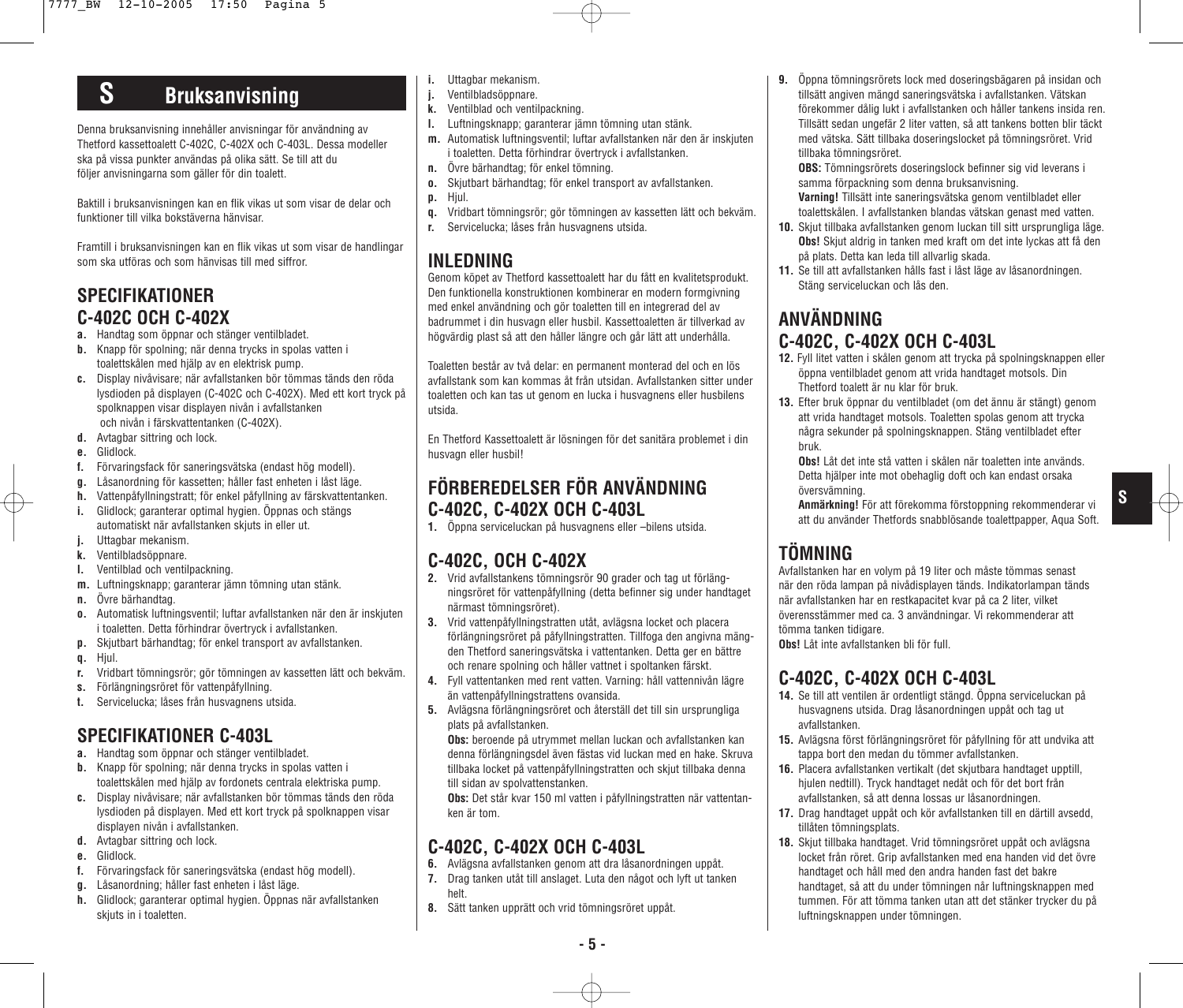Spola tanken efteråt med rent vatten. Rengör även ventilbladet med vatten.

**Obs!** Tryck inte på luftningsknappen förrän tömningsröret är riktat nedåt!

**19.** Förbered vid behov toaletten åter för bruk. Återställ förlängningsröret för påfyllning till sin ursprungliga plats på avfallstanken. Skjut in avfallstanken i toaletten och stäng tillgångsluckan.

## **FÖRVARING**

Om du inte kommer att använda din Thetford toalett under längre tid är det viktigt att följa nedanstående anvisningar.

Töm vattentanken helt via dräneringsröret. Dräneringsröret fungerar även som nivåindikator. Ta loss dräneringsröret ur bygeln och dra den försiktigt nedåt från den övre tappen. Rikta dräneringsröret ut genom serviceluckans öppning så att vattnet kan rinna ut. Efteråt sätter du tillbaka dräneringsröret i bygeln och trycker in det i den övre tappen.

### **C-403L**

**S**

Töm husvagnens eller –bilens centrala vattensystem.

### **C-402C, C-402X OCH C-403L**

**20.** Öppna ventilbladet genom att vrida handtaget på toaletten motsols. Tryck sedan på den blå knappen tills det inte längre strömmar vatten i skålen. Stäng ventilbladet.

### **C-402C OCH C-402X**

**21.** Öppna luckan på husvagnens utsida och vrid fyllningstratten utåt. Öppna locket och töm fyllningstratten genom att vrida den ett kvarts varv motsols.

### **C-402C, C-402X OCH C-403L**

- **22.** Avlägsna avfallstanken och töm den på en därtill avsedd, tillåten tömningsplats. Följ anvisningarna för rengöring och underhåll.
- **23.** Sätt tillbaka avfallstanken och öppna ventilbladet genom att föra handtaget på toaletten åt vänster.

### **RENGÖRING OCH UNDERHÅLL**

Toaletten måste, beroende på hur ofta den används, regelbundet rengöras och underhållas. För rengöring av Thetford toaletter rekommenderar vi vatten och Thetford Plastrengöringsmedel. **Obs!** Använd aldrig hushållsprodukter (klor, lösningsmedel eller andra kraftiga rengöringsmedel). Dessa kan orsaka permanenta skador på packningen och andra delar av toaletten.

#### **Toalett**

- Bespruta toaletten med Thetford Plastrengöringsmedel.
- Spola ur skålen med vatten, torka av resten av toaletten med en fuktig trasa.

**Tips!** För en extra glänsande toalett kan du efter rengöring torka den med en mjuk, torr trasa.

- Rengör sittringen och locket. Dessa kan enkelt avlägsnas. Öppna sittringen och locket och drag det hela uppåt. Sätt efter rengöring tillbaka sittringen och locket genom att placera de runda stiften ovanför hålen och trycka det hela nedåt.

#### **Avfallstank**

- Vi rekommenderar att 1x per säsong rengöra avfallstanken grundligt
- Tag ut mekanismen ur avfallstanken genom att vrida den motsols såsom anges på tanken. Skölj den kompletta mekanismen under en kran.
- Avlägsna täckplattan från den automatiska luftningsanordningen genom att vippa den uppåt med en skruvmejsel. Skjut med ena handen luftningsanordningen till öppet läge medan du med den andra handen griper anordningens flottör. Tryck flottören uppåt, vrid den ett halvt varv och tag ut flottören nedåt. Tag ut gummipackningen som sitter under flottören. Skölj flottören och gummipackningen under en kran. Sätt tillbaka den automatiska luftningsanordningens gummipackning och flottör på samma sätt.

Toalettens gummitätningar (ventilbladets packning, mekanismens packning, den automatiska luftningens packning, lockets packning) måste regelbundet behandlas med Thetford Silikonspray. Detta håller tätningarna smidiga och i god form. Även när toaletten inte kommer att användas under längre tid är det viktigt att tätningarna efter rengöring behandlas med Thetford Silikonspray.

**Obs!** Använd aldrig vaselin eller annan vegetabilisk olja än olivolja. Dessa kan orsaka läckage.

**OBS.** Bladets tätningsring är en del av toaletten som är utsatt för slitage. Beroende på hur ofta och väl den underhålls kommer funktionen efter en viss tid att försämras, tätningsringen måste då bytas ut.

### **VINTERANVÄNDNING**

Thetford Kassettoalett kan användas vid kallt väder om den placeras i ett uppvärmt utrymme. Annars föreligger risk att den fryser. I så fall rekommenderar vi att du tömmer toaletten enligt anvisningarna under 'Förvaring'.

Bruk av ett frostskyddsmedel, t.ex. ett sådant som används i bilkylare, rekommenderas ej på grund av miljöbelastning.

### **THETFORD GARANTI**

Thetford B.V. bjuder sina produkters slutanvändare en garanti på 3 år. Inom garantiperioden åtar Thetford sig vid brister att byta ut eller reparera produkten. Byteskostnader, arbetslön vid byte av trasiga delar och/eller kostnader för reservdelar betalas i så fall av Thetford.

- **1.** För att göra anspråk på garantin ska användaren lämna in produkten hos ett Servicecentrum som är erkänt av Thetford. Här bedöms garantianspråket.
- **2.** Om delar av produkten byts ut för reparation under garantin, blir dessa delar Thetfords egendom.
- **3.** Gällande konsumentlagstiftning påverkas inte av detta garantivillkor.
- **4.** Garantin gäller inte för produkter som används eller har använts för kommersiella ändamål.
- **5.** Alla garantianspråk förfaller om:
- produkten har använts på felaktigt sätt eller anvisningarna i bruksanvisningen inte har följts;
- produkten inte har installerats enligt föreskrifterna;
- ändringar har utförts hos produkten;
- produkten har reparerats av någon annan än ett Servicecentrum erkänt av Thetford;
- produktens serienummer eller kod har ändrats;
- skada har uppstått hos produkten till följd av omständigheter utom produktens normala användning.

### **KUNDSERVICE**

För mer information eller vid frågor om produkten kan du besöka vår webbplats, **www.thetford-europe.com**. Här finner du bl.a. frågor som ofta ställs, problem och lösningar, reparationsanvisningar, tips och en lista över Thetford återförsäljare i din omgivning. Om du ändå har vidare frågor eller anmärkningar kan du kontakta avdelningen Customer Service i ditt land (se adresserna på bruksanvisningens baksida).

### **ANSVARIGHET**

Thetford åtar sig inget ansvar för förlust och/eller skada till direkt eller indirekt följd av toalettens användning.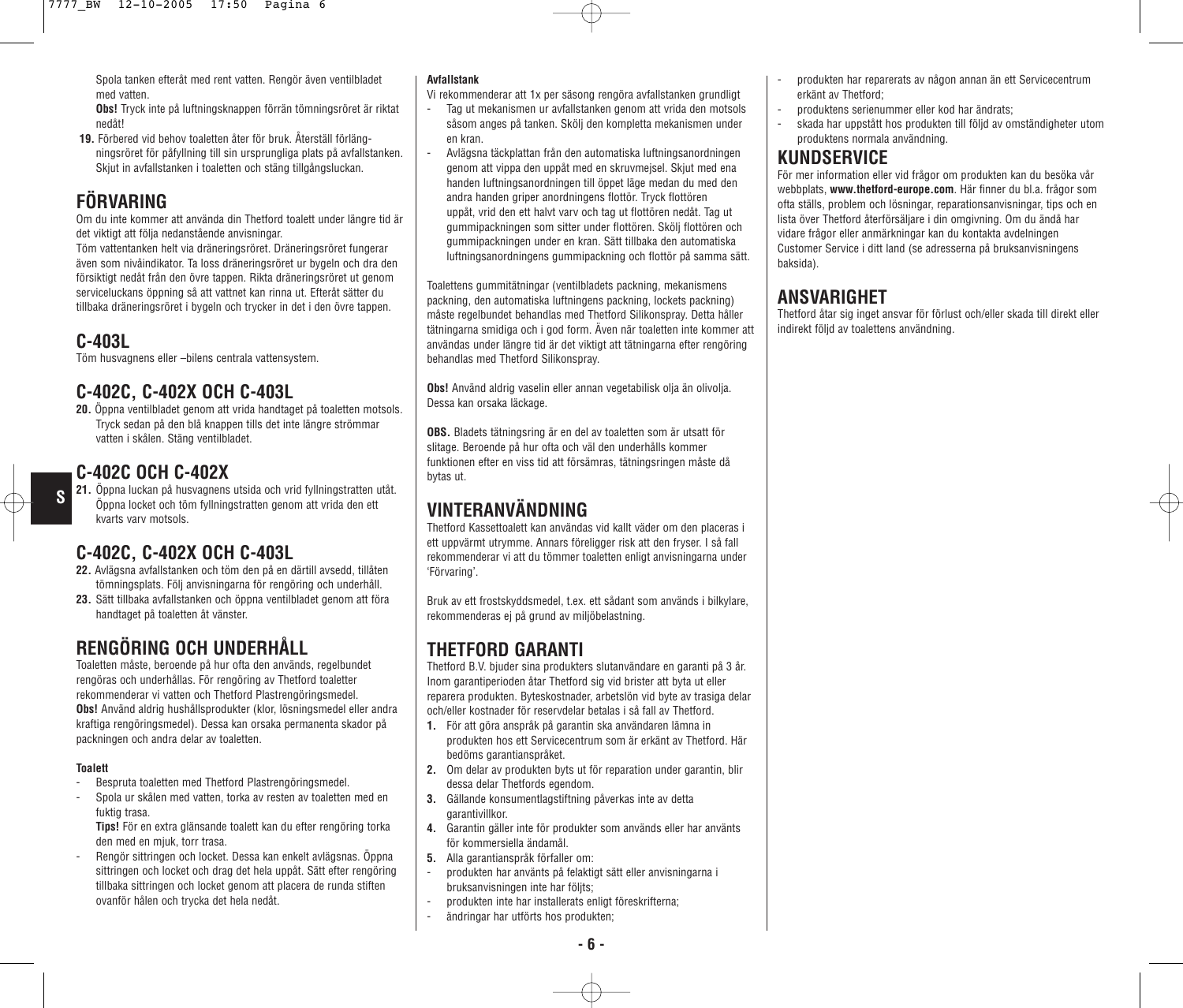# **ES Instrucciones de manejo**

Estas instrucciones de manejo se refieren a los modelos C-402C, C-402X y C-403L del inodoro de casete Thetford. El uso de este inodoro difiere en algunos aspectos según el modelo. Asegúrese de seguir las instrucciones aplicables a su inodoro.

Los componentes y las funciones, indicadas con letras, se reproducen en un esquema desplegable incluido al final de estas instrucciones de manejo.

Las operaciones a realizar, indicadas mediante números, figuran en un esquema desplegable al principio de estas instrucciones de manejo.

### **COMPONENTES Y FUNCIONES DEL C-402C Y C-402X**

- **a.** Palanca; abre y cierra la válvula de cierre.
- **b.** Botón de lavado; al pulsarlo una bomba eléctrica bombea agua en la taza.
- **c.** Indicador de nivel; cuando el depósito de residuos esté lleno se iluminará el led rojo del display (C-402C y C-402X). Pulsando brevemente el botón de lavado, el display indicará el nivel del depósito de residuos y el nivel del depósito de agua (C-402X).
- **d.** Asiento y tapas desmontables.
- **e.** Tapaderas.
- **f.** Espacio para guardar líquidos para inodoros (sólo en los modelos altos).
- **g.** Perno de sujeción; mantiene el depósito de residuos en su sitio.
- **h.** Embudo; para facilitar el llenado del depósito de agua.
- **i.** Tapadera; garantiza una higiene óptima. Se abre al introducir el depósito de residuos en el inodoro y se cierra al retirarlo.
- **j.** Mecanismo extraible.
- **k.** Abridor de la válvula de cierre.
- **l.** Válvula de cierre / goma de cierre.
- **m.** Émbolo de ventilación; para vaciar sin derramar.
- **n.** Asidero superior.
- **o.** Aireación automática; airea el depósito de residuos cuando está introducido en el inodoro de casete. Evita un exceso de presión en el depósito de residuos.
- **p.** Tirador extensible; para transportar cómodamente el depósito de residuos.
- **q.** Ruedas.
- **r.** Embudo giratorio; permite vaciar el depósito de residuos de una forma cómoda e higiénica.
- **s.** acoplo de llenado de agua.
- **t.** Puerta de acceso al depósito de residuos y el embudo; bloquear en la parte exterior del vehículo.

# **COMPONENTES Y FUNCIONES DEL C-403L**

- **a.** Palanca; abre y cierra la válvula de cierre.
- **b.** Botón de lavado; al pulsarlo la bomba eléctrica central del vehículo bombea agua en la taza.
- **c.** Indicador de nivel; cuando el depósito de residuos esté lleno se iluminará el led rojo del display. Pulsando brevemente el botón de lavado, el display indicará el nivel del depósito de residuos.
- **d.** Asiento y tapas desmontables.
- **e.** Tapaderas.
- **f.** Espacio para guardar líquidos para inodoros (sólo en los modelos altos).
- **g.** Perno de sujeción; mantiene el depósito de residuos en su sitio.
- **h.** Tapadera; garantiza una higiene óptima. Se abre al introducir el depósito de residuos en el inodoro.
- **i.** Mecanismo extraible.
- **j.** Abridor de la válvula de cierre.
- **k.** Válvula de cierre / goma de cierre.
- **l.** Émbolo de ventilación; para vaciar sin derramar.
- **m.** Aireación automática; airea el depósito de residuos cuando está introducido en el inodoro de casete. Evita un exceso de presión en el depósito de residuos.
- **n.** Asidero superior; facilita el vaciado.
- **o.** Tirador extensible; para transportar cómodamente el depósito de residuos.
- **p.** Ruedas.
- **q.** Embudo giratorio; permite vaciar el depósito de residuos de una forma cómoda e higiénica.
- **r.** Puerta de acceso al depósito de residuos y el embudo; bloquear en la parte exterior del vehículo.

## **INTRODUCCIÓN**

Con la compra del inodoro de casete Thetford dispone de un producto de primera calidad. Su diseño funcional combina un estilo moderno con la comodidad de uso y hace de su inodoro un elemento integrado en el cuarto de baño de su caravana o autocaravana. El inodoro de casete ha sido fabricado en material sintético de primera calidad. De este modo, se convierte en un inodoro duradero y fácil de usar y mantener.

El inodoro está compuesto de dos partes: una parte fija y un depósito de residuos desmontable y accesible desde el exterior. Este depósito de residuos se encuentra debajo de la taza del inodoro y puede ser retirado a través de una pequeña puerta en la parte exterior de la autocaravana o caravana.

¡El inodoro de casete Thetford es la solución a los problemas sanitarios en su autocaravana o caravana!

# **PREPARACIÓN AL USO C-402C, C-402X Y C-403L**

**1.** Abrir la puerta de acceso en el exterior de su autocaravana o caravana.

### **C-402C Y C-402X**

- **2.** Gire el embudo de vaciado del depósito de residuos 90 grados y retire el acoplo de llenado de agua (que se encuentra debajo de la palanca más cercana al embudo de vaciado).
- **3.** Gire el embudo de llenado de agua hacia afuera, retire el tapón y coloque el acoplo sobre el embudo. Añada al depósito de agua la cantidad indicada de aditivo líquido Thetford. Este líquido garantiza una descarga de agua mejor y más limpia y mantiene fresca el agua del depósito.
- **4.** Llene el depósito de agua con agua limpia. **Advertencia:** asegúrese de que el nivel de agua permanece por debajo de la parte superior del embudo de llenado de agua.

**5.** Retire el acoplo y vuelva a colocarlo en su lugar original en el depósito de residuos.

**Nota:** dependiendo del espacio existente entre la puerta y el depósito de residuos, este acoplo también puede colgarse en la puerta mediante un gancho. Vuelva a enroscar el tapón del embudo de llenado de agua y gire el embudo hacia el interior contra el lateral de depósito de agua de lavado.

**Nota:** Con el depósito de agua vacío quedan 150 ml de agua en el embudo de llenado.

### **C-402C, C-402X Y C-403L**

- **6.** Retire el depósito de residuos tirando hacia arriba el perno de sujeción.
- **7.** Saque el depósito de residuos hacia afuera contra el tope. Ladeándolo ligeramente, puede retirar el depósito completamente.
- **8.** Coloque el depósito en posición vertical y gire el embudo hacia arriba.
- **9.** Gire el tapón del embudo con el vaso dosificador en el interior y vierta la cantidad de líquido para inodoros indicada en el depósito de residuos. Este líquido evita olores desagradables en el depósito de residuos y mantiene el interior de este depósito limpio. A continuación, añada aproximadamente 2 litros de agua, de forma que el fondo del depósito de residuos quede completamente cubierto. Enrosque el vaso dosificador nuevamente sobre el embudo. Vuelva a girar el embudo hasta su posición inicial. **Nota:** El tapón dosificador del embudo se suministra en el mismo envase que estas instrucciones de manejo.

**¡Advertencia!** No debe añadir nunca líquido para inodoros a través de la válvula de cierre o la taza del inodoro. En el depósito de residuos, este líquido se mezcla inmediatamente con el agua.

- **10.** A través de la pequeña puerta de acceso, vuelva a colocar el depósito de residuos en su posición inicial. **¡Cuidado!** No intente nunca forzar la entrada del depósito de residuos cuando no consiga colocarlo en su sitio. Puede causar daños graves.
- **11.** Asegúrese de que el depósito de residuos quede bloqueado con el perno de sujeción. Cierre la puerta de acceso con llave.

### **MANEJO C-402C, C-402X Y C-403L**

- **12.** Introduzca una pequeña cantidad de agua en la taza pulsando un momento el botón de lavado o abra la válvula de cierre girando la palanca en el sentido contrario a las agujas del reloj. Ahora ya puede usar su inodoro Thetford.
- **13.** Después de usar el inodoro, abra la válvula de cierre (si aún estaba cerrada) girando la palanca en el sentido contrario a las agujas del reloj. Para lavar el inodoro pulse unos segundos sobre el botón de lavado. Después del uso, cierre la válvula de cierre.

**¡Cuidado!** No deje agua en la taza si no usa el inodoro, ya que ello no favorece la eliminación de olores desagradables y sólo conlleva el posible derrame de agua.

**Observación** Con el fin de evitar obstrucciones, recomendamos el uso de papel higiénico de disolución rápida Aqua Soft de Thetford.

## **VACIADO**

El depósito de residuos tiene una capacidad de 20 litros y se debe vaciar a más tardar cuando se ilumine el led rojo del display de nivel.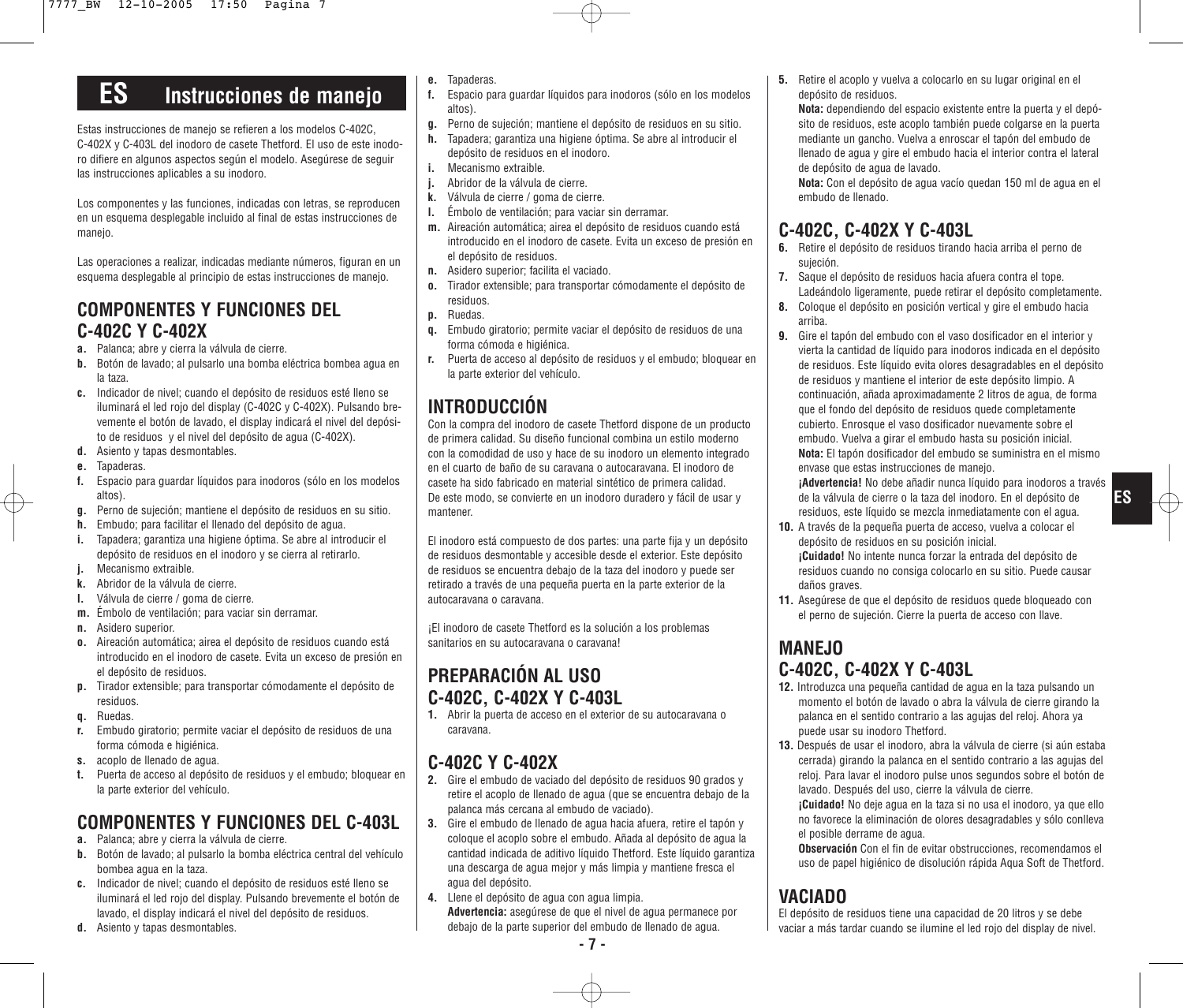El led indicador se enciende cuando el depósito de residuos tenga una capacidad residual de 2 litros, lo que equivale a +/- 3 usos. Se recomienda vaciar el depósito antes.

**¡Cuidado!** No deje que el depósito de residuos se llene demasiado.

#### **C-402C, C-402X Y C-403L**

- **14.** Asegúrese de que la válvula de cierre está cerrada. Abra la puerta de acceso en el exterior del vehículo. Tire del perno de sujeción hacia arriba y retire el depósito de residuos.
- **15.** Retire primero el acoplo de llenado de agua, para evitar que se pierda al vaciar el depósito de residuos.
- **16.** Coloque el depósito de residuos en posición vertical (tirador extensible en la parte superior, ruedas en la parte inferior). Pulse el tirador hacia abajo y desplácelo lejos del depósito para soltar el seguro.
- **17.** Tire el tirador hacia arriba y conduzca el depósito de residuos al lugar de vertido autorizado.
- **18.** Coloque el tirador en su posición inicial. Gire el embudo hacia arriba y retire el tapón del embudo. Coja el depósito de residuos con una sola mano por el asidero superior y coloque la otra mano en el asidero posterior, de forma que pueda accionar el émbolo de ventilación con el dedo pulgar durante el vaciado. Para vaciar el depósito sin provocar salpicaduras, pulse sin exagerar el émbolo de ventilación durante el vaciado.

Después del vaciado, lave el depósito a fondo con agua. También debe limpiar la válvula de cierre con agua.

**¡Cuidado!** ¡No oprima el émbolo de ventilación hasta que el embudo indique hacia abajo!

**19.** En caso necesario, prepare el inodoro para poder utilizarlo de **ES** nuevo. Vuelva a colocar el acoplo de llenado de agua en su posición original en el depósito de residuos. Deslice el depósito de residuos en el inodoro y cierre la puerta de acceso.

#### **ALMACENAMIENTO**

Si no va a usar su inodoro Thetford por un periodo prolongado, es importante seguir antes las siguientes instrucciones.

Vacía por completo la cisterna mediante el tubo de desagüe, que también sirve de indicador de nivel. Suelta el tubo de desagüe de su abrazadera y retíralo de la conexión superior tirando con cuidado hacia abajo. Pasa el tubo de desagüe a través de la portezuela de acceso para que salga el agua. Después, asegúrate de que el tubo está sujeto en su abrazadera antes de acoplarlo de nuevo a la conexión superior.

### **C-403L**

Vacíe el sistema central de agua de su caravana o autocaravana.

### **C-402C, C-402X Y C-403L**

**20.** Abra la válvula de cierre girando la palanca del inodoro en el sentido contrario a las agujas del reloj. Mantenga pulsado el botón azul hasta que deje de entrar agua en la taza. Cierre la válvula de cierre.

#### **C-402C Y C-402X**

21. Abra la puerta en el exterior de su caravana o autocaravana y gire el embudo hacia afuera. Retire el tapón y vacíe el embudo girando un cuarto de vuelta en el sentido contrario a las agujas del reloj.

#### **C-402C, C-402X Y C-403L**

- **22.** Retire el deposito de residuos y vacíelo en un lugar de vertido autorizado e indicado. Siga las instrucciones para su limpieza y mantenimiento.
- **23.** Vuelva a colocar el depósito de residuos en su sitio y abra la válvula de cierre girando la palanca del inodoro hacia la izquierda.

### **LIMPIEZA Y MANTENIMIENTO**

Dependiendo de la frecuencia de uso, el inodoro se deberá limpiar y mantener de forma regular. Para limpiar los inodoros Thetford recomendamos usar agua y el producto de limpieza de plásticos de Thetford.

**¡Cuidado!** No utilice nunca productos de limpieza domésticos (cloro, disolventes u otros productos de limpieza con acción fuerte). Estos productos pueden causar daños irreversibles a las juntas y demás componentes del inodoro.

#### **Inodoro**

- Pulverice el inodoro con el producto de limpieza de plásticos de **Thetford**
- Enjuague la taza con agua y limpie el resto del inodoro con un paño húmedo.

**¡Sugerencia!** Para un inodoro más brillante, debe secar el inodoro después de la limpieza con un paño suave y seco.

- Limpiar el asiento y la tapa. Éstos se retiran fácilmente. Abra el asiento y la tapa y tire el conjunto hacia arriba. Tras limpiarlos, el asiento y la tapa se vuelven a colocar en su sitio, colocando los pasadores rojos sobre los agujeros y empujando el asiento y la tapa hacia abajo.

#### **Depósito de residuos**

Recomendamos limpiar a fondo el depósito de residuos 1x por temporada.

- Retirar el mecanismo del depósito de residuos, girándolo, tal y como se indica en el depósito, en el sentido contrario a las agujas del reloj. Limpiar todo el mecanismo bajo el agua del grifo.
- Retirar la tapadera de la ventilación automática impulsándolo hacia arriba con ayuda de un destornillador. Abra pulsando con una mano la ventilación automática, mientras coge con la otra mano el flotador de la ventilación automática que se encuentra en el interior del depósito. Empuje el flotador hacia arriba, gírelo media vuelta y sáquelo por abajo. Retire la junta de goma que se encuentra debajo del flotador. Limpie el flotador y la junta de goma bajo el agua del grifo. Vuelva a colocar la junta de goma y el flotador de la ventilación automática del mismo modo en su sitio.

Las juntas de goma del inodoro (junta de la válvula, junta del mecanismo, junta de la ventilación automática, junta del tapón) se deben tratar regularmente con Silicona en aerosol de Thetford. De este modo se garantiza la flexibilidad y buen estado de las juntas. También cuando el inodoro no se use durante un largo periodo de tiempo, es importante tratar las juntas con Silicona en aerosol de Thetford después de su limpieza.

**¡Cuidado!** No utilice nunca vaselina o aceites vegetales distintos del aceite de oliva. Pueden causar fugas.

**Nota:** La junta de la válvula es un componente del inodoro especialmente susceptible al desgaste. Dependiendo de la frecuencia y la forma de mantenimiento, su funcionalidad disminuye después de algún tiempo y es necesario sustituir la junta.

### **USO DURANTE EL INVIERNO**

Puede usar su inodoro casete Thetford normalmente con tiempo frío, siempre que el inodoro se encuentre instalado en un espacio con calefacción. En caso contrario, existe un peligro de congelación. En este caso, recomendamos el vaciado del inodoro siguiendo las instrucciones del capítulo 'Almacenamiento'.

Con el fin de evitar la contaminación del medio ambiente, no se recomienda el uso de anticongelantes como los utilizados en los radiadores de los automóviles.

## **GARANTÍA THETFORD**

Thetford B.V. ofrece a los usuarios finales de sus productos una garantía de tres años. En el caso de que se produjeran defectos dentro del periodo de garantía, Thetford sustituirá o reparará el producto. En este caso, los gastos de sustitución, la mano de obra para la sustitución de piezas defectuosas y/o los gastos de las propias piezas serán por cuenta de Thetford.

- **1.** Para tener derecho a esta garantía, el usuario deberá llevar el producto a un Centro de Servicio reconocido por Thetford. En este centro se evaluará el derecho de reclamación.
- **2.** En el caso en que, para la reparación, determinadas piezas del producto en garantía fueran sustituidas, dichas piezas serán propiedad de Thetford.
- **3.** Esta cláusula de garantía no afecta a la legislación para la protección del consumidor en vigor.
- **4.** Esta garantía no será de aplicación a los productos que estén siendo utilizados o hayan sido utilizados con fines comerciales.
- **5.** El derecho de garantía caducará en cualquiera de los siguientes supuestos:
- el producto haya sido utilizado inadecuadamente o las instrucciones del manual no han sido respetadas;
- el producto no ha sido instalado conforme a las instrucciones;
- se han introducido cambios en el producto;
- el producto ha sido reparado por un Centro de Servicio no reconocido por Thetford;
- el número de serie o el código del producto ha sido modificado;
- el producto ha sido dañado por circunstancias fuera del uso normal del producto.

### **ATENCIÓN AL CLIENTE**

Para más información o preguntas respecto de su inodoro, visite nuestra página web **www.thetford-europe.com**. Aquí encontrará un gran número de preguntas, problemas y soluciones, instrucciones de reparación, sugerencias y una lista de concesionarios Thetford de su zona. Si tuviera más preguntas u observaciones, póngase en contacto con el departamento de Atención al cliente de su país (vea las direcciones al dorso de este manual).

#### **RESPONSABILIDAD**

Thetford no será responsable de la pérdida y/o los daños que deriven directa o indirectamente del uso del inodoro.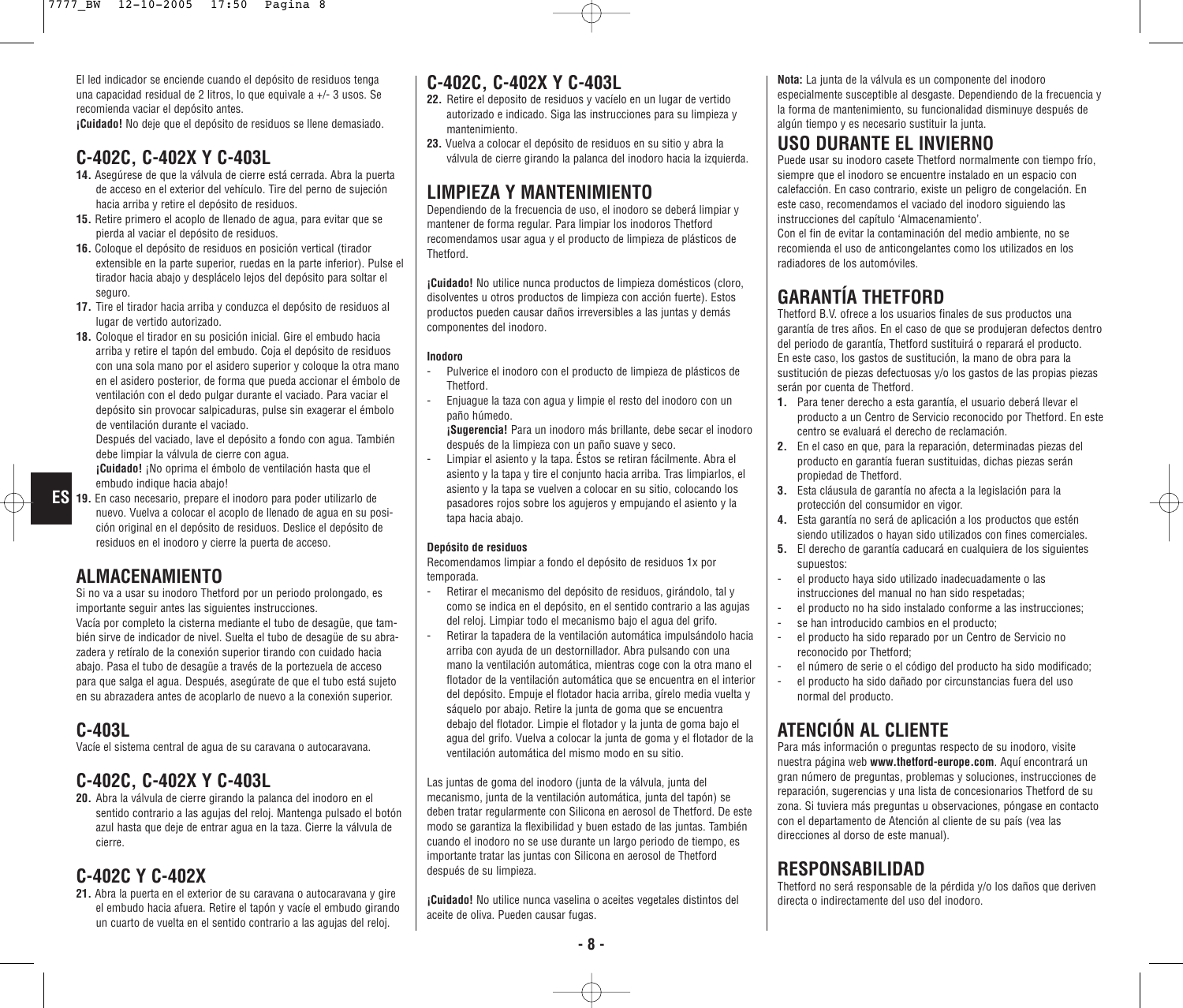# **DK Brugervejledning**

Nærværende brugervejledning omhandler Thetfordkassettetoiletmodellerne C-402C, C-402X og C-403L. Disse modeller er på en række punkter forskellige fra hinanden. Vær opmærksom på, at De følger de instruktioner, som finder anvendelse på Deres toilet.

De dele og funktioner, der henvises til med bogstaver, er klarlagt på en flap bag i nærværende brugervejledning.

De handlinger, som skal udføres, og hvortil der henvises med et tal, er klarlagt på en flap foran i nærværende brugervejledning.

### **DELE OG FUNKTIONER C-402C OG C-402X**

- **a.** Håndtag; åbner og lukker ventilbladet.
- **b.** Skylleknap; når der trykkes på knappen, aktiveres vandtilførslen til kummen ved hjælp af en elektrisk pumpe.
- **c.** Display med niveauindikator; når affaldstanken er fuld, begynder den røde LED på displayet at brænde (C-402C og C-402X). Efter et kort tryk på skylleknappen, viser displayet niveauet for affaldstanken og niveauet for vandtanken (C-402X).
- **d.** Aftageligt sæde og låg.
- **e.** Dækplader.
- **f.** Opbevaringsrum til toiletmidler (kun ved høj model).
- **g.** Holdeklips; holder affaldstanken fastlåst.
- **h.** Påfyldningsstuds til vand; til nem påfyldning af vandtanken.
- **i.** Skydedæksel; garanterer optimal hygiejne. Åbner og lukker automatisk, når affaldstanken sættes ind og tages ud.
- **j.** Udtagelig mekanisme.
- **k.** Ventilbladsåbner.
- **l.** Ventilblad / tætning.
- **m.** Udluftningsventil; sikrer problemløs tømning uden sprøjt.
- **n.** Øverste bærehåndtag.
- **o.** Automatisk udluftning; udlufter affaldstanken, når den er isat kassettetoilettet. Dette forhindrer overtryk i affaldstanken.
- **p.** Udtrækkeligt håndtag; gør det nemt at transportere affaldstanken. **q.** Hjul.
- 
- **r.** Svingbart aftømningsrør; sikrer nem og hygiejnisk tømning af affaldstanken.
- **s.** Vandpåfyldnings-forlængerrøret.
- **t.** Dør til affaldstank og påfyldningsstuds til vand; låses fra campingvognens yderside.

# **DELE OG FUNKTIONER C-403L**

- **a.** Håndtag; åbner og lukker spærreventilen.
- **b.** Skylleknap; når der trykkes på knappen, aktiverer vandtilførslen til kummen ved hjælp af den centrale elektriske pumpe på køretøjet.
- **c.** Display med niveauindikator; når affaldstanken er fuld, begynder den røde LED på displayet at brænde. Efter et kort tryk på skylleknappen, viser displayet niveauet for affaldstanken.
- **d.** Aftageligt sæde og låg.
- **e.** Dækplader.
- **f.** Opbevaringsrum til toiletmidler (kun ved høj model).
- **g.** Holdeklips; holder affaldstanken fastlåst.
- **h.** Skydedæksel; garanterer optimal hygiejne. Åbnes, når affaldstanken indsættes i toilettet.
- **i.** Udtagelig mekanisme.
- **j.** Ventilbladsåbner.
- **k.** Ventilblad / tætning.
- **l.** Udluftningsventil; sikrer problemløs tømning uden sprøjt.
- **m.** Automatisk udluftning; udlufter affaldstanken, når den er isat kassettetoilettet. Dette forhindrer overtryk i affaldstanken.
- **n.** Øverste håndtag; til nem tømning.
- **o.** Udtrækkeligt håndtag; gør det nemt at transportere affaldstanken.
- **p.** Hjul.
- **q.** Svingbart aftømningsrør; sikrer nem og hygiejnisk tømning af affaldstanken.
- **r.** Dør til affaldstank; kan låses fra campingvognens yderside.

### **INDLEDNING**

Med Thetford-kassettetoilettet har De fået et kvalitetsprodukt. På grund af det funktionelle design kombineres et moderne stil med hjemlige faciliteter, og bliver toilettet en integreret del af Deres campingvogns eller autocampers badeværelse. Kassettetoilettet er fremstillet af kunststof af høj kvalitet. Det gør det til et holdbart, brugs- og vedligeholdelsesvenligt toilet.

Toilettet består af to dele: En permanent installeret del og en udtagelig affaldstank, som kan tages ud udefra. Den udtagelige affaldstank er placeret under toiletkummen og kan fjernes gennem en lille dør på ydersiden af campingvognen eller autocamperen.

Thetford-kassettetoilettet er den perfekte løsning på det sanitære problem i Deres campingvogn eller autocamper!

### **FORBEREDELSER FØR BRUG C-402C, C-402X OG C-403L**

**1.** Åbn døren på ydersiden af Deres campingvogn eller autocamper.

### **C-402C OG C-402X**

- **2.** Drej opsamlingstankens tømningsrør 90 grader og fjern forlængerrøret til vandpåfyldning (det sidder under håndtaget nærmest ved tømningsrøret).
- **3.** Drej vandpåfyldningstragten udad, tag hætten af og sæt vandpåfyldnings-forlængerrøret på påfyldningstragten. Kom den angivne mængde Thetford sanitetsvæske i vandtanken. Dette giver en bedre og renere skylning og holder vandet i skyllevandstanken frisk.
- **4.** Fyld vandtanken med rent vand. **Advarsel:** Hold vandstanden neden for toppen af vandpåfyldningstragten.
- **5.** Fjern forlængerrøret og sæt det tilbage på plads på opsamlingstanken.

**Bemærk:** Afhængigt af pladsen mellem døren og opsamlingstanken kan denne forlængerdel også monteres på døren med en krog. Skru hætten tilbage på vandpåfyldningstragten og tryk indad mod siden af skyllevandstanken.

**Bemærk:** Der bliver 150 ml vand tilbage i vandpåfyldningstragten, når vandtanken er tom.

### **C-402C, C-402X OG C-403L**

- **6.** Tag affaldstanken ud ved at trække holdeklipsen opad.
- **7.** Træk affaldstanken ud, indtil den støder imod anslaget. Tip tanken en smule og tag hele tanken ud.
- **8.** Sæt tanken lodret og drej aftømningsrøret opad.
- **9.** Fjern låget, med på indersiden doseringsbægeret, fra aftømningsrøret og hæld den angivne mængde toiletmiddel i affaldstanken. På den måde undgås ubehagelige lugte i affaldstanken, og holdes indersiden af affaldstanken ren. Tilsæt efterfølgende ca. 2 liter vand, så affaldstankens bund er helt dækket. Sæt herefter doseringslåget på aftømningsrøret igen. Drej aftømningsrøret tilbage til udgangspositionen. **NB:** Doseringslåget til aftømningsrøret er ved levering i den samme pakke som nærværende brugervejledning. **Advarsel!** Tilsæt aldrig toiletmidler gennem ventilbladet eller toiletkummen. I affaldstanken blandes toiletmidlet med det samme med vand.
- **10.** Skub affaldstanken igen på plads gennem den lille dør. **NB!** Skub aldrig affaldstanken ind med kraft, hvis det ikke lykkes at få tanken på plads. Det kan medføre alvorlige skader.
- **11.** Sørg for, at affaldstanken er låst fast med holdeklipsen. Luk døren og lås den.

#### **BRUG C-402C, C-402X OG C-403L**

- **12.** Lad lidt vand løbe i kummen ved kort at trykke på skylleknappen eller ved at åbne ventilbladet ved at dreje håndgrebet mod uret. De **DK** kan nu bruge Deres Thetford-toilet.
- **13.** Efter brug åbner De ventilbladet (hvis det endnu er lukket) ved at dreje håndtaget mod uret. De skyller toilettet ved at trykke på skylleknappen i nogle sekunder. Luk ventilbladet efter brug. **NB!** Der må ikke stå vand i kummen, når toilettet ikke bruges. Det bidrager ikke til reducering af ubehagelige lugte og kan kun resultere i, at toilettet løber over.

**Bemærkning!** Vi anbefaler at bruge Aqua Soft, Thetfords hurtigt opløsende toiletpapir, for at undgå forstoppelse.

### **TØMNING**

Affaldstanken har et indhold på 19 liter og skal tømmes senest, når den røde LED på niveaudisplayet brænder. Indikatorlampen begynder at brænde, når der er ca. 2 liter væske tilbage i affaldstanken. Det betyder, at toilettet kan bruges ca. 3 gange til. Det anbefales at tømme affaldstanken på et tidligere tidspunkt. **NB!** Affaldstanken må ikke blive for fuld.

### **C-402C, C-402X OG C-403L**

- **14.** Sørg for, at ventilbladet er lukket. Åbn døren på ydersiden af køretøjet. Træk holdeklipsen opad og tag affaldstanken ud.
- **15.** Fjern først vandpåfyldnings-forlængerstykket for at undgå at miste det, mens du tømmer opsamlingstanken.
- **16.** Anbring affaldstanken i lodret stilling (det udtrækkelige håndgreb i top, hjulene i bunden). Tryk håndgrebet nedad og bevæg håndtaget væk fra affaldstanken, så den låses op.
- **17.** Træk håndtaget opad og kør affaldstanken til et godkendt aftømningssted, der er beregnet til dette formål.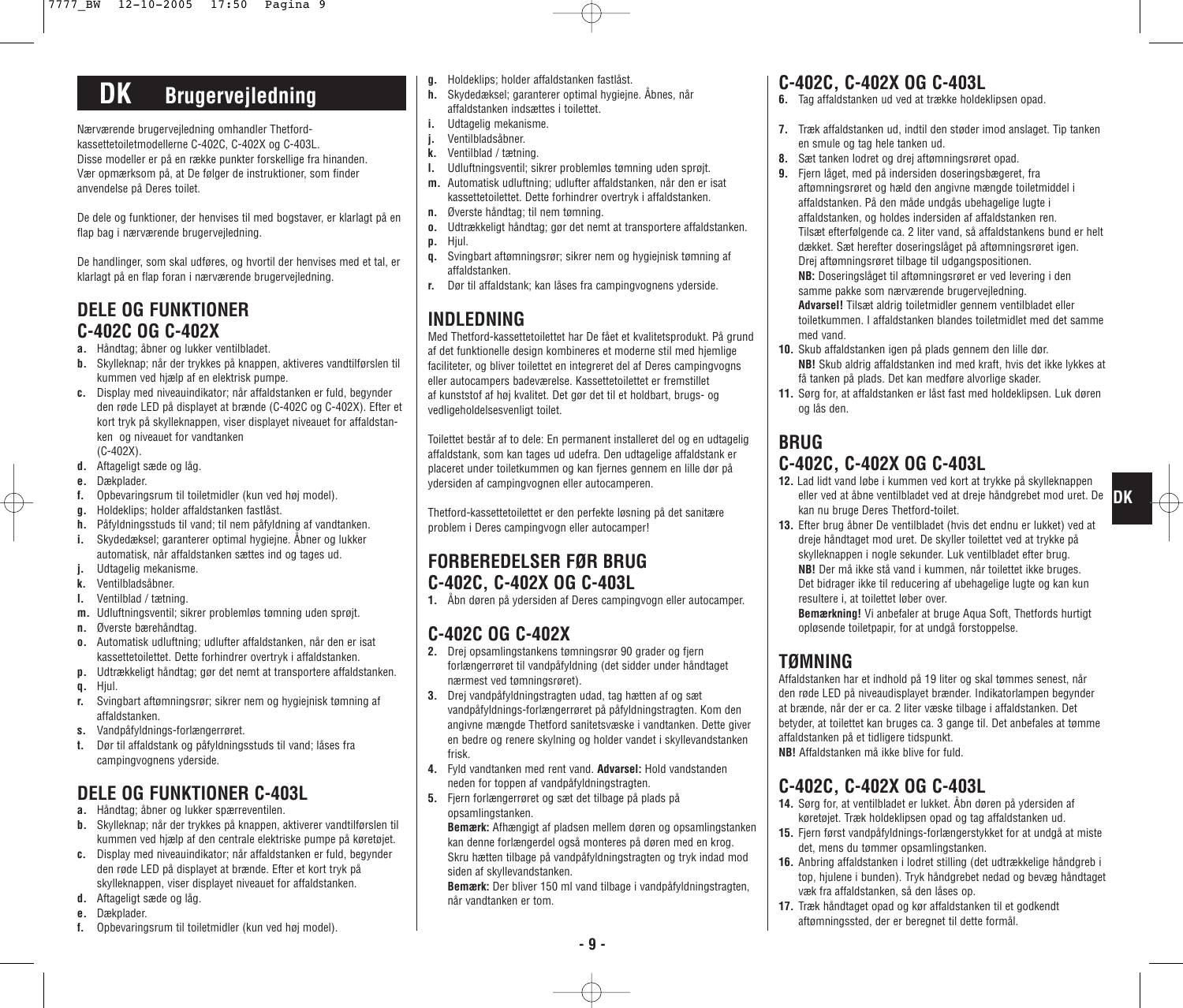**18.** Skub håndtaget tilbage. Drej aftømningsrøret opad og fjern låget på aftømningsrøret. Tag med den ene hånd fat i affaldstanken ved det øverste bærehåndtag. Tag fat i det bagerste håndtag med den anden hånd, så udluftningsventilen kan betjenes med tommelfingeren under tømningen. Tryk forsigtigt udluftningsventilen ind under tømningen, for at tømme tanken uden sprøjt.

Skyl tanken godt med vand efter tømningen. Rens ligeledes ventilbladet med vand.

**NB!** Udluftningsventilen skal først trykkes ind, når aftømningsrøret peger nedad!

**19.** Gør om nødvendigt toilettet klar til brug igen. Sæt vandpåfyldningsforlængerrøret på plads igen på vandtanken. Skyd opsamlingstanken ind i toilettet og luk adgangsdøren.

### **OPBEVARING**

Hvis De ikke skal bruge Deres Thetford-toilet gennem længere tid, er det vigtigt, at De først følger nedenstående instruktioner. Tøm vandtanken helt via aftømningsrøret, der også fungerer som niveauindikator. Tag aftømningsrøret ud af rørholderen, og træk det forsigtgt nedad fra den øverste bøjle. Før aftømningsrøret ud gennem åbningen til adgangsdækslet, så vandet kan løbe ud. Sørg derefter for, at aftømningsrøret bliver sat fast i rørholderen først og derefter skubbet tilbage i den øverste bøjle.

### **C-403L**

**DK**

Aftap det centrale vandsystem af Deres campingvogn eller autocamper.

## **C-402C, C-402X OG C-403L**

**20.** Åbn ventilbladet ved at dreje håndtaget på toilettet mod uret. Tryk nu på den blå knap, indtil der ikke længere strømmer vand i kummen. Luk ventilbladet.

### **C-402C OG C-402X**

**21.** Åbn døren på ydersiden af campingvognen eller autocamperen, og drej påfyldningsstudsen til vand udad. Fjern låget og tøm påfyldningsstudsen til vand ved at dreje den en kvart omdrejning mod uret.

## **C-402C, C-402X OG C-403L**

- **22.** Tag affaldstanken ud og læg den på et godkendt tømningssted, der er beregnet til dette formål. Følg instruktionerne for rengøring og vedligeholdelse.
- **23.** Sæt affaldstanken tilbage på plads og åbn ventilbladet ved at bevæge håndtaget på toilettet mod venstre.

### **RENGØRING OG VEDLIGEHOLDELSE**

Toilettet skal rengøres og vedligeholdes regelmæssigt, afhængigt af brugsintensiteten. Vi anbefaler at rengøre Thetford-toiletter med vand og Thetford-kunststofrens.

**NB!** Brug ikke husholdningsprodukter (klor, opløsningsmidler eller andre stærke rengøringsmidler). De kan forårsage vedvarende skader på tætningerne og andre dele af toilettet.

#### **Toilet**

- Sprøjt Thetford-kunststofrens på toilettet.
- Skyl kummen efter med vand, tør resten af toilettet af med en fugtig klud.

**Tip!** For at få et ekstra skinnende toilet skal De tørre toilettet af efter rengøring med en blød, tør klud.

- Rengør sædet og dækslet. Sædet og dækslet kan fjernes let. Åbn sædet og dækslet og træk helheden opad. Sæt efter rengøring sædet og dækslet igen på plads ved at positionere de runde stifter over hullerne og ved at trykke sædet og dækslet nedad.

#### **Affaldstank**

Vi anbefaler at rengøre affaldstanken grundigt 1x per sæson.

- Tag mekanismen ud af affaldstanken ved at dreie den mod uret. som vist på affaldstanken. Skyl hele mekanismen med vand under vandhanen.
- Fjern afdækningspladen af den automatiske udluftning ved at vippe den opad med en skruetrækker. Åbn den automatiske udluftning ved at skubbe mod den med den ene hånd, mens De med den anden hånd og på indersiden af tanken tager fat i den automatiske udluftnings svømmer. Skub svømmeren opad, drej svømmeren en halv omdrejning og tag svømmeren ud ved at trække den nedad. Tag gummitætningen under svømmeren ud. Skyl svømmeren og gummitætningen med vand under vandhanen. Monter gummitætningen og den automatiske udluftnings svømmer igen på samme måde som beskrevet foroven.

Toilettets gummitætninger (bladventilens tætning, mekanismens tætning, den automatiske udluftnings tætning, lågets tætning) skal rengøres regelmæssigt med Thetford-silikonespray. Det sikrer, at tætningerne forbliver bløde og i god stand. Selv hvis toilettet ikke skal bruges gennem længere tid, er det vigtigt efter rengøring at behandle tætningerne med Thetford-silikonespray.

**NB!** Brug aldrig vaseline eller andre vegetabilske olier end olivenolie. De kan forårsage lækage.

**NB** Tætningen på bladet er en del af Deres toilet, som udsættes for slid. Afhængig af vedligeholdelsesomfanget og –måden, svækkes dens effekt efter en vis periode, og skal tætningen udskiftes.

## **BRUG I VINTERPERIODEN**

De kan blive ved med at bruge Deres Thetford-kassettetoilet, når det er koldt, hvis toilettet står på et opvarmet sted. Hvis det ikke gør det, er der risiko for tilfrysning. I så tilfælde anbefaler vi at aftappe toilettet jf. instruktionerne under "Opbevaring".

Brugen af frostvæske, f.eks. et, som bruges til radiatoren i en bil, anbefales ikke af hensyn til miljøet.

## **THETFORD-GARANTI**

Thetford B.V. giver slutbrugerne af dets produkter en garanti på 3 år. Inden for garantiperioden udskifter eller reparerer Thetford produktet i tilfælde af defekter. Udgifterne for udskiftningen, arbejdslønnen for udskiftningen af defekte dele og/eller udgifterne for delene betales i det tilfælde af Thetford.

- **1.** For at kunne gøre krav på garantien, skal brugeren tage produktet hen til et servicecenter, som er anerkendt af Thetford. Her bedømmes garantikravet.
- **2.** Hvis dele af produktet udskiftes under garantien i forbindelse med reparation, bliver de pågældende dele Thetfords ejendom.
- **3.** Den gældende forbrugerlovgivning ændres ikke af nærværende garantibestemmelser.
- **4.** Garantien gælder ikke for produkter, som anvendes eller er blevet anvendt til kommercielle formål.
- **5.** Alle krav på garanti bortfalder i et af følgende tilfælde:
- hvis produktet er blevet brugt usagkyndigt eller hvis forskrifterne i vejledningen ikke er blevet fulgt;
- hvis produktet ikke er installeret jf. forskrifterne;
- hvis produktet er blevet ændret;
- hvis produktet er blevet repareret af et servicecenter, der ikke er anerkendt af Thetford;
- hvis produktets serienummer eller kode er blevet ændret;
- hvis der er opstået skade på produktet på grund af forhold, som ikke vedrører den normale brug af produktet.

### **KUNDESERVICE**

Se for yderligere oplysninger eller spørgsmål om Deres toilet vor webside **www.thetford-europe.com**. Her finder De bl.a. hyppigt stillede spørgsmål, problemer og løsninger, reparationsinstruktioner, tips og en liste over Thetford-forhandlere i nærheden af Dem. Har De alligevel yderligere spørgsmål eller bemærkninger, bedes De kontakte kundeserviceafdelingen (se adresserne bag på denne vejledning).

### **ANSVAR**

Thetford er ikke ansvarlig for tab og/eller skade, som er en direkte eller indirekte følge af brug af toilettet.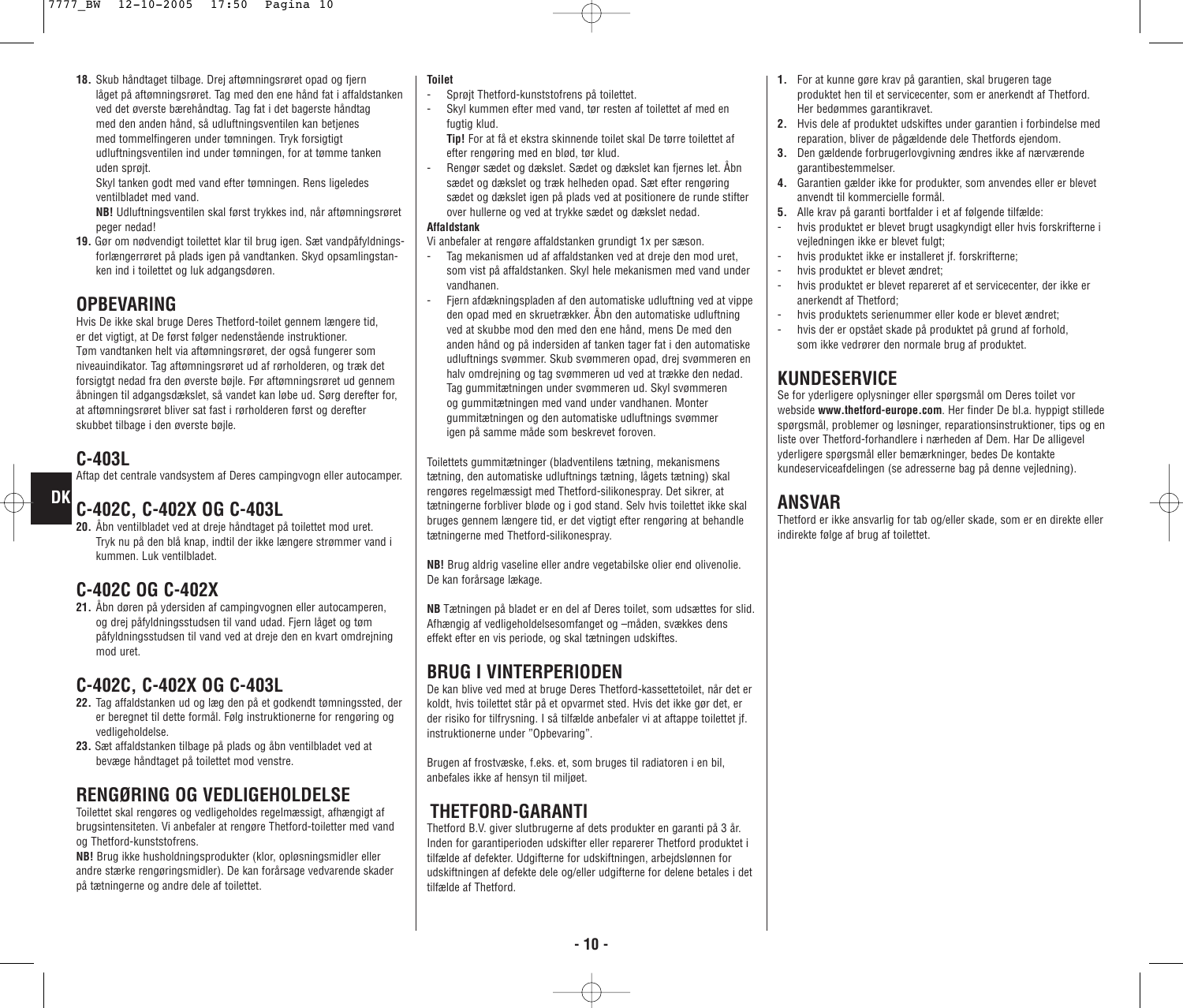## **D Gebrauchsanweisung**

In dieser Gebrauchsanweisung werden die Ausführungen C-402C, C-402X und C-403L der Thetford Cassettentoilette behandelt. Diese Ausführungen unterscheiden sich in manchen Punkten bei der Verwendung. Achten Sie darauf, dass Sie den Anweisungen folgen, die für Ihre Toilette gelten.

Die Teile und Funktionen, auf die mit Buchstaben verwiesen wird, sind am Ende dieser Gebrauchsanweisung auf einer Klappkarte dargestellt.

Die auszuführenden Handlungen, auf die mit Ziffern verwiesen wird, befinden sich am Anfang dieser Gebrauchsanweisung auf einer Klappkarte.

### **TEILE UND FUNKTIONEN C-402C UND C-402X**

- **a.** Hebel; öffnet und schließt den Schieber.
- **b.** Spüldrucktaste; beim Eindrücken fließt mittels einer elektrischen Pumpe Wasser ins Becken.
- **c.** Füllstandsanzeige; bei vollem Fäkalientank leuchtet das rote Lämpchen in der Anzeige auf (C-402C und C-402X). Durch kurzes Drücken der Spüldrucktaste wird auf der Anzeige der Füllstand des Fäkalientanks und des Wassertanks (C-402X) wiedergegeben.
- **d.** Abnehmbare Brille und Deckel.
- **e.** Abdeckplatten.
- **f.** Fach für Sanitärflüssigkeiten (nur bei hohem Modell).
- **g.** Sicherungsklemme; sorgt für sichere Position des Fäkalientanks.
- **h.** Wasserfülltrichter; für leichtes Füllen des Wassertanks.
- **i.** Abdeckplatte; garantiert optimale Hygiene. Öffnet, wenn der Fäkalientank in die Toilette geschoben wird, und schließt, wenn der Fäkalientank herausgenommen wird.
- **j.** Herausnehmbarer Mechanismus.
- **k.** Schieberknauf.
- **l.** Schieber / Schieberdichtung.
- **m.** Belüftungsknopf; für spritzerfreies Entleeren.
- **n.** Oberer Handgriff.
- **o.** Automatische Entlüftung; entlüftet den Fäkalientank, wenn dieser in die Cassettentoilette geschoben ist. Verhindert Überdruck im Fäkalientank.
- **p.** Ausklappbarer Handgriff; für den einfachen Transport des Fäkalientanks.
- **q.** Räder.
- **r.** Schwenkbarer Auslaufstutzen; sorgt dafür, dass der Fäkalientank leicht und hygienisch geleert werden kann.
- **s.** Wassertankfortsatz.
- **t.** Servicetür zum Fäkalientank und Wasserfülltrichter; an der Außenseite des Fahrzeugs zu verriegeln.

### **TEILE UND FUNKTIONEN C-403L**

- **a.** Hebel; öffnet und schließt den Schieber.
- **b.** Spüldrucktaste; beim Eindrücken fließt mittels der zentralen elektrischen Pumpe des Fahrzeugs Wasser ins Becken.
- **c.** Füllstandsanzeige; bei vollem Fäkalientank leuchtet das rote Lämpchen in der Anzeige auf. Durch kurzes Drücken der Spüldrucktaste wird auf der Anzeige der Füllstand des Fäkalientanks wiedergegeben.
- **d.** Abnehmbare Brille und Deckel.
- **e.** Abdeckplatten.
- **f.** Fach für Sanitärflüssigkeiten (nur bei hohem Modell).
- **g.** Sicherungsklemme; sorgt für sichere Position des Fäkalientanks.
- **h.** Abdeckplatte; garantiert optimale Hygiene. Öffnet, wenn der Fäkalientank in die Toilette geschoben wird. **i.** Herausnehmbarer Mechanismus.
- **j.** Schieberknauf.
- 
- **k.** Schieber / Schieberdichtung. **l.** Belüftungsknopf; für spritzerfreies Entleeren.
- **m.** Automatische Entlüftung; entlüftet den Fäkalientank, wenn dieser in die Cassettentoilette geschoben ist. Verhindert Überdruck im Fäkalientank.
- **n.** Oberer Handgriff; für einfaches Entleeren.
- **o.** Ausklappbarer Handgriff; für den einfachen Transport des Fäkalientanks.
- **p.** Räder.
- **q.** Schwenkbarer Auslaufstutzen; sorgt dafür, dass der Fäkalientank leicht und hygienisch geleert werden kann.
- **r.** Servicetür zum Fäkalientank; an der Außenseite des Fahrzeugs zu verriegeln.

### **EINLEITUNG**

Mit der Thetford Cassettentoilette verfügen Sie über ein Qualitätsprodukt. Durch die funktionale Gestaltung werden modernes Design und bequeme Benutzung kombiniert und die Toilette formt einen integralen Bestandteil im Bad Ihres Wohnwagens oder Wohnmobils. Die Cassettentoilette besteht aus hochwertigem Kunststoff. Dadurch ist es eine langlebige, benutzungs- und wartungsfreundliche Toilette.

Die Toilette besteht aus zwei Teilen: einem permanent montierten Teil und einem von außen zugänglichen und herausnehmbaren Fäkalientank. Der herausnehmbare Fäkalientank befindet sich unter der Toilette und kann durch eine Tür an der Außenseite des Wohnwagens oder Wohnmobils entnommen werden.

Die Thetford Cassettentoilette ist die Lösung für das Sanitärproblem in Ihrem Wohnwagen oder Wohnmobil!

### **VORBEREITUNG FÜR DIE NUTZUNG C-402C, C-402X UND C-403L**

**1.** Öffnen Sie die Servicetür an der Außenseite Ihres Wohnwagens oder Wohnmobils.

### **C-402C UND C-402X**

- **2.** Drehen Sie den Auslaufstutzen des Fäkalientanks um 90 Grad und entfernen Sie den Wassertankfortsatz (dieser findet sich unter dem Handgriff, der dem Auslaufstutzen am nächsten ist).
- **3.** Drehen Sie den Wasserfülltrichter nach außen, entfernen Sie den Deckel und setzen Sie den Fortsatz auf den Wasserfülltrichter. Geben Sie die angegebene Menge Thetford-Toilettenadditiv in den Wassertank. Dies gewährleistet eine bessere und reinigendere Spülung und hält das Wasser im Frischwassertank frisch.
- **4.** Füllen Sie den Wassertank mit frischem Wasser. **Achtung:** Achten Sie darauf, dass der Wasserstand unter dem Wasserfülltrichter bleibt.

**5.** Entfernen Sie den Fortsatz und bringen Sie ihn an seiner ursprünglichen Position am Fäkalientank an.

**Hinweis:** Je nach Platz zwischen der Tür und dem Fäkalientank kann der Fortsatz auch mit einem Zapfen an der Tür befestigt werden. Schrauben Sie den Deckel wieder auf den Wasserfülltrichter und drücken Sie ihn zurück nach innen in Richtung des Frischwassertanks.

**Hinweis:** 150 ml Wasser verbleiben im Wasserfülltrichter, wenn der Wassertank leer ist.

#### **C-402C, C-402X UND C-403L**

- **6.** Entfernen Sie den Fäkalientank, indem Sie die Sicherungsklemme nach oben ziehen.
- **7.** Ziehen Sie den Fäkalientank nach außen bis an den Anschlag. Kippen Sie ihn ein wenig und nehmen Sie den Tank vollständig heraus.
- **8.** Stellen Sie den Tank gerade hin und drehen Sie den Auslaufstutzen nach oben.
- **9.** Drehen Sie den Deckel, mit dem Dosierbecher an der Innenseite, von dem Auslaufstutzen und geben Sie die angegebene Menge Sanitärflüssigkeit in den Fäkalientank. Hierdurch werden üble Gerüche im Fäkalientank verhindert und die Innenseite des Fäkalientanks sauber gehalten. Fügen Sie daraufhin noch rund zwei Liter Wasser hinzu, so dass der Boden des Fäkalientanks vollständig bedeckt ist. Drehen Sie danach den Dosierbecher zurück auf den Auslaufstutzen. Drehen Sie den Auslaufstutzen in die ursprüngliche Stellung zurück.

**Hinweis:** Der Dosierbecher des Auslaufstutzens befindet sich bei der Lieferung in derselben Verpackung wie diese Gebrauchsanweisung.

**D**

**Warnung!** Fügen Sie nie Sanitärflüssigkeit durch den Schieber oder durch das Toilettenbecken hinzu. Im Fäkalientank wird die Flüssigkeit sofort mit Wasser vermischt.

**10.** Schieben Sie den Fäkalientank durch die Tür wieder in seine ursprüngliche Position.

**Achtung!** Wenden Sie beim Hineinschieben des Fäkalientanks keine Gewalt an. Dies kann zu schwerwiegenden Beschädigungen führen.

**11.** Sorgen Sie dafür, dass der Fäkalientank mit der Sicherungsklemme verriegelt ist. Schließen Sie die Servicetür ab.

### **BEDIENUNG C-402C, C-402X UND C-403L**

- **12.** Lassen Sie etwas Wasser in das Becken laufen, indem Sie kurz auf den Spülknopf drücken, oder öffnen Sie den Schieber, indem Sie den Hebel entgegen dem Uhrzeigersinn drehen. Sie können jetzt Ihre Thetford Toilette benutzen.
- **13.** Nach der Benutzung öffnen Sie den Schieber (wenn noch geschlossen), indem Sie den Hebel entgegen dem Uhrzeigersinn drehen. Sie spülen die Toilette, indem Sie einige Sekunden auf den Spülknopf drücken. Schließen Sie den Schieber nach der Benutzung. **Achtung!** Lassen Sie kein Wasser im Becken stehen, wenn die Toilette nicht benutzt wird. Dies vermindert keine unangenehmen Gerüche und kann lediglich zu Verstopfung führen.

**Anmerkung!** Um Verstopfungen zu verhindern, empfehlen wir die Verwendung von Thetfords schnell auflösendem Toilettenpapier, Aqua Soft.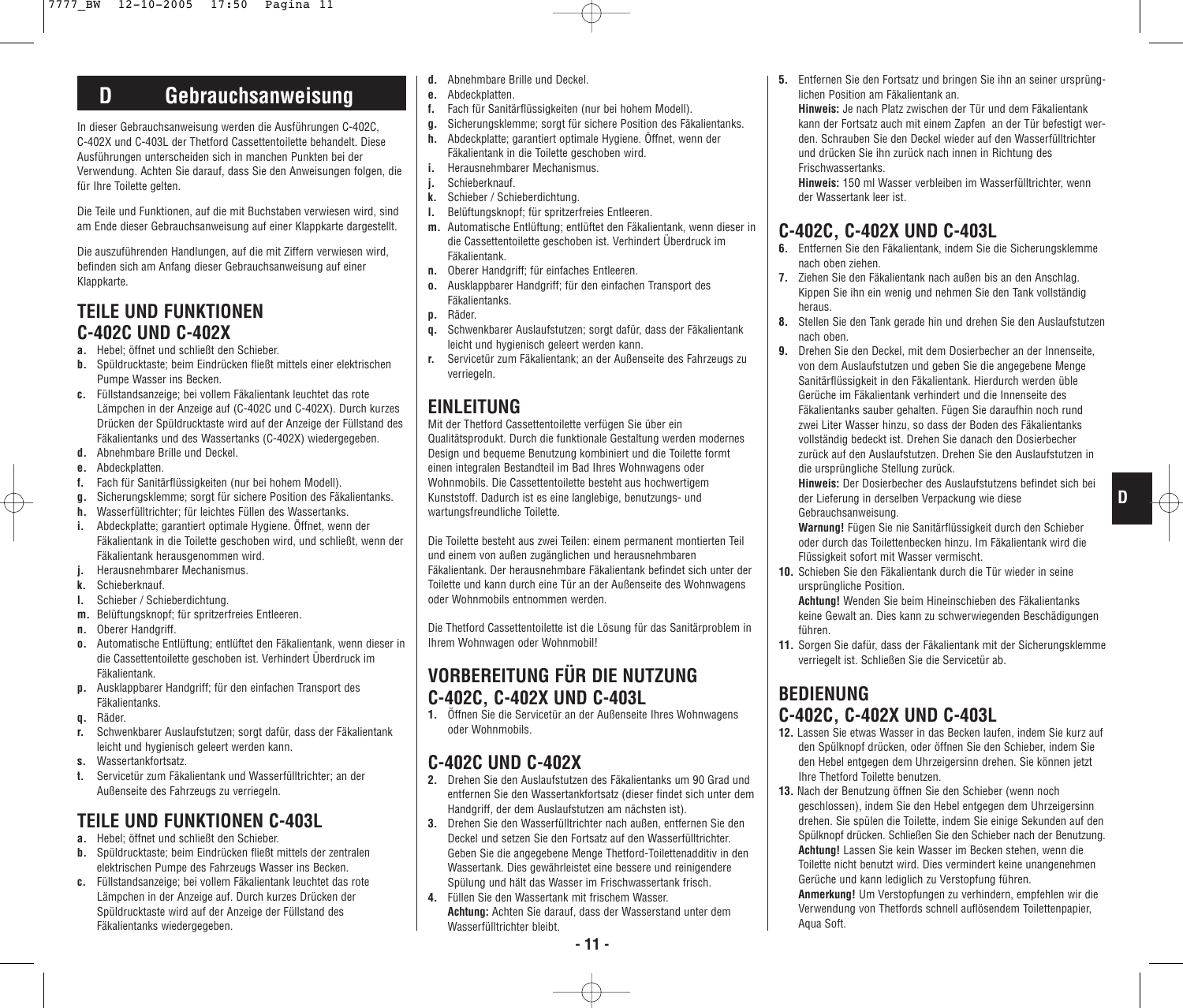#### **ENTI FFREN**

Der Fäkalientank hat einen Inhalt von 19 Litern und muss spätestens dann geleert werden, wenn das rote Lämpchen der Füllstandsanzeige leuchtet. Das geschieht, wenn im Fäkalientank noch ein Rest von rund 2 Litern ist, was +/- 3 Benutzungen entspricht. Es wird empfohlen, den Fäkalientank bereits vorher zu entleeren.

**Achtung!** Lassen Sie den Fäkalientank nicht zu voll werden.

#### **C-402C, C-402X UND C-403L**

- **14.** Sorgen Sie dafür, dass der Schieber geschlossen ist. Öffnen Sie die Servicetür an der Außenseite des Fahrzeugs. Ziehen Sie die Sicherungsklemme nach oben und entfernen Sie den Fäkalientank.
- **15.** Entfernen Sie zuerst den Wassertankfortsatz, um zu verhindern, dass dieser beim Entleeren des Fäkalientanks verloren geht.
- **16.** Bringen Sie den Fäkalientank in vertikale Position (ausklappbarer Hebel an der Oberseite, Räder an der Unterseite). Drücken Sie den Hebel nach unten und bewegen Sie den Hebel vom Fäkalientank weg, so dass dieser aus seiner Verriegelung springt.
- **17.** Ziehen Sie den Hebel nach oben und fahren Sie den Fäkalientank zu einer dafür vorgesehenen und genehmigten Entsorgungsstelle.
- **18.** Schieben Sie den Hebel zurück. Drehen Sie den Auslaufstutzen nach oben und entfernen Sie den Deckel vom Auslaufstutzen. Halten Sie mit einer Hand den Fäkalientank am oberen Handgriff und mit der anderen Hand den hinteren Handgriff, so dass der Belüftungsknopf während des Entleerens mit dem Daumen bedient werden kann. Um den Tank spritzerfrei zu entleeren, drücken Sie beim Entleeren den Belüftungsknopf vorsichtig ein.
- Spülen Sie den Tank nach dem Entleeren gründlich mit Wasser. **D**
	- Reinigen Sie auch den Schieber mit Wasser. **Achtung!** Belüftungsknopf erst eindrücken, wenn der Auslaufstutzen nach unten weist!
	- **19.** Machen Sie erforderlichenfalls die Toilette wieder gebrauchsbereit. Setzen Sie den Wassertankfortsatz wieder an seine ursprüngliche Position am Fäkalientank. Schieben Sie den Fäkalientank in die Toilette und schließen Sie die Servicetür.

#### **LAGERUNG**

Wenn Sie Ihre Thetford Toilette längere Zeit nicht benutzen, ist es wichtig, zuerst die folgenden Anweisungen zu befolgen. Entleeren Sie den Wassertank vollständig über den Ablassschlauch, der ebenfalls als Füllstandsanzeige dient. Nehmen Sie den Ablassschlauch aus dem Haltebügel und ziehen Sie diesen nach unten von dem oberen Stöpsel ab. Schwenken Sie den Ablassschlauch nach außen durch die Türöffnung, so dass das Wasser herausläuft. Befestigen Sie anschließend den Ablassschlauch im Haltebügel und drücken Sie ihn danach wieder in den oberen Stöpsel.

#### **C-403L**

Lassen Sie das Wasser aus dem zentralen Wassersystem Ihres Wohnwagens oder Wohnmobils ab.

#### **C-402C, C-402X UND C-403L**

**20.** Öffnen Sie den Schieber, indem Sie den Hebel auf der Toilette entgegen dem Uhrzeigersinn drehen. Drücken Sie jetzt so lange auf den blauen Knopf, bis kein Wasser mehr in das Becken fließt. Schließen Sie den Schieber.

#### **C-402C UND C-402X**

**21.** Öffnen Sie die Tür an der Außenseite des Wohnwagens oder Wohnmobils und drehen Sie den Wasserfülltrichter nach außen. Entfernen Sie den Deckel und entleeren Sie den Wasserfülltrichter, indem Sie ihn eine Viertelumdrehung entgegen dem Uhrzeigersinn drehen.

#### **C-402C, C-402X UND C-403L**

- **22.** Entfernen Sie den Fäkalientank und entleeren Sie diesen an einer dafür vorgesehenen und genehmigten Entsorgungsstelle. Folgen Sie den Anweisungen für die Reinigung und Wartung.
- **23.** Setzen Sie den Fäkalientank zurück und öffnen Sie den Schieber, indem Sie den Hebel auf der Toilette nach links bewegen.

### **REINIGUNG UND WARTUNG**

Die Toilette muss regelmäßig, abhängig von der Intensität ihrer Nutzung, gereinigt und gewartet werden. Für die Reinigung von Thetford Toiletten empfehlen wir Wasser und Thetford Kunststoff Reiniger. **Achtung!** Verwenden Sie keine Haushaltsprodukte (Chlor, Lösungsmittel oder andere starke Reinigungsmittel). Diese können bleibende Schäden an den Dichtungen und an anderen Teilen der Toilette hervorrufen.

#### **Toilette**

- Sprühen Sie die Toilette mit Thetford Kunststoff Reiniger ein.
- Spülen Sie das Becken mit Wasser nach, wischen Sie den Rest der Toilette mit einem feuchten Tuch ab.

**Tipp!** Für eine besonders schön glänzende Toilette trocknen Sie die Toilette nach der Reinigung mit einem weichen, trockenen Tuch ab.

Reinigen Sie Sitzfläche und Deckel. Sitzfläche und Deckel können einfach abgenommen werden. Öffnen Sie Sitzfläche und Deckel und ziehen beides vollständig nach oben. Setzen Sie nach der Reinigung Sitzfläche und Deckel zurück, indem Sie die runden Stifte über den Löchern positionieren und Sitzfläche und Deckel nach unten drücken.

#### **Fäkalientank**

Wir empfehlen, den Fäkalientank 1x per Saison gründlich zu reinigen.

- Nehmen Sie den Mechanismus aus dem Fäkalientank, indem Sie diesen, wie auf dem Fäkalientank angegeben, entgegen dem Uhrzeigersinn drehen. Spülen Sie den kompletten Mechanismus unter dem Wasserhahn ab.
- Entfernen Sie die Abdeckplatte der automatischen Entlüftung, indem Sie diese mit Hilfe eines Schraubendrehers nach oben heben. Drücken Sie mit einer Hand die automatische Entlüftung auf, während Sie mit der anderen Hand an der Innenseite des Tanks den Schwimmer der automatischen Entlüftung ergreifen. Drücken Sie den Schwimmer nach oben, drehen Sie ihn eine halbe Umdrehung und nehmen Sie ihn nach unten heraus. Nehmen Sie die Gummidichtung, die sich unter dem Schwimmer befindet, heraus. Spülen Sie den Schwimmer und die Gummidichtung unter dem Wasserhahn ab. Setzen Sie die Gummidichtung und den Schwimmer der automatischen Entlüftung in derselben Weise zurück.

Die Gummidichtungen der Toilette (Dichtungen von Schieber, Mechanismus, automatischer Entlüftung und Deckel) müssen regelmäßig mit Thetford Pflegemittel für Dichtungen behandelt werden. Die Dichtungen bleiben dann weich und in guter Form. Auch wenn die Toilette für längere Zeit nicht benutzt wird, ist es wichtig, die Dichtungen nach der Reinigung mit Thetford Pflegemittel für Dichtungen zu behandeln.

**Achtung!** Verwenden Sie nie Vaseline oder andere pflanzliche Öle außer Olivenöl. Diese können Lecks verursachen. **Hinweis:** Die Dichtung des Schiebers ist ein Bestandteil der Toilette, der der Abnutzung unterliegt. Abhängig vom Ausmaß und der Art der Wartung lässt nach einer gewissen Zeit die Funktionsfähigkeit des

### **GEBRAUCH IM WINTER**

Dichtungsringes nach und muss ersetzt werden.

Sie können Ihre Thetford Cassettentoilette ganz normal während kalten Wetters verwenden, wenn die Toilette in einer warmen Umgebung steht. Ist dies nicht der Fall, besteht die Möglichkeit des Einfrierens. In diesem Fall empfehlen wir, das Wasser der Toilette entsprechend den Anweisungen im Abschnitt "Lagerung" abzulassen.

Von der Verwendung von Frostschutzmitteln, zum Beispiel solchen, die im Kühler des Autos eingesetzt werden, wird im Zusammenhang mit Umweltverschmutzung abgeraten.

### **THETFORD GARANTIE**

Thetford B.V. gewährt den Benutzern seiner Produkte eine Garantie von drei Jahren. Innerhalb der Garantiezeit wird Thetford im Falle von Defekten das Produkt ersetzen oder reparieren. Die Kosten für den Ersatz, der Arbeitslohn für den Ersatz defekter Teile und/oder die Kosten für die Ersatzteile selbst gehen in diesem Fall auf Rechnung von Thetford.

- **1.** Um Ansprüche aus dieser Garantie geltend zu machen, muss der Benutzer das Produkt zu einem von Thetford anerkannten Service-Center bringen. Hier wird der Anspruch beurteilt.
- **2.** Wenn zur Instandsetzung Teile des Produktes im Rahmen der Garantie ersetzt werden, gehen die betreffenden Ersatzteile in das Eigentum von Thetford über.
- **3.** Die geltenden Verbraucherschutzgesetze werden von dieser Garantiebestimmung unverletzt gelassen.
- **4.** Diese Garantie gilt nicht für Produkte, die für gewerbliche Zwecke verwendet werden oder wurden.
- **5.** Jeglicher Garantieanspruch verfällt bei einem der folgenden Fälle: - das Produkt wurde unsachgemäß verwendet oder die Vorschriften in der Gebrauchsanweisung wurden nicht befolgt;
- das Produkt wurde nicht gemäß den Vorschriften installiert;
- am Produkt wurden Veränderungen vorgenommen:
- das Produkt wurde von einem nicht von Thetford anerkannten Service-Center repariert;
- die Seriennummer oder der Code des Produkts wurde geändert;
- am Produkt sind Schäden entstanden aus Gründen, die nicht im normalen Gebrauch des Produktes selbst liegen.

### **KUNDENDIENST**

Schauen Sie für mehr Informationen, oder wenn Sie Fragen zu Ihrer Toilette haben, auf unsere Website: **www.thetford-europe.com**. Hier finden Sie unter anderem häufig gestellte Fragen, Probleme und Lösungen, Reparaturanweisungen, Tipps und eine Liste mit Thetford-Händlern in Ihrer Umgebung. Sollten Sie darüber hinaus noch Fragen oder Bemerkungen haben, dann nehmen Sie bitte mit der Abteilung Kundendienst in Ihrem Land Kontakt auf (siehe die Adressen am Ende dieser Gebrauchsanweisung).

#### **HAFTUNG**

Thetford haftet nicht für Verluste und/oder Schäden als unmittelbare oder mittelbare Folge des Gebrauchs der Toilette.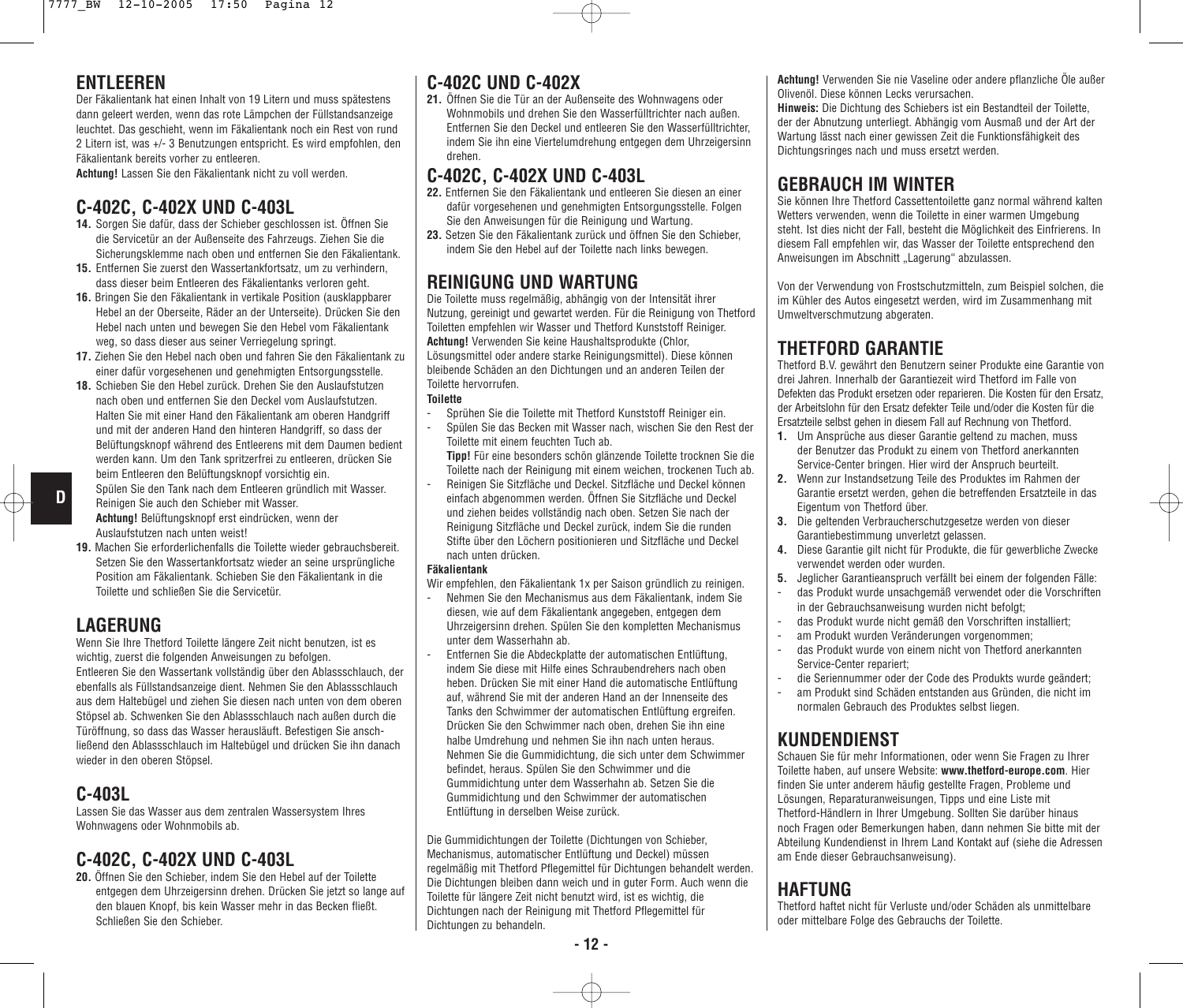# **NL Gebruiksaanwijzing**

In deze gebruiksaanwijzing worden de uitvoeringen C-402C, C-402X en C-403L van het Thetford Cassette toilet behandeld. Deze uitvoeringen verschillen op enige punten in gebruik. Let u erop dat u die instructies opvolgt, die van toepassing zijn op uw toilet.

De onderdelen en functies, waarnaar met letters wordt verwezen, zijn achterin deze gebruiksaanwijzing door middel van een uitklappagina in kaart gebracht.

De te verrichten handelingen, waarnaar met cijfers wordt verwezen, staan voorin deze gebruiksaanwijzing op een uitklappagina uitgebeeld.

### **ONDERDELEN EN FUNCTIES C-402C EN C-402X**

- **a.** Hendel; opent en sluit de afsluitschuif.
- **b.** Spoeldrukknop; bij indrukken spoelt er water in de pot door middel van een elektrische pomp.
- **c.** Niveauindicator display; bij volle afvaltank gaat het rode ledje op het display branden (C-402C en C-402X). Door kortstondig de spoeldrukknop in te drukken, toont het display het niveau in de afvaltank en het niveau in de watertank (C-402X).
- **d.** Afneembare bril en deksel.
- **e.** Afdekplaten.
- **f.** Opbergruimte voor toiletvloeistoffen (alleen bij hoog model).
- **g.** Beveiligingsklem; houdt de afvaltank op zijn plaats.
- **h.** Watervultrechter; voor gemakkelijk vullen van de watertank.
- **i.** Afdekplaat; garandeert een optimale hygiëne. Opent wanneer de afvaltank in het toilet geschoven wordt en sluit wanneer de afvaltank eruit genomen wordt.
- **j.** Uitneembaar mechanisme.
- **k.** Afsluitschuifopener.
- **l.** Afsluitschuif / afsluitrubber.
- **m.** Beluchtingsknop; voor legen zonder spatten.
- **n.** Bovenhandvat.
- **o.** Automatische ontluchting; ontlucht de afvaltank wanneer deze in het Cassette toilet geschoven is. Voorkomt overdruk in de afvaltank.
- **p.** Uitschuifbare handgreep; voor het eenvoudig transporteren van de afvaltank.
- **q.** Wielen.
- **r.** Draaibare schenktuit; zorgt ervoor dat de afvaltank gemakkelijk en hygiënisch geleegd kan worden.
- **s.** Watervulverlenging.
- **t.** Toegangsdeur tot afvaltank en watervultrechter; aan de buitenzijde van het voertuig te vergrendelen.

## **ONDERDELEN EN FUNCTIES C-403L**

- **a.** Hendel; opent en sluit de afsluitschuif.
- **b.** Spoeldrukknop; bij indrukken spoelt er water in de pot door middel van de centrale elektrische pomp in het voertuig.
- **c.** Niveauindicator display; bij volle afvaltank gaat het rode ledje op het display branden. Door kortstondig de spoelknop in te drukken, toont het display het niveau in de afvaltank.
- **d.** Afneembare bril en deksel.
- **e.** Afdekplaten.
- **f.** Opbergruimte voor toiletvloeistoffen (alleen bij hoog model).
- **g.** Beveiligingsklem; houdt de afvaltank op zijn plaats.
- **h.** Afdekplaat; garandeert een optimale hygiëne. Opent wanneer de afvaltank in het toilet geschoven wordt.
- **i.** Uitneembaar mechanisme.
- **j.** Afsluitschuifopener.
- **k.** Afsluitschuif / afsluitrubber.
- **l.** Beluchtingsknop; voor legen zonder spatten.
- **m.** Automatische ontluchting; ontlucht de afvaltank wanneer deze in het Cassette toilet geschoven is. Voorkomt overdruk in de afvaltank.
- **n.** Bovenhandvat; voor gemakkelijk legen.
- **o.** Uitschuifbare handgreep; voor het eenvoudig transporteren van de afvaltank.
- **p.** Wielen.
- **q.** Draaibare schenktuit; zorgt ervoor dat de afvaltank gemakkelijk en hygiënisch geleegd kan worden.
- **r.** Toegangsdeur tot afvaltank; aan de buitenzijde van het voertuig te vergrendelen.

### **INLEIDING**

Met het Thetford Cassette toilet heeft u een kwaliteitsproduct in handen. Door het functionele ontwerp worden moderne vormgeving en gebruiksgemak gecombineerd en vormt het toilet een geïntegreerd onderdeel van de badkamer van uw caravan of camper. Het Cassette toilet is vervaardigd van hoogwaardige kwaliteit kunststof. Dit maakt het tot een duurzaam, gebruiks- en onderhoudvriendelijk toilet.

Het toilet bestaat uit twee delen: een permanent gemonteerd gedeelte en een van buiten toegankelijke, uitneembare afvaltank. De uitneembare afvaltank bevindt zich onder de toiletpot en kan via een deurtje aan de buitenkant van caravan of camper worden uitgenomen.

Het Thetford Cassette toilet is de oplossing voor het sanitaire probleem in uw caravan of camper!

#### **VOORBEREIDING VOOR GEBRUIK C-402C, C-402X EN C-403L**

**1.** Open de toegangsdeur aan de buitenzijde van uw caravan of camper.

### **C-402C EN C-402X**

- **2.** Draai de schenktuit van de afvaltank 90 graden en verwijder de watervulverlenging (de watervulverlenging zit bevestigd onder het handvat bij de schenktuit).
- **3.** Draai de watervultrechter naar buiten, verwijder de dop en plaats de watervulverlenging op de watervultrechter. Voeg de aangegeven hoeveelheid Thetford spoelvloeistof voor de spoelwatertank toe. Dit zorgt voor een betere en schonere spoeling en houdt het water van de spoelwatertank fris. Vul hierna de spoelwatertank met schoon water.
- **4.** Vul de spoelwatertank met schoon water. Let op: houd het waterniveau onder de bovenkant van de watervultrechter.
- **5.** Verwijder de watervulverlenging en plaats deze terug op de originele plaats op de afvaltank.

**Let op:** afhankelijk van de ruimte tussen de deur en de afvaltank, kan de watervulverlenging ook middels een haakje aan de binnenkant van de deur bevestigd zijn. Schroef de dop terug op de watervultrechter en draai deze naar binnen tegen de zijkant van de spoelwatertank aan.

**Opmerking:** Er blijft 150 ml water in de watervultrechter staan als de watertank leeg is.

## **C-402C, C-402X EN C-403L**

- **6.** Verwijder de afvaltank door de beveiligingsklem naar boven te trekken.
- **7.** Trek de afvaltank naar buiten tot tegen de aanslag. Kantel hem enigszins en neem de tank geheel uit.
- **8.** Zet de tank rechtop en draai de schenktuit omhoog.
- **9.** Draai de dop, met aan de binnenzijde de doseerbeker, van de schenktuit en schenk de aangegeven hoeveelheid toiletvloeistof in de afvaltank. Hierdoor worden nare geurtjes in de afvaltank voorkomen en wordt de binnenzijde van de afvaltank schoongehouden. Voeg vervolgens nog ongeveer 2 liter water toe, zodat de bodem van de afvaltank geheel bedekt is. Draai hierna de doseerdop terug op de schenktuit. Draai de schenktuit terug in de oorspronkelijke stand.

**N.B.:** De doseerdop van de schenktuit bevindt zich bij aflevering in dezelfde verpakking als deze gebruiksaanwijzing.

**Waarschuwing!** Voeg nooit toiletvloeistof toe via de afsluitschuif of via de toiletpot. In de afvaltank wordt de vloeistof meteen met water vermengd.

**NL**

- **10.** Schuif de afvaltank weer via het deurtie in zijn originele positie. **Let op!** Duw nooit met kracht de afvaltank naar binnen als het niet lukt de tank op zijn plaats te krijgen. Dit kan tot ernstige beschadigingen leiden.
- **11.** Zorg ervoor dat de afvaltank vergrendeld is met de beveiligingsklem. Sluit de toegangsdeur en doe deze op slot.

## **GEBRUIK C-402C, C-402X EN C-403L**

- **12.** Laat wat water in de pot lopen door even op de spoelknop te drukken of open de afsluitschuif door de hendel tegen de klok in te draaien. U kunt nu gebruik maken van uw Thetford toilet.
- **13.** Na gebruik opent u de afsluitschuif (indien nog gesloten) door de hendel tegen de klok in te draaien. U spoelt het toilet door enige seconden op de spoelknop te drukken. Sluit de afsluitschuif na gebruik.

**Let op!** Laat geen water in de pot staan, als het toilet niet wordt gebruikt. Dit helpt niet bij het reduceren van stank en kan slechts leiden tot overstroming.

**Belangrijk!** Om waterschade aan uw caravan of camper te voorkomen is het absoluut noodzakelijk de spoelwatertank te legen alvorens met het voertuig op reis te gaan.

**Opmerking:** Om verstoppingen te voorkomen, raden wij aan om Thetford's snel oplossend toiletpapier, Aqua Soft, te gebruiken.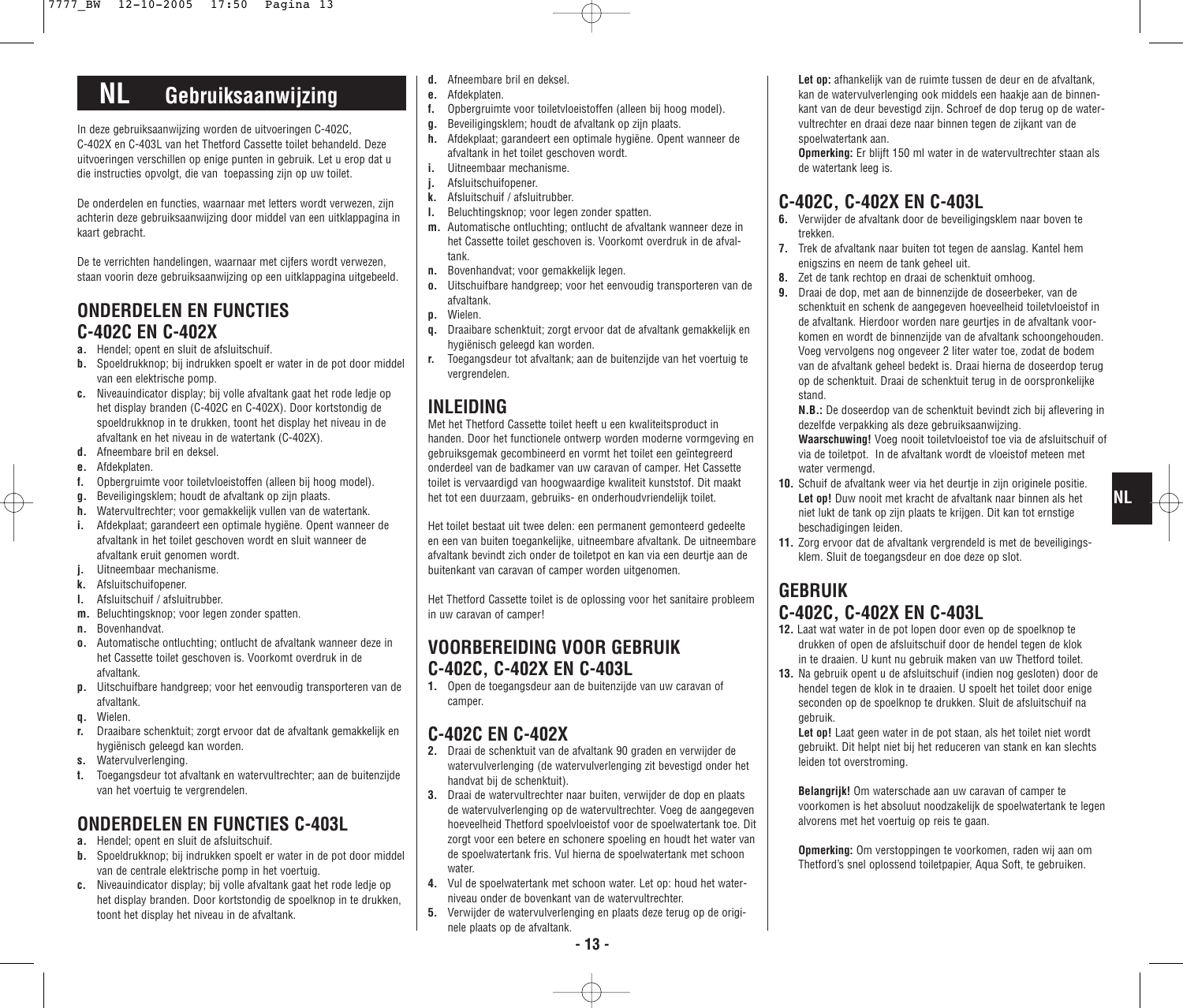#### **LEGEN**

De afvaltank heeft een inhoud van 19 liter en moet uiterlijk geleegd worden als het rode lampje van het niveau display brandt. Het indicatielampje gaat branden als er in de afvaltank nog een restcapaciteit van ongeveer 2 liter is, wat neerkomt op +/- 3 gebruiken. Aanbevolen is om de afvaltank reeds eerder te legen. **Let op!** Laat de afvaltank niet te vol worden.

### **C-402C, C-402X EN C-403L**

- **14.** Zorg ervoor dat de afsluitschuif gesloten is. Open de toegangsdeur aan de buitenzijde van het voertuig. Trek de beveiligingsklem naar boven en verwijder de afvaltank.
- **15.** Verwijder allereerst de watervulverlenging om te voorkomen dat deze verloren gaat tijdens het legen van de afvaltank.
- **16.** Plaats de afvaltank vertikaal (uitschuifbare hendel aan de bovenzijde, wielen aan de onderzijde). Druk de hendel naar beneden en beweeg de hendel van de afvaltank vandaan, zodat deze uit zijn vergrendeling springt.
- **17.** Trek de hendel naar boven en rijd de afvaltank naar een daarvoor bestemde toegestane stortplaats.
- **18.** Schuif de hendel terug. Draai de schenktuit omhoog en verwijder de dop van de schenktuit. Pak met één hand de afvaltank bij het bovenhandvat en plaats uw andere hand bij de achterhandgreep, zodat de beluchtingsknop tijdens het legen met de duim bediend kan worden. Druk, om de tank spatvrij te legen, tijdens het legen de beluchtingsknop beheerst in.

Spoel na het legen de tank goed met water. Reinig ook de afsluitschuif met water.

- **Let op!** Beluchtingsknop pas indrukken als de schenktuit naar beneden wijst!
- **19.** Maak, indien nodig, het toilet weer gereed voor gebruik. Plaats de watervulverlenging terug op de originele plaats op de afvaltank. Schuif de afvaltank in het toilet en sluit de toegangsdeur.

#### **OPSLAG**

**NL**

Voordat u uw Thetford toilet langere tijd niet gaat gebruiken, is het van belang dat u onderstaande instructies opvolgt.

Leeg de watertank in zijn geheel via de aftapslang, tevens niveaumeter voor de watertank. Haal de aftapslang/niveaumeter uit de bevestigingsbeugel en trek deze naar beneden van de bovenstop af. Draai de aftapslang naar buiten door de deuropening zodat het water eruit loopt. Plaats naderhand de aftapslang eerst in de bevestigingsbeugel en duw het daarna omhoog over de bovenstop.

#### **C-403L**

Tap het centrale watersysteem van uw caravan of camper af.

### **C-402C, C-402X EN C-403L**

**20.** Open de afsluitschuif door de hendel op het toilet tegen de klok in te draaien. Druk nu zo lang op de blauwe knop tot er geen water meer de pot instroomt. Sluit de afsluitschuif.

### **C-402C EN C-402X**

21. Open het deurtie aan de buitenzijde van de caravan of camper en draai de watervultrechter naar buiten. Verwijder de dop en leeg de watervultrechter door hem een kwart slag tegen de klok in te draaien.

### **C-402C, C-402X EN C-403L**

- **22.** Verwijder de afvaltank en leeg deze op een daartoe bestemde, toegestane stortplaats. Volg de instructies voor schoonmaak en onderhoud.
- **23.** Plaats de afvaltank terug en open de afsluitschuif door de hendel op het toilet naar links te bewegen.

## **SCHOONMAAK EN ONDERHOUD**

Het toilet dient regelmatig, afhankelijk van de mate van gebruik, te worden gereinigd en onderhouden. Voor reiniging van Thetford toiletten adviseren wij water en Thetford Kunststof Reiniger. Let op! Gebruik nooit huishoudelijke producten (chloor, oplosmiddelen of andere krachtige schoonmaakmiddelen). Deze kunnen blijvende

schade veroorzaken aan de afdichtingen en andere onderdelen van het toilet.

#### **Toilet**

- Spuit het toilet in met Thetford Kunststof Reiniger.
- Spoel de pot na met water, neem de rest van het toilet af met een vochtige doek.
- **Tip!** Voor een extra glanzend toilet droogt u het toilet na reinigen af met een zachte, droge doek.
- Reinig zitting en deksel. De zitting en deksel kunnen eenvoudig verwijderd worden. Open zitting en deksel en trek het geheel naar boven. Plaats na reiniging de zitting en deksel terug door de ronde pennen boven de gaten te positioneren en de zitting en deksel omlaag te drukken.

#### **Afvaltank**

- Wij adviseren de afvaltank 1x per seizoen grondig te reinigen
- Neem het mechanisme uit de afvaltank door deze, zoals aangegeven op de afvaltank, tegen de klok in te draaien. Spoel het complete mechanisme af onder de kraan.
- Verwijder het afdekplaatie van de automatische ontluchting door deze met behulp van een schroevendraaier omhoog te wippen. Duw met uw ene hand de automatische ontluchting open, terwijl u met uw andere hand aan de binnenkant van de tank de vlotter van de automatische ontluchting vastpakt. Duw de vlotter omhoog, draai de vlotter een halve slag en neem de vlotter naar onderen uit. Neem de rubberen afdichting die zich onder de vlotter bevindt uit. Spoel de vlotter en de rubberen afdichting af onder de kraan. Plaats de rubberen afdichting en vlotter van de automatische ontluchting op dezelfde manier terug.

De rubberen afdichtingen van het toilet (afdichting van de schuif, afdichting van het mechanisme, afdichting van de automatische ontluchting, afdichting van de dop) dienen regelmatig te worden behandeld met Thetford Siliconenspray. De afdichtingen blijven dan soepel en in goede vorm. Ook wanneer het toilet voor langere tijd niet gebruikt wordt, is het belangrijk om de afdichtingen na reiniging te behandelen met Thetford Siliconenspray.

Let op! Gebruik nooit vaseline of andere plantaardige oliën dan oliifolie. Deze kunnen lekkage veroorzaken.

**N.B.** De afdichting van de schuif is een onderdeel van het toilet dat onderhevig is aan slijtage. Afhankelijk van de mate en wijze van onderhoud, vermindert na een bepaalde periode de functie en dient de afdichtring te worden vervangen.

## **GEBRUIK IN DE WINTER**

U kunt uw Thetford Cassette toilet gewoon gebruiken tijdens koud weer indien het toilet in een verwarmde omgeving staat. Wanneer dit niet het geval is, bestaat de kans op bevriezing. In dat geval raden wij aan om het toilet af te tappen door de instructies onder 'Opslag' te volgen.

Het gebruik van antivriesmiddel, zoals bijvoorbeeld antivriesmiddel welke gebruikt wordt voor de radiator van een auto wordt niet geadviseerd in verband met milieubelasting.

#### **THETFORD GARANTIE**

Thetford B.V. biedt de eindgebruikers van haar producten een garantie van drie jaar. Binnen de garantieperiode zal Thetford, in geval van defecten, overgaan tot vervanging of herstel van het product. De kosten voor vervanging, arbeidsloon voor het vervangen van defecte onderdelen en/of de kosten van de onderdelen zelf komen in dit geval voor rekening van Thetford.

- **1.** Om aanspraak te kunnen maken op deze garantie moet de gebruiker het product naar een door Thetford erkend Service Centre brengen. Hier zal de aanspraak worden beoordeeld.
- **2.** Indien voor herstel onderdelen van het product onder garantie worden vervangen, worden de betreffende onderdelen eigendom van Thetford.
- **3.** De geldende consumentenwetgeving wordt door deze garantiebepaling onverlet gelaten.
- **4.** Deze garantie geldt niet voor producten die voor commerciële doeleinden gebruikt worden of zijn.
- **5.** Iedere aanspraak op garantie vervalt in één van de volgende gevallen:
- het product onoordeelkundig is gebruikt of de voorschriften in de handleiding niet zijn opgevolgd;
- het product niet volgens voorschriften is geïnstalleerd;
- er veranderingen aan het product zijn aangebracht;
- het product door een niet door Thetford erkend Service Centre is gerepareerd;
- het serienummer of de code van het product is gewijzigd;
- schade aan het product is ontstaan door omstandigheden buiten het normaal gebruik van het product zelf.

### **KLANTENSERVICE**

Kijk voor meer informatie of vragen over uw toilet op onze website, **www.thetford-europe.com**. Hier vindt u onder andere veel gestelde vragen, problemen en oplossingen, reparatieinstructies, tips en een lijst met Thetford dealers bij u in de buurt. Mocht u desondanks nog vragen of opmerkingen hebben, neemt u dan contact op met de afdeling Customer Service van uw land (zie de adressen achterop deze handleiding).

### **AANSPRAKELIJKHEID**

Thetford is niet aansprakelijk voor verlies en/of schade als direct of indirect gevolg van gebruik van het toilet.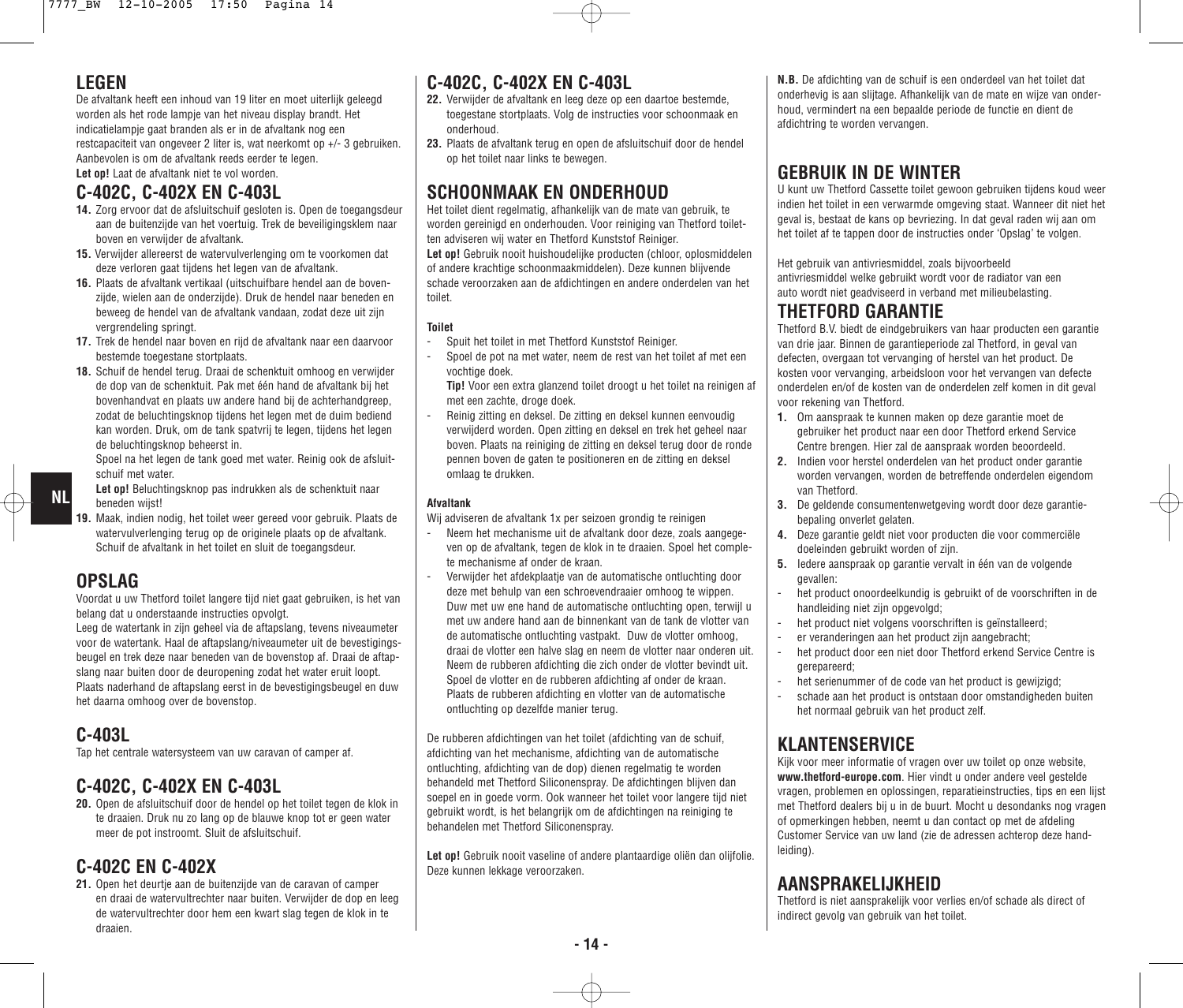# **I Istruzioni per l'uso**

Il presente manuale contiene le istruzioni per l'uso delle toilette a Cassette Thetford modelli C-402C, C-402X e C-403L. Questi modelli differiscono leggermente l'uno dall'altro nell'uso. Seguire attentamente le istruzioni relative alla toilette che si utilizza.

I componenti e le funzioni, indicate con lettere, sono illustrati in un pieghevole contenuto sul retro di questo manuale.

Le operazioni da eseguire, indicate con cifre, sono illustrate in un pieghevole riportato all'inizio di questo manuale.

### **COMPONENTI E FUNZIONI DEI MODELLI C-402C E C-402X**

- **a.** Manopola: apre e chiude la valvola di scarico.
- **b.** Pulsante per risciacquo: premendolo, attraverso una pompa elettrica, la tazza viene risciacquata con acqua.
- **c.** Indicatore di livello del serbatoio di scarico: quando il serbatoio di scarico è pieno, la spia rossa situata sul display si illumina (C-402C e C-402X). Premendo brevemente il pulsante di risciacquo, sul display viene visualizzato il livello del serbatoio di scarico e del serbatoio dell'acqua (C-402X).
- **d.** Sedile e coperchio removibili.
- **e.** Coperchi di chiusura.
- **f.** Scomparto per contenere i liquidi sanitari (solo nei modelli alti).
- **g.** Supporto di bloccaggio: mantiene in posizione il serbatoio di scarico.
- **h.** Imbuto per rifornimento dell'acqua: per facilitare il rifornimento del serbatoio dell'acqua.
- **i.** Coperchio di chiusura: garantisce un'igiene ottimale. Si apre automaticamente quando il serbatoio di scarico viene inserito nella toilette e si chiude quando il serbatoio di scarico viene tolto dalla toilette.
- **j.** Meccanismo removibile.
- **k.** Dispositivo di apertura della valvola di scarico.
- **l.** Valvola di scarico / guarnizione di tenuta.
- **m.** Pulsante di aerazione: evita problemi di spruzzi durante lo svuotamento del serbatoio.
- **n.** Maniglia superiore.
- **o.** Valvola di decompressione del serbatoio di scarico: si apre automaticamente quando il serbatoio di scarico viene inserito nella toilette a Cassette. Tale dispositivo impedisce che la pressione nel serbatoio raggiunga valori troppo alti.
- **p.** Impugnatura : consente di estrarre e trasportare con facilità il serbatoio di scarico.
- **q.** Ruote.
- **r.** Manicotto di scarico girevole: consente di svuotare facilmente il serbatoio di scarico in modo igienico.
- **s.** Prolunga per il rifornimento dell'acqua.
- **t.** Sportello di accesso al serbatoio di scarico e all'imbuto per rifornimento dell'acqua: è dotato di serratura all'esterno.

### **COMPONENTI E FUNZIONI DEL MODELLO C-403L**

**a.** Manopola: apre e chiude la valvola di scarico.

- **b.** Pulsante per risciacquo: premendolo, attraverso una pompa elettrica, la tazza viene risciacquata con acqua.
- **c.** Indicatore di livello del serbatoio di scarico: quando il serbatoio di scarico è pieno, la spia rossa situata sul display si illumina. Premendo brevemente il pulsante di risciacquo, sul display viene visualizzato il livello del serbatoio di scarico.
- **d.** Sedile e coperchio removibili.
- **e.** Coperchi di chiusura.
- **f.** Scomparto per contenere i liquidi sanitari (solo nei modelli alti).
- **g.** Supporto di bloccaggio: mantiene in posizione il serbatoio di scarico.
- **h.** Coperchio di chiusura: garantisce un'igiene ottimale. Si apre automaticamente quando il serbatoio di scarico viene inserito nella toilette.
- **i.** Meccanismo removibile.
- **j.** Dispositivo di apertura della valvola di scarico.
- **k.** Valvola di scarico / guarnizione di tenuta.
- **l.** Pulsante di aerazione: evita problemi di spruzzi durante lo svuotamento del serbatoio.
- **m.** Valvola di decompressione del serbatoio di scarico: si apre automaticamente quando il serbatoio di scarico viene inserito nella toilette a Cassette. Tale dispositivo impedisce che la pressione nel serbatoio raggiunga valori troppo alti.
- **n.** Maniglia superiore: facilita lo svuotamento.
- **o.** Impugnatura: consente di estrarre e trasportare con facilità il serbatoio di scarico.
- **p.** Ruote.
- **q.** Manicotto di scarico girevole: consente di svuotare facilmente il serbatoio di scarico in modo igienico.
- **r.** Sportello di accesso al serbatoio di scarico: è dotato di serratura all'esterno.

### **INTRODUZIONE**

Con l'acquisto della Thetford Cassette Vi siete assicurati un prodotto di alta qualità. Grazie al design funzionale si ha un connubio di stile moderno e praticità d'uso, per cui la toilette forma parte integrante del bagno del vostro camper o caravan. La toilette a Cassette è fabbricata con plastica di elevata qualità, che la rende un prodotto durevole, pratico e di facile manutenzione.

La toilette è formata da due parti: una parte fissa e un serbatoio di scarico estraibile dall'esterno. Quest'ultimo si trova sotto la tazza della toilette e può essere rimosso attraverso uno sportellino d'accesso situato all'esterno del camper o caravan.

La toilette a Cassette Thetford è la soluzione al problema dei sanitari nel vostro camper o caravan!

### **PREPARATIVI PRIMA DELL'USO C-402C, C-402X E C-403L**

**1.** Aprire lo sportellino d'accesso all'esterno del camper o caravan.

### **C-402C E C-402X**

**2.** Ruotare il bocchettone di svuotamento del serbatoio di scarico di 90 gradi e rimuovere la prolunga per il rifornimento dell'acqua (ubicata sotto la leva molto prossima al bocchettone di svuotamento).

- **4.** Rifornire di acqua pulita il serbatoio dell'acqua. **Attenzione:** mantenere il livello dell'acqua al di sotto della sommità dell'imbuto per il rifornimento dell'acqua.
- **5.** Togliere la prolunga e riporla nella sede originaria sul serbatoio di scarico.

**Nota:** in base allo spazio tra lo sportello e il serbatoio di scarico, è anche possibile fissare la prolunga sullo sportello con un gancio. Riavvitare il coperchio sull'imbuto per il rifornimento dell'acqua e spingere quest'ultimo nuovamente all'interno, verso il lato del serbatoio dell'acqua di risciacquo.

**Nota:** Quando il serbatoio dell'acqua è vuoto, nell'imbuto per il rifornimento dell'acqua rimangono 150 ml di acqua.

## **C-402C, C-402X E C-403L**

- **6.** Estrarre il serbatoio di scarico, tirando verso l'alto il supporto di bloccaggio.
- **7.** Tirare il serbatoio di scarico verso l'esterno fino al dispositivo di arresto. Inclinarlo leggermente ed estrarlo.
- **8.** Mettere il serbatoio in posizione verticale e ruotare il manicotto di scarico verso l'alto.
- **9.** Togliere il tappo dal manicotto di scarico e, con l'ausilio del dosatore di cui è dotato, versare nel serbatoio di scarico la quantità indicata di liquido per toilette Thetford. Questo previene odori sgradevoli nel serbatoio di scarico e evita la formazione di incrostazioni. Quindi, aggiungere circa 2 litri di acqua, in modo che il fondo del serbatoio sia completamente immerso. Infine, richiudere il tappo di dosaggio sul manicotto di scarico e riportarlo nella posizione originale.

**I**

**N.B.:** al momento della consegna il tappo di dosaggio del manicotto di scarico si trova nella stessa confezione delle istruzioni per l'uso.

**Avvertenza!** Non versare mai liquido sanitario attraverso la valvola di scarico o nella tazza della toilette.

- **10.** Inserire nuovamente il serbatoio di scarico nella posizione originale attraverso lo sportellino d'accesso.
	- **Attenzione!** Se non si riesce ad inserire facilmente il serbatoio, non forzare mai l'ingresso nella toilette, per non provocare gravi danni.
- **11.** Assicurarsi che il serbatoio di scarico sia bloccato con il supporto di bloccaggio. Chiudere lo sportellino d'accesso con la chiave.

#### **USO C-402C, C-402X E C-403L**

- **12.** Fare scorrere un po' d'acqua nella tazza premendo brevemente il pulsante di risciacquo, oppure aprire la valvola di scarico ruotando la manopola in senso antiorario. A questo punto la toilette Thetford è pronta per l'uso.
- **13.** Dopo l'uso, aprire la valvola di scarico (se chiusa) ruotando la manopola in senso antiorario. Per risciacquare la toilette premere il pulsante di risciacquo per alcuni secondi. Dopo l'uso chiudere la valvola di scarico.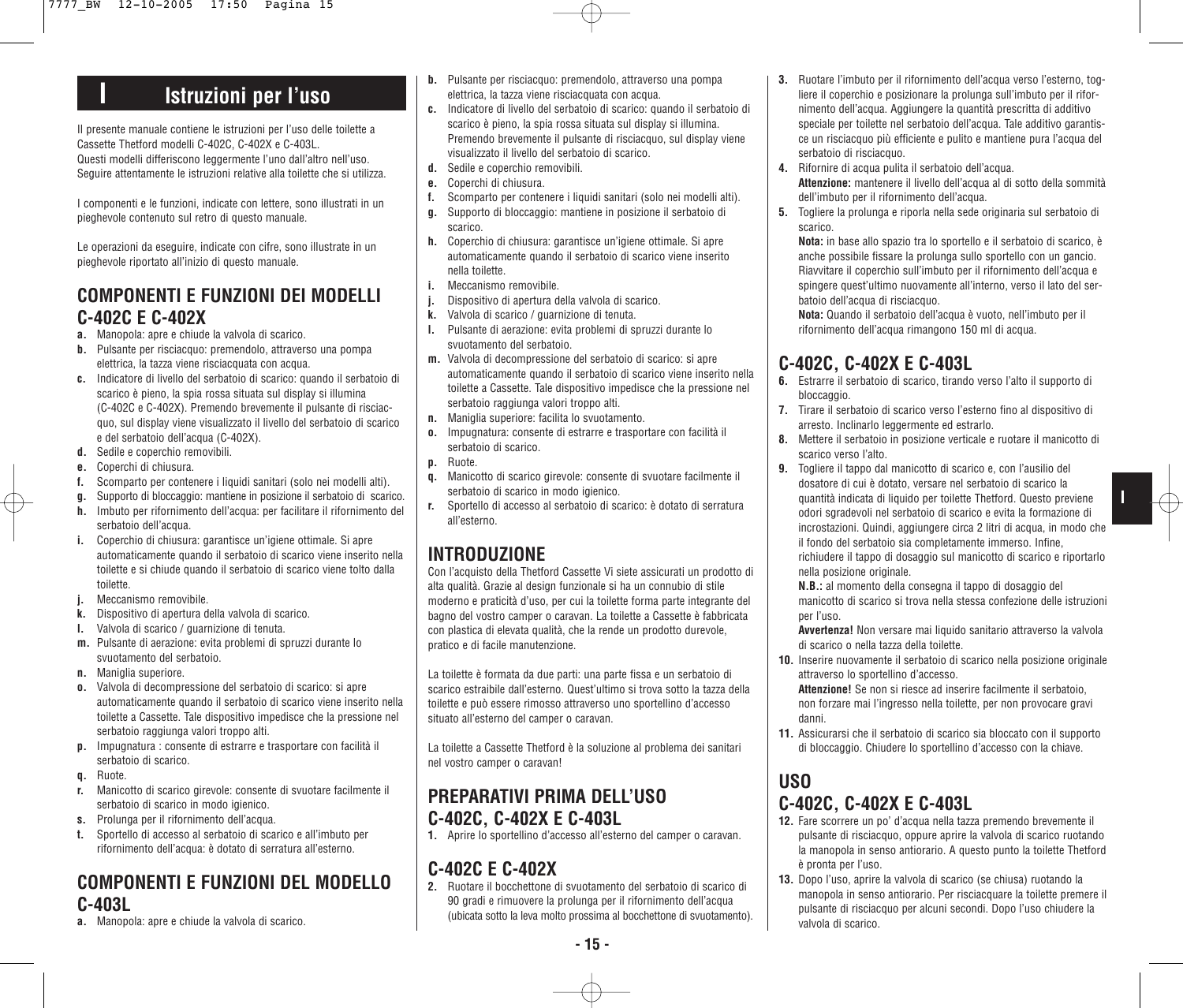**Attenzione!** Non lasciare acqua nella tazza quando la toilette non viene utilizzata. Ciò non aiuta a ridurre gli odori sgradevoli e può portare unicamente alla fuoriuscita dell'acqua dalla tazza. **Nota!** Per prevenire ostruzioni, si consiglia di utilizzare la carta igienica Aqua Soft Thetford, che si scioglie rapidamente.

### **SVUOTAMENTO**

Il serbatoio di scarico ha una capacità di 19 litri e deve essere svuotato al più tardi quando si illumina la spia rossa del display di livello. La spia si illumina quando nel serbatoio vi è una capacità residua di circa 2 litri, corrispondenti a +/- 3 utilizzi. Si consiglia di svuotare il serbatoio di scarico prima.

**Attenzione!** Non lasciare che il serbatoio di scarico si riempia troppo.

### **C-402C, C-402X E C-403L**

- **14.** Assicurarsi che la valvola di scarico sia chiusa. Aprire lo sportellino d'accesso all'esterno del veicolo. Tirare verso l'alto il supporto di bloccaggio ed estrarre il serbatoio di scarico.
- **15.** Togliere prima la prolunga per il rifornimento dell'acqua, onde evitare di perderla durante lo svuotamento del serbatoio di scarico.
- **16.** Mettere il serbatoio di scarico in posizione verticale (impugnatura in alto, ruote in basso). Premere la manopola verso il basso e allontanarla dal serbatoio di scarico in modo che fuoriesca dal blocco.
- **17.** Sfilare la maniglia verso l'alto e portare il serbatoio di scarico al punto di scarico autorizzato.
- **18.** Reintrodurre la maniglia. Portare verso l'alto il manicotto di scarico e rimuovere il relativo tappo. Afferrare con una mano il serbatoio di scarico dalla maniglia superiore e afferrare con l'altra mano l'impugnatura posteriore, in modo che il pulsante d'aerazione possa essere controllato con il pollice durante lo svuotamento del serbatoio. Per evitare gli spruzzi, durante lo svuotamento tenere premuto il pulsante d'aerazione.

Dopo lo svuotamento, sciacquare bene il serbatoio con acqua e lavare anche la valvola di scarico.

**Attenzione!** Premere il pulsante d'aerazione solo quando il manicotto di scarico è rivolto verso il basso!

**19.** Se necessario, preparare nuovamente per l'uso la toilette. Riporre la prolunga per il rifornimento dell'acqua nella sede originaria sul serbatoio dell'acqua. Inserire il serbatoio di scarico nella toilette e chiudere lo sportello di accesso.

### **MAGAZZINAGGIO**

Prima di un lungo periodo di inutilizzo della toilette Thetford, è essenziale seguire le istruzioni riportate di seguito. Svuotare completamente il serbatoio dell'acqua attraverso il tubo di scarico, che funge anche da indicatore di livello. Estrarre il tubo di scarico dal morsetto e tirarlo con attenzione verso il basso dal connettore superiore. Dirigere il tubo verso l'esterno tramite l'apertura sullo sportello di accesso per consentire la fuoriuscita dell'acqua. Al termine, ricordarsi di riposizionare il tubo nel morsetto e di spingerlo nuovamente nel connettore superiore.

### **C-403L**

**I**

Svuotare l'impianto centrale dell'acqua del camper o caravan.

### **C-402C, C-402X E C-403L**

**20.** Aprire la valvola di scarico ruotando in senso antiorario la manopola situata sulla toilette. Premere il pulsante blu fino a quando nella tazza non fluisce più acqua, chiudere la valvola di scarico.

# **C-402C E C-402X**

**21.** Aprire lo sportellino d'accesso all'esterno del camper o caravan e ruotare l'imbuto per il rifornimento dell'acqua verso l'esterno. Rimuovere il tappo e svuotare l'imbuto ruotandolo di un quarto di giro in senso antiorario.

## **C-402C, C-402X E C-403L**

- **22.** Estrarre il serbatoio di scarico e svuotarlo in un punto di scarico autorizzato attenendosi alle istruzioni per la pulizia e la manutenzione.
- **23.** Reinserire il serbatoio di scarico e aprire la valvola di scarico ruotando verso sinistra la manopola situata sulla toilette.

## **PULIZIA E MANUTENZIONE**

Pulire e sottoporre a manutenzione regolare la toilette, in funzione della frequenza di utilizzo. Per la pulizia delle toilette Thetford si consiglia di utilizzare acqua e lo specifico Detergente per Plastica Thetford. **Attenzione!** Non usare mai prodotti di pulizia di tipo domestico (contenenti cloro, solventi o altri detergenti aggressivi), perché possono danneggiare in modo permanente le guarnizioni e altri componenti della toilette.

#### **Toilette**

- Spruzzare nella toilette il Detergente per Plastica Thetford.
- Sciacquare la tazza con acqua e pulire il resto della toilette con un panno umido.
- **Consiglio!** Per una toilette ancora più brillante, dopo la pulizia asciugarla con un panno morbido e asciutto.
- Pulire sedile e coperchio. Il sedile e il coperchio possono essere facilmente rimossi. Sollevarli e tirarli verso l'alto. Dopo la pulizia, rimetterli nella loro posizione disponendo i perni arrotondati sui fori e premendo il sedile e il coperchio verso il basso.

#### **Serbatoio di scarico**

Si consiglia di pulire a fondo il serbatoio di scarico 1 volta per stagione.

- Estrarre il meccanismo dal serbatoio di scarico ruotandolo in senso antiorario come indicato sul serbatoio stesso. Risciacquare il meccanismo completo sotto acqua corrente.
- Smontare il coperchio di chiusura dello sfiato automatico facendolo scattare verso l'alto con un cacciavite. Premere con una mano lo sfiato automatico per aprirlo, e afferrare con l'altra mano il galleggiante dello sfiato automatico all'interno del serbatoio. Spingere il galleggiante verso l'alto, ruotarlo di mezzo giro ed estrarlo dal basso. Rimuovere la guarnizione di tenuta che è situata sotto il galleggiante. Sciacquare il galleggiante e la guarnizione di tenuta sotto acqua corrente. Rimontare la guarnizione di tenuta e il galleggiante dello sfiato automatico nella posizione originale.

Le guarnizioni di tenuta della toilette (della valvola, del meccanismo, dello sfiato automatico e del tappo) devono essere trattate regolarmente con Spray al Silicone Thetford, per mantenerle flessibili e in buone condizioni. È importante trattare le guarnizioni di tenuta con Spray al Silicone Thetford dopo la pulizia anche quando non si utilizza la toilette per molto tempo.

**Attenzione!** Non utilizzare mai vaselina o altri oli vegetali diversi dall'olio di oliva, perché possono causare delle perdite.

**N.B.** La guarnizione di tenuta della valvola è un componente della toilette soggetto a usura. A seconda della misura e del tipo di manutenzione, dopo un determinato periodo la guarnizione deve essere sostituita in quanto perderà la sua tenuta.

### **USO DELLA TOILETTE IN INVERNO**

La toilette a Cassette Thetford può essere usata anche in inverno purché in un ambiente riscaldato. In caso contrario esiste il pericolo di congelamento. In tal caso si consiglia di svuotare la toilette seguendo le istruzioni contenute nella sezione 'Magazzinaggio'.

Si sconsiglia l'uso di antigelo, ad esempio quello utilizzato per il radiatore dell'automobile, in quanto esso è nocivo per l'ambiente.

## **GARANZIA THETFORD**

Thetford B.V. offre una garanzia di tre anni agli utenti finali dei propri prodotti. Durante questo periodo di garanzia, in caso di difetti, Thetford procederà alla sostituzione o riparazione del prodotto. Le spese per la sostituzione, la manodopera per la sostituzione di componenti difettosi e/o le spese per i componenti stessi saranno in tal caso sostenute da Thetford.

- **1.** Per poter fare uso di questa garanzia, l'utente deve portare il prodotto presso un Centro di Assistenza autorizzato Thetford, che prenderà in esame il reclamo.
- **2.** I componenti sostituiti in garanzia devono essere restituiti a Thetford.
- **3.** Le vigenti norme di legge a tutela dei consumatori, non vengono modificate da queste disposizioni di garanzia.
- **4.** La garanzia non vale per prodotti che vengono utilizzati o sono intesi per scopi commerciali.
- **5.** La garanzia sarà nulla in uno dei seguenti casi:
- il prodotto è stato utilizzato in modo negligente o non si sono osservate le disposizioni contenute nel manuale;
- il prodotto non è stato installato secondo le disposizioni;
- il prodotto è stato modificato;
- il prodotto è stato riparato da un centro assistenza non autorizzato da Thetford;
- il numero di serie o il codice del prodotto sono stati modificati;
- il prodotto ha subito dei danni perché è stato utilizzato in condizioni diverse da quelle previste per un impiego normale.

### **ASSISTENZA AI CLIENTI**

Per maggiori informazioni o quesiti sulla toilette si invita a visitare il nostro sito **www.thetford-europe.com**, dove troverete le risposte alle domande più frequenti, problemi e soluzioni, istruzioni per le riparazioni, consigli e un elenco dei concessionari Thetford. Se ciononostante desiderate sottoporre quesiti o osservazioni, vi invitiamo a mettervi in contatto con il Servizio Assistenza Clienti nel vostro paese (gli indirizzi sono riportati sul retro del presente manuale).

### **RESPONSABILITÀ**

Thetford non è responsabile per perdita e/o danni diretti o indiretti in seguito all'uso della toilette.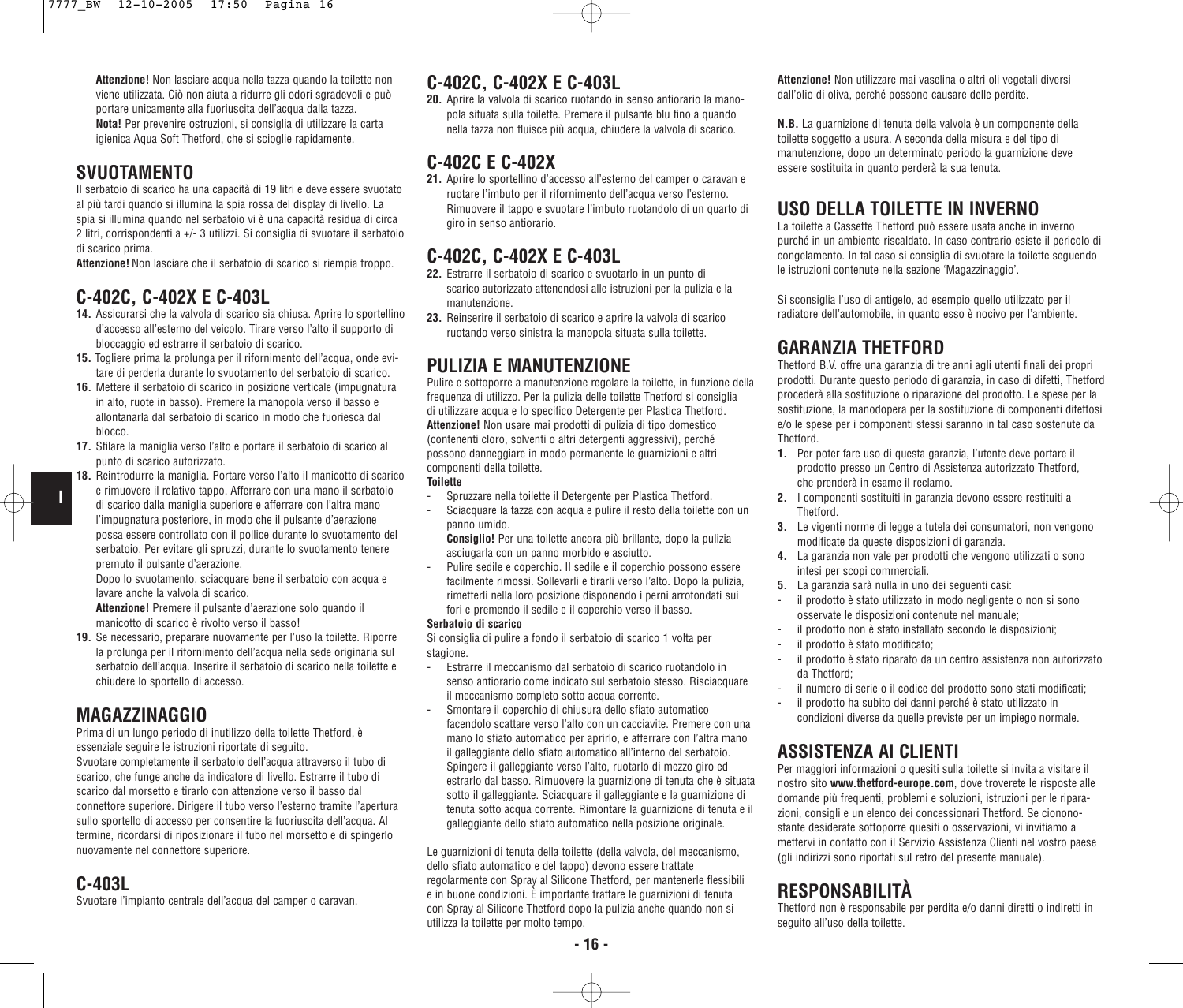# **P Instruções de utilização**

As presentes instruções de utilização aplicam-se aos modelos C-402C, C-402X e C-403L das sanitas Cassete da Thetford. No que se refere à sua utilização, estes modelos diferem em alguns aspectos. Certifiquese de que segue as instruções que se aplicam ao modelo da sanita que adquiriu.

Os componentes e funções assinalados por meio de letras correspondem aos desenhos que se encontram no final deste manual, numa folha desdobrável.

Os procedimentos a seguir, assinalados por meio de números, encontram-se no início destas instruções, numa folha desdobrável.

### **COMPONENTES E FUNÇÕES C-402C E C-402X**

- **a.** Manípulo; abre e fecha a lâmina da válvula.
- **b.** Botão do autoclismo; ao carregar neste botão é bombeada água para a sanita através de uma bomba eléctrica.
- **c.** Mostrador do indicador do nível de dejectos; quando o depósito se encontra cheio, o LED vermelho (C-402C e C-402X) no mostrador acende. Se carregar brevemente no botão do autoclismo, o mostrador indicará o nível de dejectos no depósito bem como o nível da caixa de descarga de água (C-402X).
- **d.** Assento e tampa amovíveis.
- **e.** Placas de vedação.
- **f.** Compartimento para armazenamento de líquidos de limpeza para sanitas (apenas no modelo de gama alta).
- **g.** Trinco de segurança; evita que o depósito de dejectos saia da posição correcta.
- **h.** Funil da caixa de descarga de água; destinado a facilitar o enchimento da caixa de descarga de água.
- **i.** Placa de vedação; garante a máxima higiene. Abre quando o depósito de dejectos é introduzido na sanita e fecha quando o depósito de dejectos é retirado da sanita.
- **j.** Mecanismo amovível.
- **k.** Dispositivo de abertura da lâmina da válvula.
- **l.** Lâmina da válvula /borracha da válvula.
- **m.** Botão do orifício de ventilação; para esvaziar o depósito de dejectos sem salpicos.
- **n.** Pega superior.
- **o.** Orifício de libertação automática da pressão; liberta a pressão no interior do depósito de dejectos quando introduzido na sanita Cassette. Ajuda a evitar o excesso de pressão no interior do depósito de dejectos.
- **p.** Pega corrediça; para facilitar o transporte do depósito de dejectos.
- **q.** Rodas.
- **r.** Tubo de descarga rotativo; garante um esvaziamento fácil e higiénico do depósito de dejectos.
- **s.** Extensão para enchimento com água.
- **t.** Porta de acesso ao depósito de dejectos e funil da caixa de descarga de água; tranca do lado de fora do veículo.

# **COMPONENTES E FUNÇÕES C-403L**

**a.** Manípulo; abre e fecha a lâmina da válvula.

- **b.** Botão do autoclismo; ao carregar é bombeada água para a sanita através de uma bomba eléctrica central situada dentro do veículo.
- **c.** Mostrador do indicador do nível de dejectos; quando o depósito se encontra cheio, o LED vermelho no mostrador acende. Se carregar brevemente no botão do autoclismo, o mostrador indicará o nível de dejectos no depósito bem como o nível da caixa de descarga de água.
- **d.** Assento e tampa amovíveis.
- **e.** Placas de vedação.
- **f.** Compartimento para armazenamento de líquidos de limpeza para sanitas (apenas no modelo de gama alta).
- **g.** Trinco de segurança; evita que o depósito de dejectos saia da posição correcta.
- **h.** Placa de vedação; garante a máxima higiene. Abre quando o depósito de dejectos é introduzido na sanita e fecha quando o depósito de dejectos é retirado da sanita.
- **i.** Mecanismo amovível.
- **j.** Dispositivo de abertura da lâmina da válvula.
- **k.** Lâmina da válvula /borracha da válvula.
- **l.** Botão do orifício de ventilação; para esvaziar o depósito de dejectos sem salpicos.
- **m.** Orifício de libertação automática da pressão; liberta a pressão no interior do depósito de dejectos quando introduzido na sanita Cassette. Ajuda a evitar o excesso de pressão no interior do depósito de dejectos.
- **n.** Pega superior; para esvaziar facilmente o depósito.
- **o.** Pega corrediça; para facilitar o transporte do depósito de dejectos. **p.** Rodas.
- **q.** Tubo de descarga rotativo; garante um esvaziamento fácil e higiénico do depósito de dejectos.
- **r.** Porta de acesso ao depósito de dejectos; tranca do lado de fora do veículo.

## **INTRODUÇÃO**

A sanita Cassette da Thetford é um produto de qualidade. A sua concepção funcional alia o design moderno ao máximo conforto, o que possibilita uma excelente integração da sanita na casa de banho da sua roulotte ou caravana de campismo. A sanita Cassette foi fabricada em PVC de alta qualidade. Daí que se trate de uma sanita resistente, fácil de utilizar e que requer um mínimo de manutenção.

A sanita é constituída por duas partes: uma parte fixa e um depósito de dejectos amovível, acessível do exterior. O depósito de dejectos amovível encontra-se por baixo da sanita, podendo ser retirado através de uma porta situada na parte exterior da roulotte ou caravana de campismo.

A sanita Cassette da Thetford constitui a solução indicada para resolver as questões sanitárias em roulottes ou caravanas de campismo!

### **PREPARATIVOS PARA A UTILIZAÇÃO C-402C, C-402X E C-403L**

**1.** Abra a porta de acesso na parte exterior da sua roulotte ou caravana de campismo.

#### **C-402C E C-402X**

**2.** Rode o tubo de descarga do depósito de dejectos em 90 graus e retire a extensão para enchimento com água (situa-se debaixo do manípulo que fica mais perto do tubo de descarga).

- **3.** Rode o funil de enchimento com água para fora, retire a tampa e introduza a extensão no funil. Adicione à caixa de descarga da água a quantidade recomendada de aditivo Thetford para conservação da água. Deste modo, a descarga terá mais força e a água na caixa de descarga manter-se-á fresca.
- **4.** Encha a caixa de descarga da água com água limpa. **Aviso:** mantenha o nível de água abaixo da marca superior do funil de enchimento com água.
- **5.** Retire a extensão e arrume-a no seu sítio no depósito de dejectos. **Nota:** consoante o espaço existente entre a porta e o depósito de dejectos, esta peça de extensão pode também estar fixada à porta por meio de um gancho. Volte a enroscar a tampa do funil de enchimento e pressione-o para dentro, em direcção à parte lateral da caixa de descarga da água.

**Nota:** permanecerão 150 ml de água no funil de enchimento quando a caixa de descarga de água estiver vazia.

### **C-402C, C-402X E C-403L**

- **6.** Retire o depósito de dejectos, puxando o trinco de segurança para cima.
- **7.** Puxe o depósito de dejectos para fora até ao batente. Incline-o um pouco e tire o depósito completamente para fora.
- **8.** Endireite o depósito e rode o tubo de descarga para cima.
- **9.** Rode a tampa do tubo de descarga, com o copo doseador na parte interior, e deite a quantidade indicada de aditivo para casa de banho no depósito de dejectos. Este produto elimina odores desagradáveis e mantém o interior do depósito limpo. Em seguida adicione cerca de 2 litros de água, até o fundo do depósito ficar completamente coberto. Volte, então, a fechar a tampa do tubo de descarga, rodando no sentido inverso. Rode o tubo de descarga para a posição inicial.

**P**

**Nota:** A tampa doseadora do tubo de descarga encontra-se na mesma embalagem que as presentes instruções de utilização. **Aviso!** Nunca adicione aditivo através da lâmina da válvula ou da sanita. Dentro do depósito o líquido é imediatamente misturado com água.

- **10.** Introduza o depósito novamente na posição inicial através da porta.
	- **Atenção!** Nunca empurre o depósito com força se não conseguir posicioná-lo correctamente. Poderá causar danos graves ao equipamento.
- **11.** Certifique-se de que o depósito fica correctamente fixo através do trinco de segurança. Feche a porta de acesso à chave.

## **UTILIZAÇÃO C-402C, C-402X E C-403L**

- **12.** Deixe correr um pouco de água na sanita, carregando brevemente no botão do autoclismo ou abra a lâmina da válvula, rodando o manípulo no sentido contrário ao dos ponteiros do relógio. A sanita Thetford está agora pronta a utilizar.
- **13.** Após a utilização, abra a lâmina da válvula (se ainda estiver fechada), rodando o manípulo no sentido contrário ao dos ponteiros do relógio. Puxe o autoclismo, carregando alguns segundos no botão do autoclismo. Após a utilização feche a lâmina da válvula.

**Atenção!** Não deixe ficar água na sanita se deixar de a utilizar. Poderá surgir mau cheiro e mesmo uma inundação.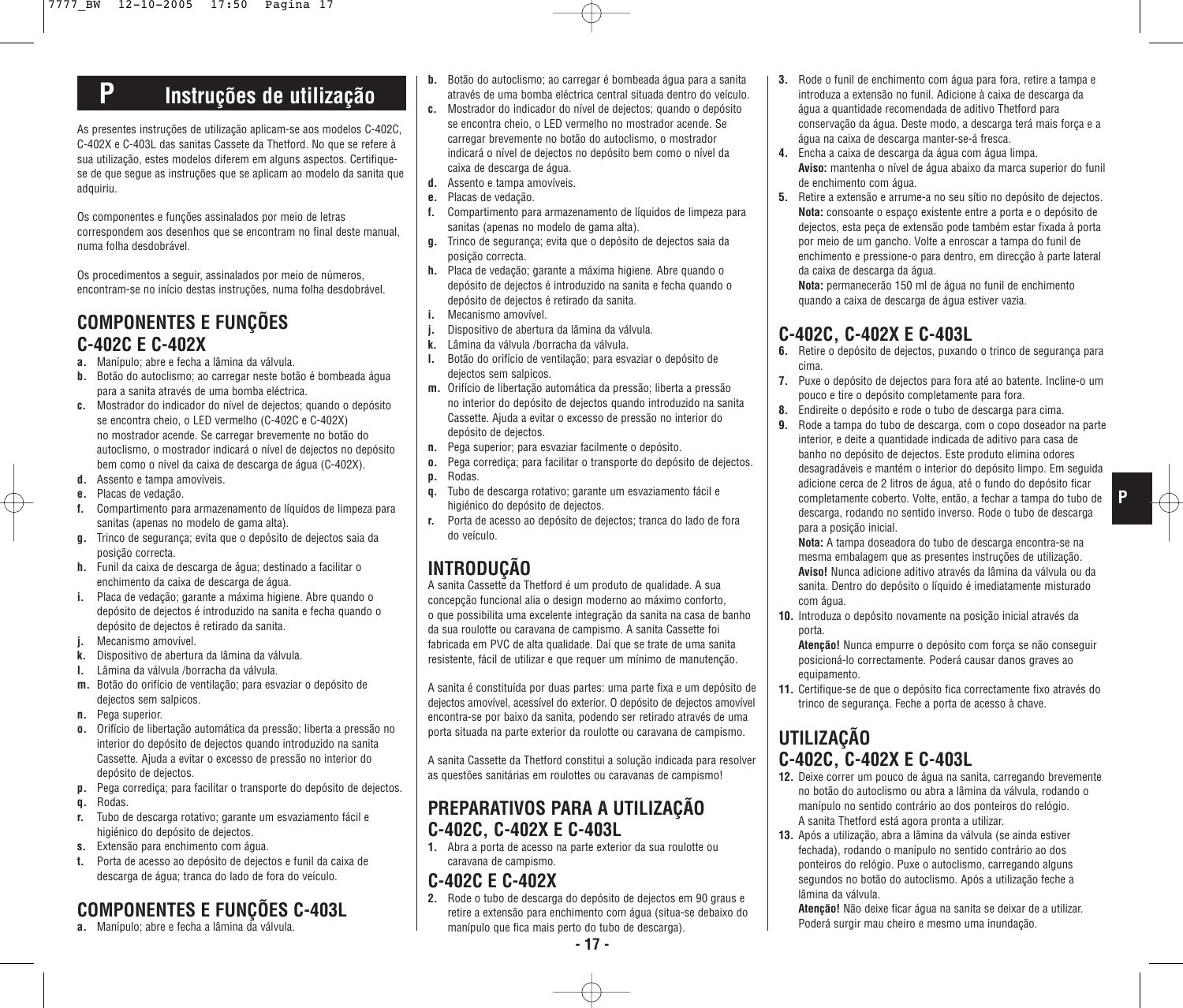**Observação!** Para evitar entupimentos, aconselhamos a utilização de papel higiénico de decomposição rápida AquaSoft Thetford.

### **ESVAZIAMENTO**

O depósito de dejectos tem capacidade para 19 litros e deve ser esvaziado o mais tardar quando a lâmpada vermelha do indicador do nível no mostrador acender. A lâmpada indicadora acende quando o depósito contém ainda cerca de 2 litros, equivalente a  $\pm$  3 utilizações. Recomendamos que esvazie o depósito antes disso. **Atenção!** Não deixe o depósito ficar demasiado cheio.

### **C-402C, C-402X E C-403L**

- **14.** Certifique-se de que a válvula está fechada. Abra a porta de acesso situada na parte exterior do veículo. Puxe o trinco de segurança para cima e tire o depósito de dejectos para fora.
- **15.** Retire primeiro a extensão para enchimento com água, para evitar que esta se perca quando esvaziar o depósito de dejectos.
- **16.** Coloque o depósito de dejectos na posição vertical (manípulo corrediça para cima, rodas para baixo). Pressione o manípulo para baixo e movimente o manípulo do depósito de dejectos, afastando-o do depósito de dejectos até destrancar.
- **17.** Puxe o manípulo para cima e rode o depósito de dejectos para um local autorizado para a descarga de dejectos.
- **18.** Volte a colocar o manípulo na posição inicial. Rode o tubo de descarga para cima e retire a tampa do tubo de descarga. Segure o depósito de dejectos com uma mão pela pega superior e segure a pega traseira com a outra mão, de modo a que o botão do orifício de ventilação possa ser manipulado com o polegar. Mantenha o botão do orifício de ventilação ligeiramente premido enquanto estiver a esvaziar o depósito, para evitar salpicos. Após o esvaziamento, enxagúe bem o depósito com água. Lave também a válvula com água. **Atenção!** Carregue no botão do orifício de ventilação apenas quando o tubo de descarga estiver virado para baixo!
- **19.** Se assim o desejar, volte a preparar a sanita para nova utilização. Volte a colocar a extensão para enchimento com água na sua posição original no depósito de dejectos. Faça deslizar o depósito de dejectos para dentro da sanita e feche a porta de acesso.

### **ARMAZENAMENTO**

Antes de deixar de utilizar a sanita Thetford por um período

prolongado, é importante seguir as instruções abaixo. Esvaziar totalmente o tanque de descarga através do tubo de esvaziamento, o qual também serve como indicador de nível. Retirar o tubo de esvaziamento da tampa e cuidadosamente, puxar o mesmo para baixo. Colocar o tubo de esvaziamento através da porta aberta para evitar a saída de água.

Posteriormente, o tubo de esvaziamento deve ser colocado novamente, pela tampa primeiro e logo pela tomada superior.

### **C-403L**

**P**

Esvazie o sistema central de abastecimento de água da sua roulotte ou caravana de campismo.

### **C-402C, C-402X E C-403L**

**20.** Abra a lâmina da válvula, rodando o manípulo da sanita no sentido contrário ao dos ponteiros do relógio. Carregue então no botão azul até não entrar mais água na sanita. Feche a lâmina da válvula.

### **C-402C E C-402X**

**21.** Abra a porta situada no exterior da roulotte ou caravana de campismo e rode o funil da caixa de descarga de água para fora. Retire a tampa e esvazie o funil de água, rodando-o 90º no sentido contrário ao dos ponteiros do relógio.

#### **C-402C, C-402X E C-403L**

- **22.** Retire o depósito de dejectos, esvaziando-o num local autorizado para a descarga de dejectos. Siga as instruções contidas no capítulo "Limpeza e manutenção".
- **23.** Volte a colocar o depósito de dejectos e abra a lâmina da válvula, deslocando para a esquerda o manípulo na sanita.

## **LIMPEZA E MANUTENÇÃO**

A sanita deve ser limpa e submetida a uma manutenção regular consoante a frequência de utilização. Para a limpeza das sanitas Thetford aconselhamos que utilize água e um detergente da Thetford para Plásticos.

**Atenção!** Nunca utilize produtos de uso doméstico (cloro, solventes ou outros produtos de limpeza agressivos). Estes podem provocar danos irreversíveis às juntas e outros componentes da sanita. **Sanita**

- Pulverize a sanita com um produto da Thetford para Plásticos.
- Enxagúe com água e limpe o resto da sanita com um pano húmido.

**Sugestão!** Para dar mais brilho à sanita, seque-a, após a limpeza, com um pano seco e macio.

Limpe o assento e a tampa. O assento e a tampa são fáceis de retirar. Abra o assento e a tampa, e puxe-os para cima. Após a limpeza volte a montar o assento e a tampa, posicionando os pinos redondos por cima dos orifícios e pressionando o assento e a tampa para baixo.

#### **Depósito de dejectos**

Aconselhamos uma limpeza profunda do depósito de dejectos 1 x por estação.

- Retire o mecanismo do depósito de dejectos, rodando-o, consoante as indicações do depósito de dejectos, no sentido contrário ao dos ponteiros do relógio. Enxagúe o mecanismo em água corrente.
- Retire a placa de vedação do orifício de libertação automática da pressão, levantando-a com a ajuda de uma chave de fenda. Abra a tampa do orifício de libertação automática de pressão com uma mão, segurando com a outra mão a bóia da libertação automática de pressão situada no interior do depósito. Empurre a bóia para cima, rodando-a meia volta e retire a bóia. Remova a junta de borracha situada por baixo da bóia. Enxagúe a bóia e a junta de borracha em água corrente. Volte a montar a junta de borracha e a bóia da libertação automática da pressão do mesmo modo.

As juntas de borracha da sanita (junta da lâmina da válvula, junta do mecanismo, junta da libertação automática de pressão, junta da tampa) devem ser tratadas regularmente com o pulverizador à base de silicone da Thetford, para que se conservem elásticas e em bom estado. Mesmo quando a sanita não é utilizada por um período prolongado, é importante tratar as juntas com um pulverizador à base de silicone da Thetford após a limpeza.

**Atenção!** Nunca utilize vaselina ou outros óleos vegetais que não o azeite. Poderá dar origem a fugas.

**Nota:** A vedação da válvula é um componente da sanita que está sujeito ao desgaste. Dependendo da frequência e qualidade da manutenção, a eficácia do anel de vedação diminui após um determinado período de tempo, sendo necessário substitui-lo.

# **UTILIZAÇÃO NO INVERNO**

A sanita Cassette Thetford pode ser utilizada normalmente em tempo frio desde que a sanita se encontre em ambiente aquecido. Se tal não for possível, existe risco de congelamento. Neste caso aconselhamos o esvaziamento da sanita seguindo as instruções contidas no capítulo "Armazenamento".

Não se aconselha a utilização de um anticongelante como, por exemplo, os que se utilizam para os radiadores dos automóveis, devido aos efeitos nocivos para o meio ambiente.

### **GARANTIA THETFORD**

A Thetford B.V. oferece aos consumidores finais dos seus produtos uma garantia de 3 anos. Dentro deste período de garantia, a Thetford, em caso de avarias, procederá à substituição ou reparação do produto. Neste caso, os custos relacionados com a substituição, mão-de-obra e substituição de peças defeituosas e/ou custos das próprias peças são suportados pela Thetford.

- **1.** A presente garantia será válida apenas se o consumidor levar o produto a um centro de assistência técnica autorizado pela Thetford. Aqui será avaliado o direito de garantia
- **2.** No caso de, durante a reparação, serem substituídas peças cobertas pela garantia, as respectivas peças tornam-se propriedade da Thetford.
- **3.** A presente cláusula de garantia não prejudica a legislação relativa aos direitos do consumidor em vigor.
- **4.** A garantia não abrange produtos utilizados para fins comerciais.
- **5.** A garantia perde a sua validade nos seguintes casos:
- se o produto for utilizado de forma incorrecta e/ou se não forem respeitadas as instruções contidas neste manual;
- se o produto não for instalado em conformidade com as instruções;
- se o produto tiver sido alterado;
- se o produto for reparado por um serviço de assistência técnica não autorizado pela Thetford;
- se o número de série ou o código do produto forem alterados;
- se o produto sofrer danos que tenham sido originados pelo facto de o equipamento ter sido utilizado para outro fim, que não aquele a que se destina.

## **SERVIÇO DE ASSISTÊNCIA TÉCNICA**

Para mais informações ou dúvidas acerca da sanita, consulte a nossa página Web no endereço **www.thetford-europe.com**. Entre outras informações, encontrará perguntas e problemas frequentes, soluções, instruções de reparação, sugestões e uma lista dos representantes da Thetford para a sua área de residência. Se apesar disso tiver dúvidas ou observações, entre em contacto com o serviço de Assistência Técnica do seu país (ver endereços no final deste manual).

### **RESPONSABILIDADE**

A Thetford não se responsabiliza por perdas e/ou danos resultantes directa ou indirectamente da utilização da sanita.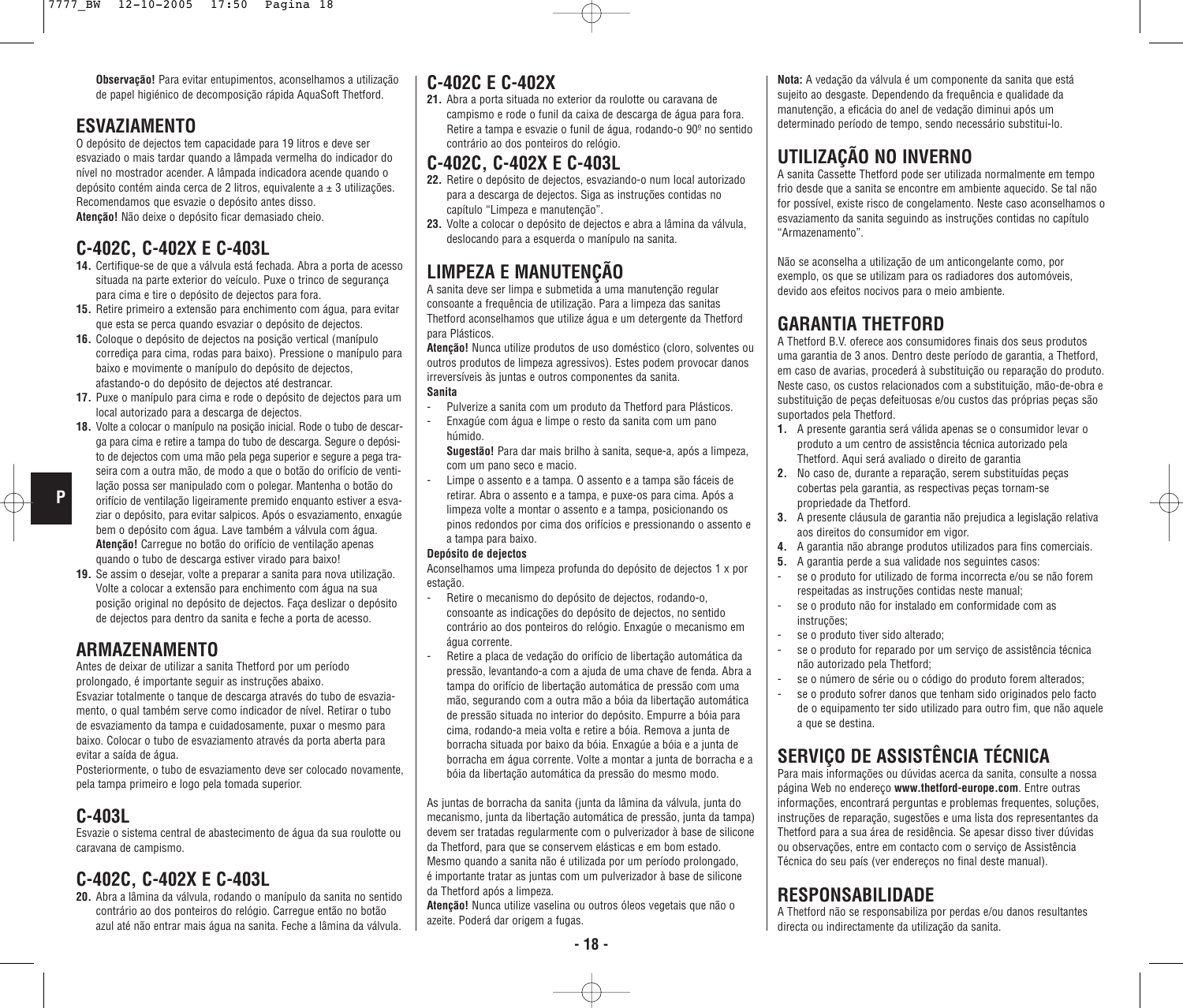# **N Brukerveiledning**

Denne brukerveiledningen gjelder modellene 402C, C-402X og C-403L av Thetford Cassettetoalettet. Disse modellene er forskjellige i bruk på enkelte punkter. Pass derfor på at du følger instruksjonene som gjelder ditt toalett.

Delene og funksjonene som bokstavene viser til, er kartlagt på en utbrettside bakerst i denne brukerveiledningen.

Handlingene som skal utføres og som tallene viser til, er beskrevet på en utbrettside forrest i denne brukerveiledningen.

### **DELER OG FUNKSJONER C-402C OG C-402X**

- **a.** Håndtak; åpner og lukker ventilbladet.
- **b.** Trykknapp for spyling; når denne trykkes inn spyles vann i toalettskålen ved hjelp av en elektrisk pumpe.
- **c.** Nivåindikatordisplay; når avfallstanken er full, tennes den røde varsellampen på displayet (C-402C og C-402X). Ved å holde trykknappen for spyling inne en liten stund, vises nivået i avfallstanken og nivået i vanntanken (C-402X) på displayet.
- **d.** Avtakbart sete og lokk.
- **e.** Dekkplater.
- **f.** Beholder for toalettspylevæske (kun på høye modeller).
- **g.** Låseanordning for avfallstanken, holder tanken i låst stilling.
- **h.** Vannpåfyllingsrør; for enkel påfylling av vanntanken.
- **i.** Skyvelokk. Åpnes og lukkes automatisk når du skyver avfallstanken inn og ut. Sikrer optimal hygiene.
- **j.** Uttakbar mekanisme.
- **k.** Ventilbladåpner.
- **l.** Ventilblad / bladtetning.
- **m.** Lufteventil. Sørger for jevn tømming uten spruting.
- **n.** Øvre håndtak.
- **o.** Automatisk lufting for avfallstanken. Lufter avfallstanken når den er satt inn i toalettet. Dette forhindrer overtrykk i avfallstanken.
- **p.** Utskyvbart håndtak; for enkel transport av avfallstanken.
- **q.** Hjul.
- **r.** Dreibart tømmerør; for enkel tømming av tanken.
- **s.** Forlengelsesrøret for vannpåfylling.
- **t.** Serviceluke. Låses fra campingvognens utside.

### **DELER OG FUNKSJONER C-403L**

- **a.** Håndtak; åpner og lukker ventilbladet.
- **b.** Trykknapp for spyling; når denne trykkes inn, spyles vann i toalettskålen ved hielp av kjøretøyets elektriske pumpe.
- **c.** Nivåindikatordisplay; når avfallstanken er full, tennes den røde varsellampen på displayet. Ved å holde trykknappen for spyling inne en liten stund, vises nivået i avfallstanken.
- **d.** Avtakbart sete og lokk.
- **e.** Dekkplater.
- **f.** Beholder for toalettspylevæske (kun på høye modeller).
- **g.** Låseanordning for avfallstanken, holder tanken i låst stilling.
- **h.** Skyvelokk. Åpnes og lukkes automatisk når du skyver avfallstanken inn og ut. Sikrer optimal hygiene.
- **i.** Uttakbar mekanisme.
- **j.** Ventilbladåpner.
- **k.** Ventilblad / bladtetning.
- **l.** Lufteventil. Sørger for jevn tømming uten spruting.
- **m.** Automatisk lufting; ventilerer avfallstanken når denne er satt inn i toalettet. Dette forhindrer overtrykk i avfallstanken.
- **n.** Øvre håndtak; gjør det enkelt å tømme tanken.
- **o.** Utskyvbart håndtak; for enkel transport av avfallstanken.
- **p.** Hjul.
- **q.** Dreibart tømmerør; for enkel tømming av tanken. **r.** Serviceluke. Låses fra campingvognens utside.
- **INNLEDNING**

Med Thetford Cassettetoalettet har du et kvalitetsprodukt. Ved hjelp av den funksjonelle formgivingen blir moderne design og brukervennlighet kombinert og utgjør toalettet en integrert del av badet i din campingvogn eller bobil. Cassettetoalettet er laget av høyverdig kvalitetsplast. Dette gjør toalettet holdbart, bruker- og vedlikeholdsvennlig.

Enheten består av to deler: En fastmontert del og en fra utsiden avtakbar avfallstank. Den avtakbare avfallstanken befinner seg under toalettskålen og kan fjernes fra utsiden av campingvognen eller bobilen via en dør.

Thetford Cassettetoalettet er løsningen for det sanitære problemet i campingvognen eller bobilen din!

### **FORBEREDELSER FØR BRUK C-402C, C-402X OG C-403L**

**1.** Åpne serviceluken på utsiden av campingvognen eller bobilen.

### **C-402C OG C-402X**

- **2.** Vri avfallstankens tømmerør 90 grader og ta ut forlengelsesrøret for vannpåfylling (det er plassert under håndtaket nærmest tømmerøret).
- **3.** Vri vannpåfyllingsrøret utover, skru av lokket og sett på forlengelsesrøret for vannpåfylling. Tilsett oppgitt mengde Thetford ferskvannstilsetning i vanntanken. Dette sikrer en bedre og reinere spyling og sørger for at vannet i ferksvannstanken holder seg friskt.
- **4.** Fyll vanntanken med rent vann.
- **Advarsel:** Pass på at vannivået ligger lavere enn toppen av vannpåfyllingsrøret.
- **5.** Ta av forlengelsesrøret og sett det tilbake på sin opprinnelige plass på avfallstanken.

**Merk:** Det kan eventuelt være mulig å feste forlengelsesrøret til luka med en krok, alt avhengig av hvor god plass det er mellom luka og avfallstanken. Skru lokket på vannpåfyllingsrøret igjen og skyv røret inn mot siden av ferskvannstanken.

**Merk:** Det vil fortsatt være 150 ml vann i vannpåfyllingsrøret selv om vanntanken er tom.

## **C-402C, C-402X OG C-403L**

- **6.** Fiern avfallstanken ved å trekke låseanordningen oppover.
- **7.** Trekk avfallstanken ut frem til stopperen. Tipp den litt ned og ta tanken helt ut.
- **8.** Sett tanken rett opp og vri tømmerøret opp.
- **9.** Vri lokket, med på innsiden målebegeret, av tømmerøret og hell den angitte mengden toalettvæske i avfallstanken. Dermed forhindres vond lukt i avfallstanken og holdes innsiden av avfallstanken ren. Føy deretter til cirka 2 liter vann, slik at bunnen i avfallstanken er fullstendig dekket. Vri heretter målebegeret tilbake på plass på tømmerøret. Vri tømmerøret tilbake til begynnerposisjonen.

**N.B.:** Doseringslokket til tømmerøret befinner seg ved avlevering i den samme forpakningen som denne brukerveiledningen.

**Advarsel!** Tilsett aldri toalettvæske via ventilbladet eller toalettskålen. I avfallstanken blir væsken øyeblikkelig blandet med vann.

- **10.** Skyv avfallstanken tilbake i original posisjon via serviceluken. **Merk!** Dytt aldri tilbake avfallstanken med makt dersom den ikke vil på plass. Dette kan føre til alvorlige skader.
- **11.** Sørg for at avfallstanken er låst med låseanordningen. Lukk og lås serviceluken.

### **BRUK C-402C, C-402X OG C-403L**

- **12.** La litt vann renne i toalettskålen ved såvidt å trykke på spyleknappen eller åpne ventilbladet ved å dreie håndtaket mot klokka. Du kan nå bruke ditt Thetford toalett.
- **13.** Etter bruk åpner du ventilbladet (dersom dette fortsatt er lukket) ved å dreie håndtaket mot klokka. Du spyler toalettet ved å trykke på spyleknappen noen sekunder. Lukk ventilbladet etter bruk. **Merk!** La det ikke bli igjen vann i toalettskålen dersom toalettet ikke blir brukt. Dette hjelper ikke til å redusere vond lukt og kan bare føre til overstrømming.

**Merk!** For å forhindre forstoppelse av toalettet anbefaler vi å bruke Thetfords hurtig oppløselig toalettpapir, Aqua Soft.

## **TØMME AVFALLSTANKEN**

Avfallstanken har et innhold på 19 liter og må senest tømmes når det røde lyset på nivådisplayet tennes. Varsellampen tennes når det er igjen en restkapasitet i tanken på ca 2 liter, noe som tilsvarer +/- 3 gangers bruk. Anbefalt er å tømme tanken tidligere. **Merk!** Ikke la avfallstanken bli for full.

## **C-402C, C-402X OG C-403L**

- **14.** Sørg for at ventilbladet er lukket. Åpne serviceluken på utsiden av kjøretøyet. Trekk låseanordningen opp og ta ut avfallstanken.
- **15.** Ta først ut forlengelsesrøret for vannpåfylling slik at du ikke risikerer å miste det når du tømmer avfallstanken.
- **16.** Sett avfallstanken vertikalt (det utskyvbare håndtaket på oversiden, hjulene på undersiden). Trykk håndtaket ned og beveg det bort fra avfallstanken, slik at det løses fra sin sperrede posisjon.
- **17.** Trekk håndtaket opp og kjør avfallstanken til et egnet sted tillatt for tømming.
- **18.** Skyv håndtaket tilbake. Vri tømmerøret opp og fjern lokket fra tømmerøret. Hold fast i avfallstankens øvre håndtak med en hånd og plasser den andre hånden på det bakre håndtaket, slik at knappen til lufteventilen kan betjenes med tommelen ved tømming. Trykk knappen til lufteventilen rolig inn for å unngå at det spruter

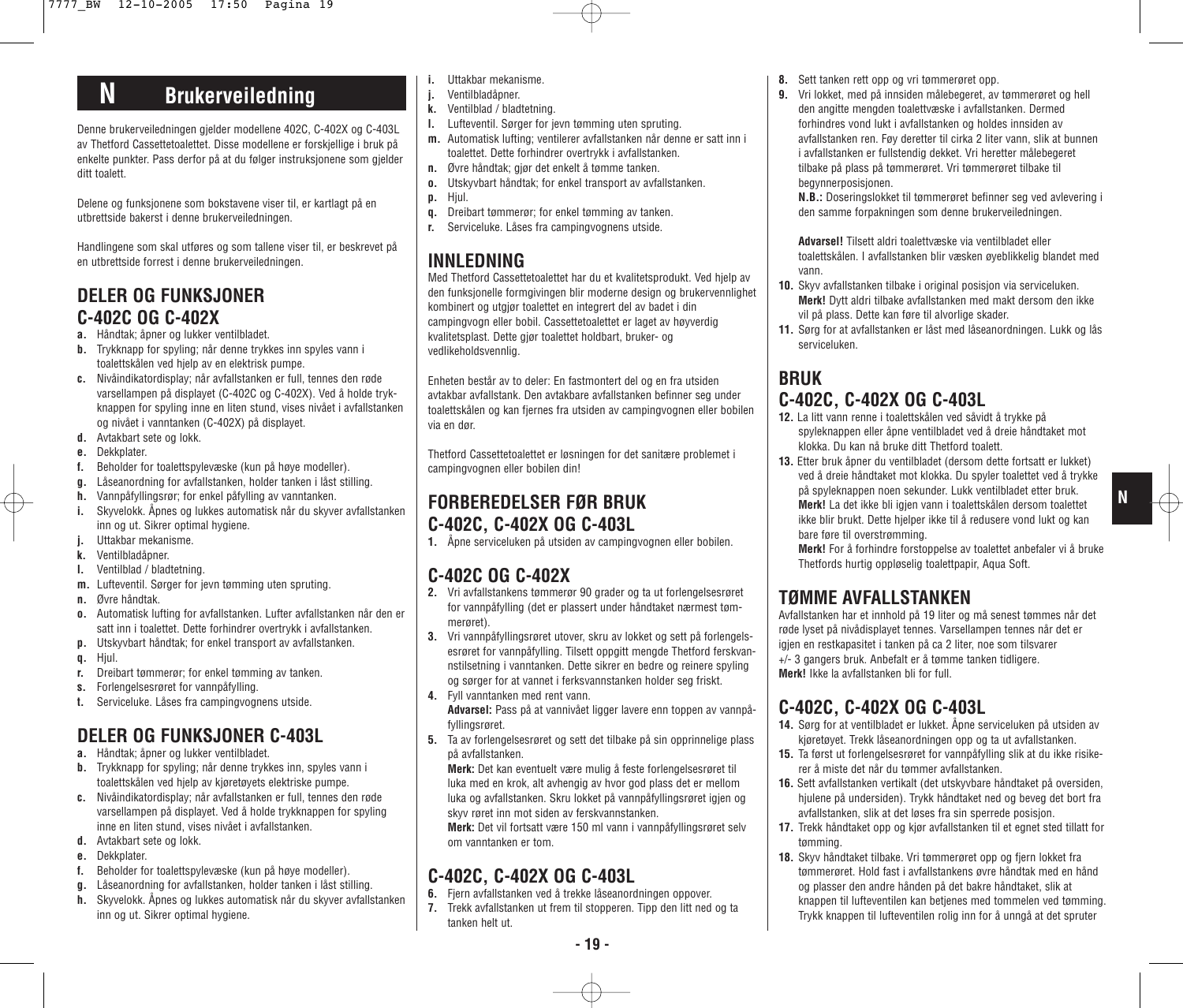under tømming. Skyll tanken godt med vann etter tømming. Rens også ventilbladet med vann.

**Merk!** Knappen til lufteventilen skal først trykkes inn når tømmerøret peker nedover!

**19.** Hvis det er nødvendig, kan toalettet klargjøres for bruk på nytt. Sett forlengelsesrøret for vannpåfylling tilbake på sin opprinnelige plass på avfallstanken. Skyv avfallstanken inn i toalettet og lukk adgangsluka.

#### **LAGRING**

Dersom du ikke skal bruke ditt Thetford toalett på lang tid, er det viktig at du på forhånd følger nedenforstående instruksjoner. Tøm vanntanken fullstendig via dreneringsslangen, som også fungerer

som nivåindikator. Ta dreneringsslangen ut av klemmen, og dra slangen forsiktig ned fra overstopperen. Før dreneringsslangen ut av serviceluken slik at vannet kan renne ut. Deretter fester du dreneringsslangen først i klemmen og deretter i overstopperen.

### **C-403L**

**N**

Tapp av vannet fra vannanlegget i din campingvogn eller bobil.

#### **C-402C, C-402X OG C-403L**

**20.** Åpne ventilbladet ved å dreie håndtaket på toalettet mot klokka. Trykk deretter inn den blå knappen inntil det ikke lenger strømmer vann i toalettskålen. Steng ventilbladet igjen.

### **C-402C OG C-402X**

**21.** Åpne serviceluken på utsiden av campingvognen eller bobilen og vri vannpåfyllingsrøret utover. Fjern lokket og tøm vannpåfyllingsrøret ved å vri det en kvart omdreining mot klokka.

### **C-402C,C-402X OG C-403L**

- **22.** Fjern avfallstanken og tøm denne på et egnet sted tillatt for tømming. Følg instruksjonene når det gjelder rengjøring og vedlikehold.
- **23.** Sett avfallstanken tilbake på plass og åpne ventilbladet ved å bevege håndtaket på toalettet mot venstre.

### **RENGJØRING OG VEDLIKEHOLD**

Toalettet må rengjøres og vedlikeholdes regelmessig, avhengig av hvor mye det brukes. Til rengjøring av Thetford toaletter anbefaler vi vann og Thetford plastrens.

**Merk!** Bruk aldri husholdningsvaskemidler (klor, løsemidler eller andre kraftige rengjøringsmidler). Disse kan forårsake blivende skade på tetningen og andre deler av toalettet.

#### **Toalett**

- Sprut Thetford plastrens på toalettet.
- Skyll deretter toalettskålen med vann, tørk deretter resten av toalettet med en fuktig klut. **Tips!** For et ekstra skinnende toalett tørker du av toalettet med en

tørr klut etter rengjøring.

- Rengjør sete og lokk. Sete og lokk er lett å ta av. Åpne sete og lokk og trekk det hele oppover. Etter rengjøringen settes sete og lokk tilbake på plass ved å posisjonere de runde festepinnene over hullene og trykke sete og lokk nedover.

#### **Avfallstank**

Vi anbefaler å rengjøre avfallstanken grundig 1 gang i sesongen

- Ta mekanismen ut av avfallstanken ved å vri denne mot klokka, som angitt på avfallstanken. Skyll hele mekanismen under rennende vann.
- Fjern dekkplata til den automatiske ventileringen ved å vippe den opp med en skrutrekker. Skyv med den ene hånden den automatiske ventileringen åpen, mens du med den andre hånden griper fast i flottøren til den automatiske ventileringen inne i tanken. Skyv flottøren opp, drei flottøren en halv omdreining og ta flottøren ut på undersiden. Ta ut gummitetningen som befinner seg på undersiden av flottøren. Skyll flottøren og gummitetningen i rennende vann. Sett den automatiske ventileringens gummitetning og flottøren tilbake på plass på samme måte.

Toalettets gummitetninger (tetningen til ventilbladet, tetningen til mekanismen, tetningen til den automatiske ventileringen, tetningen til lokket) må regelmessig behandles med Thetford silikonspray. Tetningene holder seg da myke og deformeres ikke. Også dersom toalettet skal stå ubrukt i lang tid er det viktig å rengjøre tetningene og behandle dem med Thetford silikonspray.

**Merk!** Bruk aldri vaselin eller andre vegetabilske oljer enn olivenolje. Disse kan forårsake lekkasje.

**N.B.** Tetningen til ventilbladet er en del av toalettet som utsettes for slitasje. Avhengig av hvor ofte og godt dette blir vedlikeholdt, vil funksjonen avta etter en viss tid og må tetningen byttes ut.

### **BRUK I VINTERHALVÅRET**

Du kan bruke ditt Thetford Cassettetoalett som vanlig selv om det er kaldt, såfremt toalettet står i en oppvarmet omgivelse. Dersom dette ikke er tilfelle, kan det oppstå forfrysninger. I det tilfelle anbefaler vi å tappe toalettet ved å følge instruksjonene under "Lagring".

Bruk av frysevæske, slik som for eksempel brukes i radiatoren på en bil, anbefales ikke på grunn av miljøbelastningen dette medfører.

### **THETFORD GARANTI**

Thetford B.V. gir den opprinnelige kjøperen en garanti på 3 år fra kjøpsdatoen. Innenfor dette tidsrommet vil Thetford, dersom det oppstår defekter, bytte ut eller reparere produktet. Kostnadene for utbytting, arbeidslønn for utskifting av de defekte delene og/ eller kostnader for delene tilfaller i dette tilfelle Thetford.

- **1.** For å kunne benytte seg av denne garantien må brukeren benytte seg av et Service Senter som er godkjent av Thetford. Her vil garantikravet bli vurdert.
- **2.** Dersom det er nødvendig å skifte ut deler av produktet under garantiperioden, vil disse delene bli eiendom av Thetford.
- **3.** Gjeldende konsumentlovgivning vil ikke bli berørt av denne garantibestemmelsen.
- **4.** Denne garantien gjelder ikke dersom produktet blir eller har vært brukt til kommersielle formål.
- **5.** Ethvert garantikrav vil forfalle dersom en av de følgende situasjonene har oppstått:
- produktet har blitt brukt skjødesløst eller forskriftene i brukerveiledningen er ikke fulgt;
- produktet er ikke installert i følge forskriftene;
- det har blitt anbrakt forandringer på produktet;
- produktet er ikke reparert av et av Thetford godkjent Service Senter;
- serienummeret eller koden til produktet er endret:
- skade på produktet som har oppstått på annen måte enn ved normalt bruk av produktet.

### **KUNDESERVICE**

Se for mer informasjon eller spørsmål omtrent ditt toalett på vår Web-side, **www.thetford-europe.com**. Her finner du blant annet ofte stilte spørsmål, problemer og løsninger, reparasjonsinstruksjoner, tips og en liste med Thetford forhandlere i nærheten av der du bor. Har du likevel spørsmål eller bemerkninger, ta da kontakt med kundeservice avdelingen (se adresser bakpå denne brukerveiledningen).

### **ANSVAR**

Thetford er ikke ansvarlig for tap og/ eller skade som direkte eller indirekte følge av bruk av toalettet.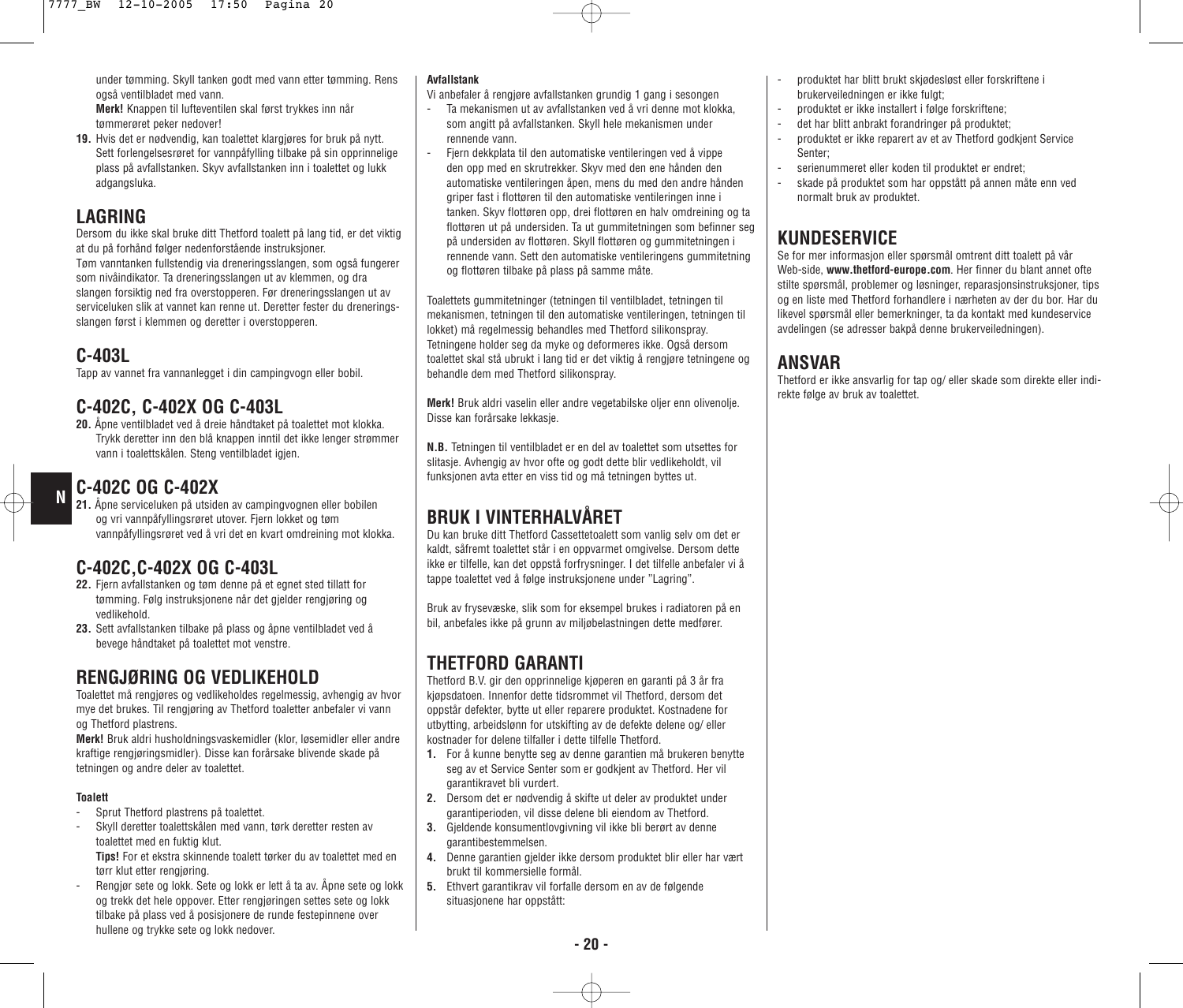# **SF Käyttöohje**

Tässä käyttöohjeessa esitellään Thetfordin Cassette-käymälämallien C-402C, C-402X ja C-403L toteutusta. Näiden mallien toteutus ja käyttö eroavat toisistaan joissakin kohdissa. Sen takia on tärkeää noudattaa juuri omalle käymälälle tarkoitettuja ohjeita.

Ne käymälän osat ja toiminnot, joihin viitataan kirjaimin, on kuvattu tämän käyttöohjeen lopussa olevassa taitteessa.

Ne toimenpiteet, joihin viitataan numeroin, on kuvattu tämän käyttöohjeen alussa olevassa taitteessa.

### **MALLIEN C-402C JA C-402X OSAT JA TOIMINNOT**

- **a.** Kahva; avaa ja sulkee liukukannen.
- **b.** Huuhtelunappi; painettaessa tätä WC-pyttyyn pumpataan vettä sähköpumpulla.
- **c.** Pinnanosoitinnäyttö; kun jätesäiliö on täynnä, näytössä oleva punainen valo syttyy (C-402C ja C-402X). Kun painetaan lyhyesti huuhtelunappia, näytössä näkyy jätesäiliön pinta ja vesisäiliön pinta (C-402X).
- **d.** Irrotettava istuinosa ja kansi.
- **e.** Suojalevyt.
- **f.** WC-nesteiden varastolokero (vain korkeassa mallissa).
- **g.** Puristin, joka pitää jätesäiliön paikallaan.
- **h.** Täyttösuppilo, vesisäiliön täytön helpottamiseksi.
- **i.** Suojalevy; takaa parhaan mahdollisen hygienian, Avautuu, kun jätesäiliö asetetaan käymälään ja sulkeutuu, kun jätesäiliö otetaan sieltä pois.
- **j.** Irrotettava mekanismi.
- **k.** Liukukannen avaaja.
- **l.** Liukukansi / kumitiiviste.
- **m.** Paineenvapautusnappi; estää roiskumisen tyhjentämisen aikana.
- **n.** Yläkahva.
- **o.** Automaattinen ylipaineventtiili; poistaa ilman jätesäiliöstä, kun se on asetettu Cassette-käymälään. Estää ylipaineen muodostumisen jätesäiliöön.
- **p.** Vedettävä kahva; jätesäiliön kuljetuksen helpottamiseksi.
- **q.** Pyörät.
- **r.** Kääntyvä tyhjennysputki, tekee jätesäiliön tyhjentämisestä helppoa ja hygieenistä.
- **s.** Poista vedentäyttöjatke.
- **t.** Jätesäiliön ja täyttösuppilon huoltoluukku, voidaan lukita ajoneuvon ulkopuolelta.

### **C-403L-MALLIN OSAT JA TOIMINNOT**

- **a.** Kahva; avaa ja sulkee liukukannen.
- **b.** Huuhtelunappi; painettaessa tätä WC-pyttyyn pumpataan vettä ajoneuvon sähköpumpun avulla.
- **c.** Pinnanosoitinnäyttö; kun jätesäiliö on täynnä, näytössä oleva punainen valo syttyy. Kun painetaan lyhyesti huuhtelunappia, näytössä näkyy jätesäiliön pinta.
- **d.** Irrotettava istuinosa ja kansi.
- **e.** Suojalevyt.
- **f.** WC-nesteiden varastolokero (vain korkeassa mallissa).
- **g.** Puristin, joka pitää jätesäiliön paikallaan.
- **h.** Suojalevy; takaa parhaan mahdollisen hygienian, Avautuu, kun jätesäiliö asetetaan käymälään ja sulkeutuu, kun jätesäiliö otetaan sieltä pois.
- **i.** Irrotettava mekanismi.
- **j.** Liukukannen avaaja.
- **k.** Liukukansi / kumitiiviste.
- **l.** Paineenvapautusnappi; estää roiskumisen tyhjentämisen aikana.
- **m.** Automaattinen ylipaineventtiili; poistaa ilman jätesäiliöstä, kun se on asetettu Cassette-käymälään. Estää ylipaineen muodostumisen jätesäiliöön.
- **n.** Yläkahva, helpottaa tyhjentämistä.
- **o.** Vedettävä kahva; jätesäiliön kuljetuksen helpottamiseksi.
- **p.** Pyörät.
- **q.** Kääntyvä tyhjennysputki, tekee jätesäiliön tyhjentämisestä helppoa ia hygieenistä.
- **r.** Jätesäiliön ja täyttösuppilon huoltoluukku, voidaan lukita ajoneuvon ulkopuolelta.

### **JOHDANTO**

Ostaessasi Thetfordin Cassette-käymälän ostat laatua. Funktionaalisen suunnittelun ansiosta käymälässä yhdistyy moderni muotoilu ja helppokäyttöisyys, ja se on helppo sijoittaa asuntovaunun tai matkailuauton kylpyhuoneeseen. Cassette-käymälä on valmistettu korkealuokkaisesta muovista. Se tekee Cassette-käymälästä kestävän, helppokäyttöisen ja vähän huoltoa tarvitsevan käymälän.

Käymälä koostuu kahdesta osasta: kiinteästi asennetusta käymälästä ja irrotettavasta jätesäiliöstä, jota pääsee käsittelemään ulkoa käsin. Irrotettava jätesäiliö sijaitsee käymälän alla ja se voidaan poistaa asuntovaunun tai matkailuauton ulkopuolella sijaitsevasta huoltoluukusta.

Thetford Cassette-käymälä on paras mahdollinen ratkaisu asuntovaunun ja matkailuauton saniteettiongelmiin!

### **VALMISTELUT ENNEN KÄYTTÖÖNOTTOA C-402C, C-402X JA C-403L**

**1.** Avaa asuntovaunun tai matkailuauton ulkopuolella sijaitseva huoltoluukku.

### **C-402C JA C-402X**

- **2.** Kierrä jätesäiliön tyhjennysnokkaa 90 astetta ja poista vedentäyttöjatke (se sijaitsee lähimpänä tyhjennysnokkaa olevan kahvan alapuolella).
- **3.** Kierrä vedentäyttösuppiloa ulospäin, poista korkki ja kiinnitä jatke vedentäyttösuppiloon. Lisää ohjeiden mukainen määrä Thetfordin vedenraikastusainetta vesisäiliöön. Tällä tavalla varmistat paremman ja puhtaamman huuhtelun ja huuhteluvesisäiliön vesi pysyy raikkaana.
- **4.** Täytä vesisäiliö puhtaalla vedellä. Varoitus: huolehdi siitä, että vedenpinta on vedentäyttösuppilon yläosan alapuolella.
- **5.** Irrota jatke ja palauta se alkuperäiselle paikalleen jätesäiliöön. **Huomio:** riippuen tilasta luukun ja jätesäiliön välillä jatke on myös mahdollista kiinnittää luukkuun koukulla. Kierrä vedentäyttösuppilon

korkki paikalleen ja työnnä sitä sisään kohti huuhteluvesisäiliön sivua.

**Huomio:** vedentäyttösuppiloon jää 150 ml vettä, kun vesisäiliö on tyhjä.

### **C-402C, C-402X JA C-403L**

- **6.** Irrota jätesäiliö vetämällä puristinta ylös.
- **7.** Vedä jätesäiliö ulos pysäyttimeen asti. Kallista sitä vähän ja ota se kokonaan ulos.
- **8.** Aseta säiliö suoraan ja kierrä tyhjennysputki ylös.
- **9.** Kierrä irti tyhjennysputken kansi, joka on sisäpuolelta annostelukorkki, ja mittaa sillä jätesäilöön suositeltu määrä Thetfordin käymälänestettä. Se hajottaa jätteet nopeasti, estää epämiellyttävien hajujen syntymisen jätesäiliössä ja pitää sen sisäpuolen puhtaana. Lisää sitten noin 2 litraa vettä, jotta jätesäilön pohja peittyy nesteellä. Kierrä sen jälkeen tyhjennysputken kansi taas kiinni. Kierrä tyhjennysputki takaisin alkuperäiseen asent oonsa.

**Huomautus:** Tyhjennysputken kansi toimitetaan samassa pakkauksessa kuin tämä käyttöohje.

**Varoitus!** Älä koskaan lisää käymälänestettä liukukannen tai WC-pytyn kautta. Se sekoittuu jätesäiliössä heti veteen.

- **10.** Työnnä jätesäiliö taas huoltoluukun kautta alkuperäiseen asentoonsa.
	- **Huomaa!** Älä koskaan työnnä jätesäiliötä väkisin sisään, jos sitä on vaikea saada paikalleen. Se voi aiheuttaa vakavia vaurioita.

**SF**

**11.** Varmista, että jätesäiliö on lukittu paikalleen puristimella. Sulje huoltoluukku ja pane se lukkoon.

## **KÄYTTÖ C-402C, C-402X JA C-403L**

- **12.** Anna veden valua pyttyyn painamalla huuhtelunappia tai avaa liukukansi kiertämällä kahvaa vastapäivään. Thetford-käymäläsi on nyt valmis käytettäväksi.
- **13.** Avaa liukukansi käytön jälkeen (mikäli se on vielä kiinni) kiertämällä kahvaa vastapäivään. Huuhtele käymälä painamalla huuhtelunappia lyhyesti. Sulje liukukansi käytön jälkeen. **Huomaa!** Älä anna veden seisoa WC-pytyssä, kun käymälää ei käytetä. Se ei vähennä epämiellyttäviä hajuja vaan voi aiheuttaa tulvimisen.

**Huomautus!** Tukosten estämiseksi suosittelemme WC-paperiksi Thetfordin nopeasti liukenevaa Aqua Soft-paperia.

### **TYHJENNYS**

Jätesäiliön tilavuus on 19 litraa ja se on tyhjennettävä viimeistään silloin, kun pinnanosoitinnäytön punainen valo palaa. Merkkivalo syttyy, kun jätesäiliössä on vielä jäljellä noin 2 litran tilavuus, joka vastaa noin kolmea käyttökertaa. On suositeltavaa tyhjentää säiliö jo sitä ennen. **Huomaa!** Älä päästä jätesäiliötä liian täyteen.

### **C-402C, C-402X JA C-403L**

- **14.** Varmista, että liukukansi on kiinni. Avaa ajoneuvon ulkopuolella sijaitseva huoltoluukku. Työnnä puristin ylös ja irrota jätesäiliö.
- **15.** Poista ensin vedentäyttöjatke, jotta se ei katoaisi jätesäiliön tyhjennyksen aikana.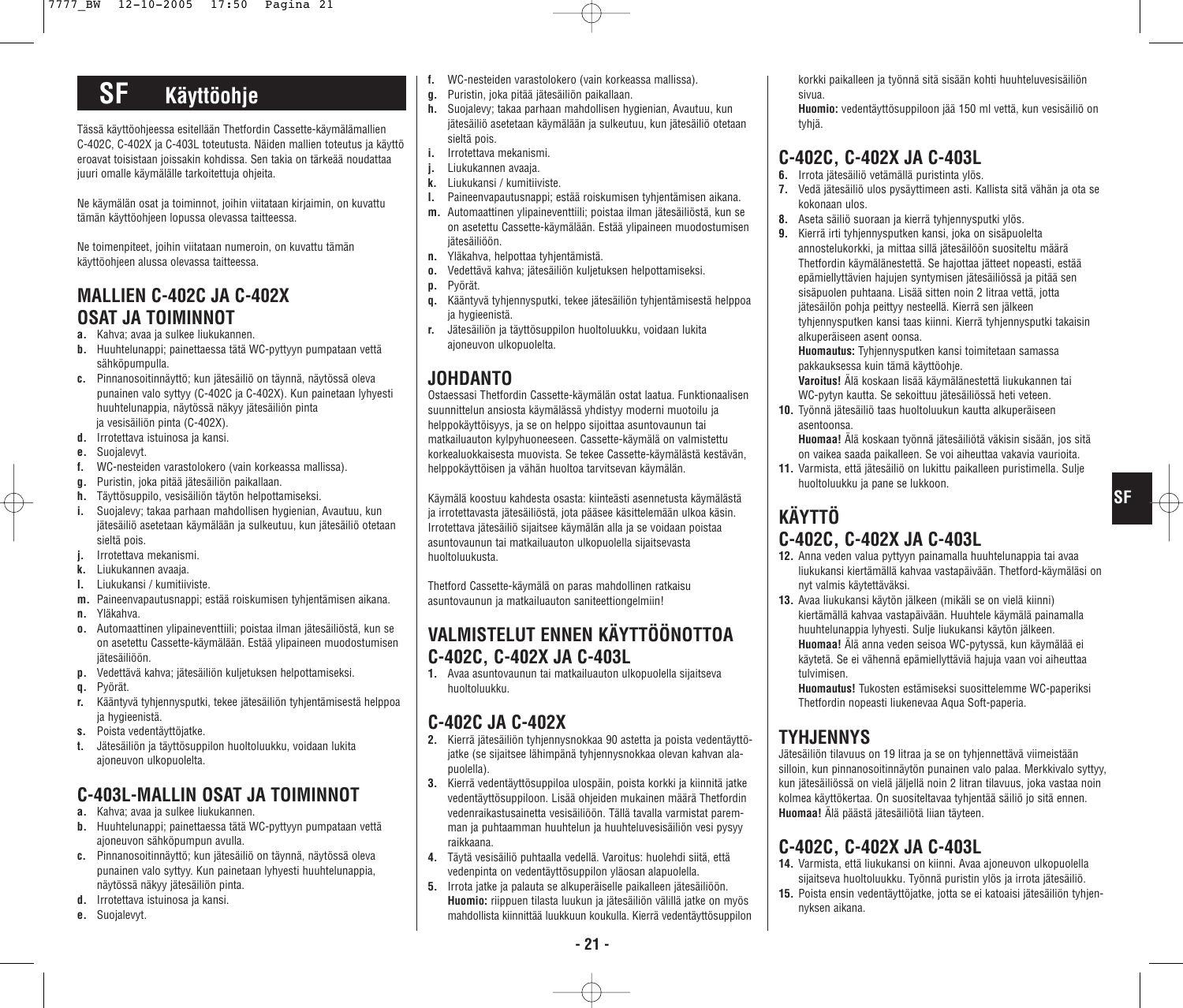- **16.** Aseta jätesäiliö pystyasentoon (ulos vedettävä kahva yläpuolella, pyörät alapuolella). Paina kahva alas ja liikuta jätesäiliön kahvaa, jotta sen lukitus vapautuu.
- **17.** Vedä kahva ylös ja vie jätesäiliö hyväksyttyyn tyhjennyspaikkaan.
- **18.** Työnnä kahva takaisin. Kierrä tyhjennysputki ylös ja poista sen kansi. Tartu toisella kädellä jätesäiliön yläkahvaan ja aseta toinen kätesi takana olevaan kahvaan, jotta voit ohjata paineenvapautusnappia peukalolla tyhjentämisen aikana. Paina paineenvapautusnappia varovasti säiliön tyhjentämisen aikana, jotta vältyt roiskeilta.

Huuhtele säiliö tyhjennyksen jälkeen huolellisesti vedellä. Puhdista myös liukukansi vedellä.

**Huomaa!** Paina paineenvapautusnappi sisään vasta sitten, kun tyhjennysputki osoittaa alas!

**19.** Mikäli tarpeen, valmistele WC käyttövalmiiksi seuraavaa käyttöä varten. Aseta vedentäyttöjatke takaisin alkuperäiselle paikalleen jätevesisäiliöön. Työnnä jätesäiliö käymälään ja sulje luukku.

### **VARASTOINTI**

Jos et käytä Thetford-käymälää pitkään aikaan, on tärkeää, että suoritat seuraavat toimet.

Tyhjennä vesisäiliö kokonaan käyttäen tyhjennysputkea, joka toimii myös veden pinnankorkeuden ilmaisimena. Irrota putki kiinnikkeestä ja vedä sitä varovasti alaspäin ylhäällä olevasta sulkijasta. Suuntaa tyhjennysputki ulos huoltoluukusta ja anna veden valua ulos. Muista tyhjennyksen jälkeen liittää putki kiinnikkeeseen ennen kuin työnnät sen takaisin ylhäällä olevaan sulkijaan.

# **C-403L**

**SF**

Tyhjennä asuntovaunusi tai matkailuautosi keskusvesijärjestelmä.

### **C-402C, C-402X JA C-403L**

**20.** Avaa liukukansi kiertämällä käymälän kahvaa vastapäivään. Paina nyt niin kauan sinistä nappia, kunne WC-pyttyyn ei enää tule vettä. Sulje liukukansi.

### **C-402C JA C-402X**

**21.** Avaa asuntovaunun tai matkailuauton ulkopuolella oleva luukku ja kierrä vedentäyttösuppilo ulos. Poista kansi ja tyhjennä täyttösuppilo kiertämällä sitä neljänneskierroksen vastapäivään.

### **C-402C,C-402X JA C-403L**

- **22.** Irrota jätesäiliö ja tyhjennä se hyväksytyssä tyhjennyspaikassa. Menettele puhdistus- ja huolto-ohjeiden mukaisesti.
- **23.** Pane jätesäiliö takaisin paikalleen ja avaa liukukansi liikuttamalla käymälän kahvaa vasemmalle.

### **PUHDISTUS JA HUOLTO**

Käymälä on puhdistettava ja huollettava säännöllisesti käytöstä riippuen. Suosittelemme Thetford-käymälöiden puhdistamiseen vettä ja Thetfordin muovinpuhdistusainetta.

**Huomaa!** Älä käytä koskaan kotitalouden puhdistusaineita (klooria, liuotinaineita tai muita voimakkaita puhdistusaineita). Ne voivat vahingoittaa pysyvästi tiivisteitä ja käymälän muita osia.

#### **Käymälä**

- Ruiskuta käymälään Thetfordin muovinpuhdistusainetta.
- Huuhtele pytty vedellä, pyyhi käymälän muut osat kostealla rievulla.
- **Vihje!** Jos haluat, että käymäläsi kiiltää, kuivaa se puhdistuksen jälkeen pehmeällä, kuivalla rievulla.
- Puhdista istuinosa ja kansi. Ne voidaan poista helposti. Avaa istuinosa ja kansi ja vedä ne ylös. Aseta istuinosa ja kansi puhdistuksen jälkeen takaisin paikalleen työntämällä pyöreät tapit ylhäällä oleviin reikiin ja painamalla istuinosa ja kansi alas.

#### **Jätesäiliö**

On suositeltavaa puhdistaa säiliö perusteellisesti 1x sesongin aikana.

- Irrota mekanismi jätesäiliöstä kiertämällä sitä vastapäivään, kuten jätesäiliössä näkyy. Huuhtele mekanismi juoksevalla vedellä.
- Irrota automaattisen paineenpoistoventtiilin suojalevy nostamalla se ylös ruuviavaimella. Työnnä automaattinen paineenpoistoventtiili auki toisella kädellä samalla, kun otat toisella kädellä kiinni säiliön sisällä olevasta automaattisen paineenpoistoventtiilin pallouimurista. Työnnä pallouimuri ylös, kierrä sitä puoli kierrosta ja ota se pois alapuolelta. Irrota pallouimurin alapuolella oleva kumitiiviste. Huuhtele pallouimuri ja kumitiiviste juoksevalla vedellä. Pane kumitiiviste ja pallouimuri takaisin paikalleen samalla tavalla.

Käymälän kumitiivisteet (liukukannen tiiviste, mekanismin tiiviste, automaattisen paineenpoistoventtiilin tiiviste, kannen tiiviste) on käsiteltävä säännöllisesti Thetfordin silikonisuihkeella. Näin tiivisteet pysyvät joustavina ja hyväkuntoisina. Vaikka käymälää ei käytettäisi pitkään aikaan, on tärkeää käsitellä tiivisteet puhdistamisen jälkeen Thetfordin silikonisuihkeella.

**Huomaa!** Älä käytä koskaan vaseliinia tai muita kasviöljyjä paitsi oliiviöljyä. Ne voivat aiheuttaa vuotoja.

**Huom.** Liukukannen tiivistysrengas altistuu kulumiselle. Huollon määrästä ja huoltotavasta riippuen tiivistysrenkaan toiminta heikkenee tietyn ajan kuluttua, jolloin se pitää vaihtaa.

## **KÄYTTÖ TALVELLA**

Thetford Cassette-käymälää voidaan käyttää tavallisen tapaan kylmällä ilmalla, jos se on lämmitetyssä ympäristössä. Jos näin ei ole, on mahdollista, että käymälä jäätyy. Siinä tapauksessa suosittelemme käymälän tyhjentämistä kohdan "Varastointi" ohjeiden mukaisesti.

Pakkasnesteiden, kuten auton jäähdyttimessä käytettävien pakkasnesteiden, käyttöä ei suositella ympäristölle koituvien haittojen vuoksi.

## **THETFORDIN TAKUU**

Thetford B.V. myöntää tuotteidensa loppukäyttäjille 3 vuoden takuun. Takuun voimassaoloaikana Thetford vaihtaa tai korjaa viallisen tuotteen. Siinä tapauksessa viallisten osien vaihtaminen, siitä aiheutuneet palkkakulut ja/tai itse osien hinta tulevat Thetfordin maksettaviksi.

- **1.** Jos tuotteen käyttäjä haluaa käyttää takuuta hyväkseen, hänen pitää viedä tuote Thetfordin valtuuttamaan huoltoliikkeeseen, jossa vaatimus arvioidaan.
- **2.** Jos tuotteen osia vaihdetaan tuotteen korjaamiseksi takuun puitteissa, niin kyseiset osat tulevat Thetfordin omistukseen.
- **3.** Tämä takuu ei vaikuta voimassa olevaan kuluttajalainsäädäntöön.
- **4.** Takuu ei koske tuotteita, joita käytetään tai on käytetty kaupallisiin tarkoituksiin.
- **5.** Takuu raukeaa, jos jokin seuraavista ehdoista täyttyy:
- tuotetta on käytetty arvostelukyvyttömästi tai käyttöohjeita ei ole noudatettu;
- tuotetta ei ole asennettu ohjeiden mukaisesti;
- tuotteeseen on tehty muutoksia;
- tuote on korjattu jossakin muualla kuin Thetfordin hyväsymässä huoltoliikkeessä;
- tuotteen sarjanumeroa tai koodia on muutettu;
- tuotteen vahingoittuminen on seurausta olosuhteista, jotka eivät liity itse tuotteen normaaliin käyttöön.

### **ASIAKASPALVELU**

Jos Sinulla on kysyttävää käymälästä tai haluat siitä lisää tietoa, voit vierailla www-sivullamme **www.thetford-europe.com**. Löydät sieltä muun muassa usein esitetyt kysymykset, ongelmat ja niiden ratkaisut, korjausohjeet, vihjeet ja luettelon Thetfordin jälleenmyyjistä lähimmällä paikkakunnalla. Jos Sinulla on siitä huolimatta vielä kysyttävää tai huomautettavaa, voit ottaa yhteyden asiakaspalveluosastoon omassa maassasi (katso osoitteita tämän käyttöohjeen lopussa).

### **VASTUU**

Thetford ei ole vastuussa menetyksistä ja/tai vahingoista, jotka aiheutuvat suoraan tai epäsuorasti käymälän käytöstä.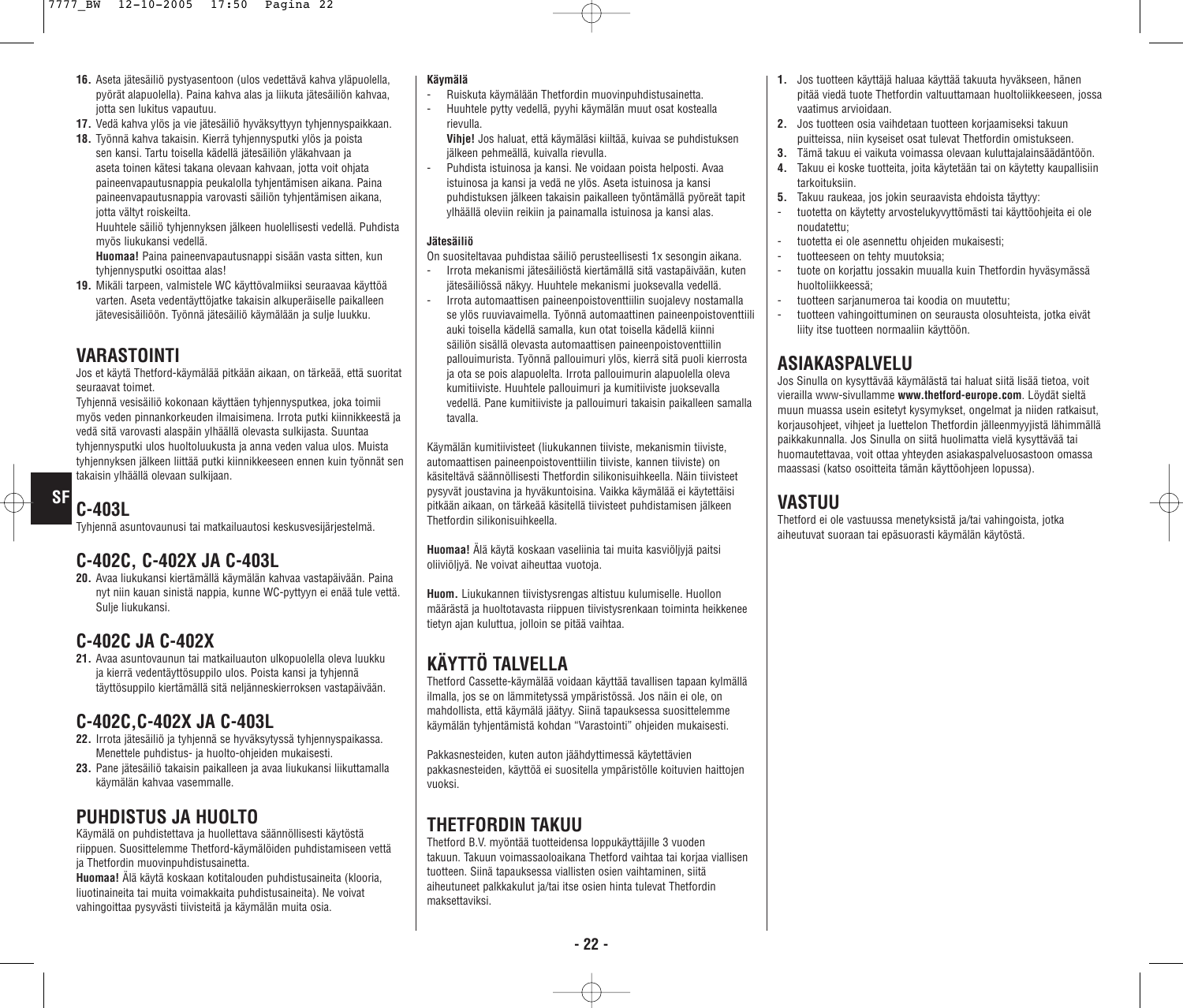# **SLO Navodila za uporabo**

Ta navodila za uporabo obsegajo modele stranišč Thetford cassette C-402C, C-402X in C-403L. Ti modeli se glede na uporabo nekoliko razlikujejo. Pazite, da boste sledili navodilom, ki se nanašajo na vaš model stranišča.

Sestavni deli in delovanje so označeni s črkami in prikazani v zgibanki, ki se nahaja na hrbtni strani teh navodil za uporabo.

Postopki uporabe, kot jih označujejo zaporedne številke, so opisani v zgibanki pred temi navodili za uporabo.

### **SESTAVNI DELI IN DELOVANJE MODELOV C-402C, IN C-402X**

- **a.** Ročaj: odpira in zapira zaporo ventila.
- **b.** Gumb za splakovanje: ob pritisku nanj električna črpalka napolni školiko z vodo.
- **c.** Kazalec količine fekalij: ko je posoda za fekalije polna, se prikaže rdeče obarvan znak LED (C402C in C-402X). Če na kratko pritisnete gumb za splakovanje, se bo na zaslonu pokazala količina v posodi za fekalije (C-402X) in količina v kotličku za vodo (C-420X).
- **d.** Razstavljiv sedež in pokrov.
- **e.** Prekrivne plošče.
- **f.** Prostor za shranjevanje kemikalij (samo višji model).
- **g.** Varnostna zaponka: drži posodo za fekalije na njenem mestu.
- **h.** Lijak za polnjenje z vodo: za lažje polnjenje kotlička z vodo.
- **i.** Pokrov: zagotavlja optimalno higieno. Odpre se, ko posodo za fekalije vstavimo v stranišče ter zapre, ko posodo odstranimo.
- **j.** Odstranljiv mehanizem.
- **k.** Odpiralec zapore ventila.
- **l.** Zapora ventila.
- **m.** Zračnik: preprečuje pljuskanje vsebine med praznjenjem.
- **n.** Gornji ročaj.
- **o.** Avtomatični zračnik za izenačevanje pritiska: skrbi za zračenje posode za fekalije, ko je le ta vstavljena v stranišče ter zmanjšuje pritisk v posodi.
- **p.** Ročaj za izvlečenje: za lažje prenašanje posode za fekalije.
- **q.** Kolesa.
- **r.** Vrtljiv tulec za praznjenje: omogoča lažje in bolj higienično praznjenje posode za fekalije.
- **s.** Odstranite priključek za polnjenje z vodo.
- **t.** Loputa: omogoča dostop do posode za fekalije ter lijaka za polnjenje kotlička in jo je mogoče zakleniti z zunanje strani vozila.

### **SESTAVNI DELI IN DELOVANJE MODELA C-403L**

- **a.** Ročaj: odpira in zapira zaporo ventila.
- **b.** Gumb za splakovanje; ob pritisku nanj centralna električna črpalka v vozilu črpa vodo v školjko.
- **c.** Kazalec količine fekalij: ko je posoda za fekalije polna, se prikaže rdeče obarvan znak LED. Če na kratko pritisnete gumb za splakovanje, se bo na zaslonu pokazala količina v posodi za fekalije.
- **d.** Razstavljiv sedež in pokrov.
- **e.** Prekrivne plošče.
- **f.** Prostor za shranjevanje kemikalij (samo višji model).
- **g.** Varnostna zaponka: drži posodo za fekalije na njenem mestu.
- **h.** Pokrov: zagotavlja optimalno higieno. Odpre se, ko je posoda za fekalije vstavljena v stranišče.
- **i.** Odstranlijv mehanizem.
- **j.** Odpiralec zapore ventila.
- **k.** Zapora ventila.
- **l.** Zračnik: preprečuje pljuskanje vsebine med praznjenjem.
- **m.** Avtomatični zračnik za izenačevanje pritiska: skrbi za zračenje posode za fekalije, ko je le ta vstavljena v stranišče ter zmanjšuje pritisk v posodi.
- **n.** Gornji ročaj: za enostavno praznjenje.
- **o.** Ročaj za izvlečenje: za lažje prenašanje posode za fekalije.
- **p.** Kolesa.
- **q.** Vrtljiv tulec za praznjenje: omogoča lažje in bolj higienično praznjenje posode za fekalije.
- **r.** Loputa za dostop do posode za fekalije: zakleniti jo je mogoče z zunanie strani vozila.

### **UVOD**

Prenosno stranišče Thetford je visoko kakovosten in funkcionalno zasnovan izdelek, ki ga odlikujeta preprosta uporaba in moderen dizajn. Stranišče bo brez težav postalo sestavni del vaše kopalnice v počitniški prikolici ali avtodomu. Prenosno stranišče je izdelano iz visoko kakovostnih sintetičnih materialov. Zaradi vseh teh lastnosti je stranišče trpežno in preprosto za vzdrževanje.

Stranišče je sestavljeno iz dveh delov: trajno fiksirana straniščna školjka in posoda za fekalije, ki je dostopna od zunaj. Posoda za fekalije je odstranljiva in se nahaja pod školjko, odstranite jo lahko skozi loputo na zunanji strani počitniške prikolice ali avtodoma.

Thetfordovo prenosno stranišče je idealna rešitev sanitarnega problema v vaši počitniški prikolici ali avtodomu!

### **PRIPRAVA ZA UPORABO C-402C, C-402X IN C-403L**

**1.** Odprite loputo na zunanji strani vaše prikolice oz. avtodoma.

### **C-402C IN C-402X**

- **2.** Iztočni žleb posode za fekalije zasukajte za 90 stopinj in odstranite priključek za polnjenje z vodo (našli ga boste pod ročajem, ki je najbližje iztočnemu žlebu).
- **3.** Lijak za polnjenje z vodo zasukajte navzven, odstranite pokrov in vstavite priključek v lijak za polnjenje z vodo. Dodajte navedeno količino Thetford-ovega dodatka za svežo vodo v kotliček z vodo. To zagotavlja ušinkovitejši in čistejši curek in ohranja vodo v kotličku svežo.
- **4.** Kotliček z vodo napolnite s čisto vodo.

**Pozor:** nivo vode naj bo pod vrhom lijaka za polnjenje z vodo.

**5.** Odstranite priključek in ga vrnite na njegovo prvotno mesto na posodi za fekalije.

**Opomba:** glede na to, koliko prostora je med vrati in posodo za fekalije, lahko ta priključek pritrdite tudi na vrata s kljuko. Privijte pokrov nazaj na lijak za polnjenje z vodo in potisnite nazaj noter proti bočni strani posode za izpiranje.

**Opomba:** Ko je vodni tank prazen ostane v lijaku za polnjenje z vodo 150 ml vode.

### **C-402C, C-402X IN C-403L**

- **6.** Potegnite varnostno zaponko navzgor in odstranite posodo za fekalije.
- **7.** Posodo povlecite ven kolikor lahko, ko se zaustavi, jo rahlo nagnite in nato potegnite ven do konca.
- **8.** Posodo za fekalije postavite v pokončen položaj in obrnite tulec za izlivanje navzgor.
- **9.** S tulca odstranite pokrovček, ki naj vam služi kot merilna posodica. Odmerjeno količino kemikalije vlijte v posodo za fekalije. Kemikalija preprečuje neprijetne vonjave in ohranja čisto notranjost posode za fekalije. Nato dodajte približno 2L vode oz. toliko, da je dno posode pokrito s tekočino. Privijte merilni pokrovček nazaj na tulec in postavite tulec nazaj v prvotni položaj.

**Pomembno:** Pokrovček tulca za izlivanje je priložen v paketu skupaj s temi navodili za uporabo.

- **Opozorilo!** Kemikalije nikoli ne vlivajte skozi ventil ali skozi straniščno školjko. Kemikalija se takoj se zmeša z vodo v posodi za fekalije.
- **10.** Skozi loputo potisnite posodo za fekalije nazaj v prvoten položaj. **Opozorilo!** Nikoli ne uporabite sile, če imate težave pri vstavljanju posode nazaj na njeno mesto. S tem lahko povzročite veliko škode.
- **11.** Prepričajte se, da je posoda za fekalije pritrjena z varnostno zaponko. Zaprite loputo in jo zaklenite.

### **UPORABA C-402C, C-402X IN C-403L**

- **12.** Spustite nekaj vode v školjko. To lahko naredite tako, da pritisnete na gumb za splakovanje ali pa potisnete ročko ventila pod straniščno školjko proti sebi. Vaše Thetford stranišče je zdaj pripravljeno za uporabo.
- **13.** Po uporabi odprite zaporo ventila (če je ta še vedno zaprta) tako, da zavrtite ročko ventila na levo. Stranišče splaknite tako, da za nekaj sekund pritisnite na gumb za splakovanje. Ko je stranišče splaknjeno, zaprite zaporo ventila.

**Opozorilo!** Ne puščajte vode v školjki, ko stranišče ni v uporabi. To onemogoča preprečevanje neprijetnih vonjav in lahko privede do razlitia vode.

**Opomba!** Da bi se izognili morebitnim težavam z zamaševanjem, vam svetujemo uporabo Aqua Soft toaletnega papirja, ki se hitro razgradi.

### **PRAZNJENJE**

Prostornina posode za fekalije znaša 19 litrov; izprazniti jo je potrebno najkasneje takrat, ko se na zaslonu prižge rdeča lučka. Signalna luč se bo prižgala, ko bo v posodi za fekalije prostora le še za 2 litra oz. za približno 3 uporabe. Posodo je priporočljivo izprazniti že prej. **Opozorilo!** Ne dovolite, da se posoda za fekalije prenapolni.

### **C-402C, C-402X IN C-403L**

- **14.** Prepričajte se, da je zapora ventila zaprta. Odprite loputo na zunanji strani vozila. Potisnite varnostno zaponko navzgor in odstranite posodo za fekalije.
- **15.** Najprej odstranite priključek za polnjenje z vodo, da ga ne bi izgubili med praznjenjem posode za fekalije.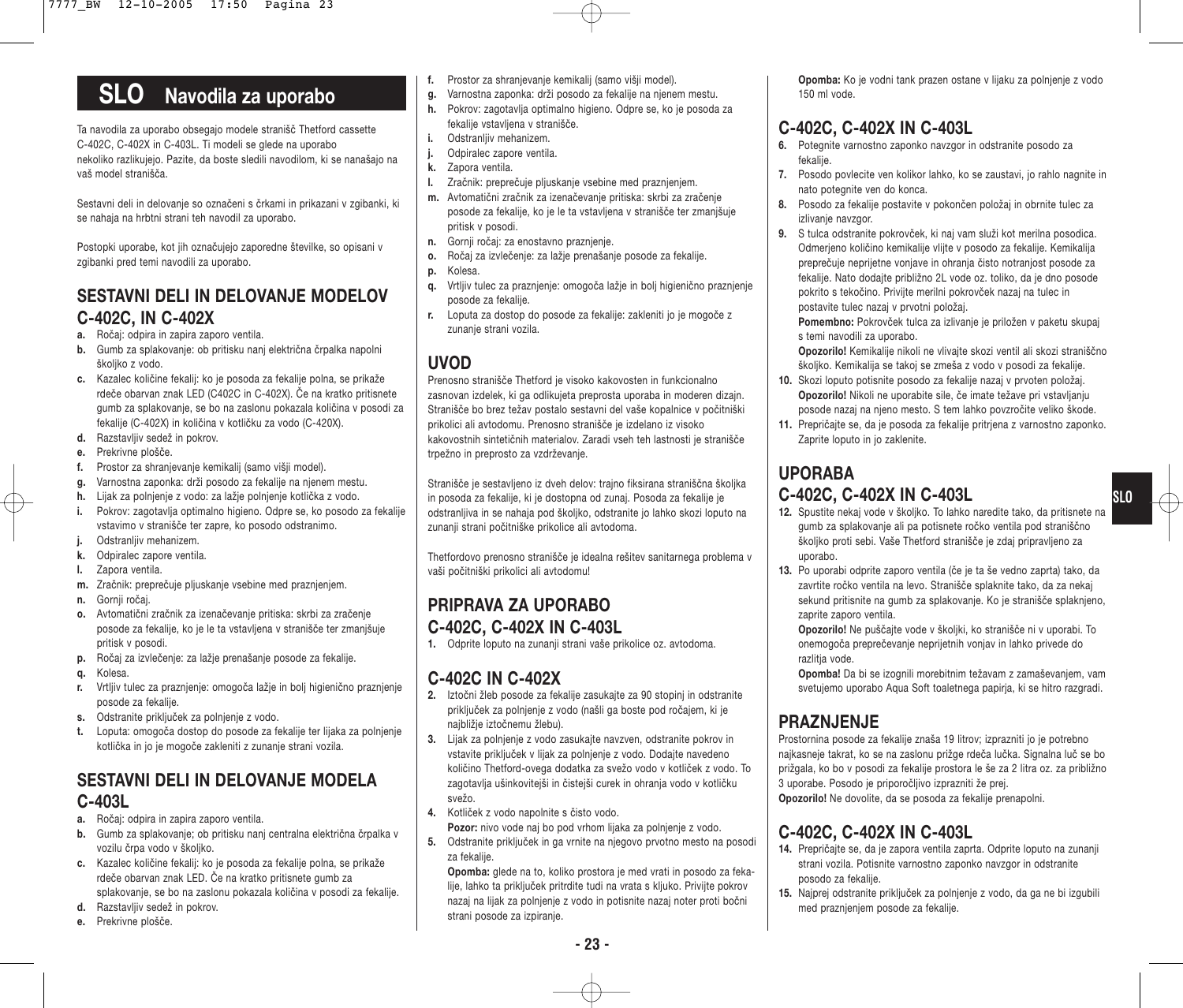- **16.** Posodo postavite v pokončen položaj (ročaj za izvlečenje zgoraj, kolesa spodaj). Ročaj potisnite navzdol in ga povlecite stran od posode za fekalije, dokler ne izskoči iz prvotnega položaja.
- **17.** Ročaj potegnite navzgor in posodo za fekalije odpeljite do uradnega odlagališča fekalij.
- **18.** Ročaj potisnite nazaj. Tulec za praznjenje obrnite navzgor in odstranite pokrovček. Z eno roko primite posodo za gornji ročaj, z drugo pa primite za drugi ročaj na zadnji strani, tako da boste s palcem lahko pritiskali na gumb zračnika. Med praznjenjem posode naj bo gumb zračnika ves čas pritisnjen; tako jo lahko izpraznite brez pliuskania.

Ko ste posodo spraznili, jo temeljito operite z vodo. Zaporo ventila prav tako očistite z vodo.

**Opozorilo!** Na gumb zračnika pritiskajte le, kadar je tulec obrnjen navzdol!

**19.** Po potrebi še enkrat pripravite stranišče za uporabo. Vrnite priključek nazaj na njegovo prvotno mesto na posodi za fekalije. Posodo za fekalije potisnite v stranišče in zaprite vhodna vrata.

### **SHRANJEVANJE**

Če Thetfordovega prenosnega stranišča ne nameravate uporabljati dalj časa, je pomembno, da pazljivo sledite navodilom spodaj. Popolnoma izpraznite posodo za vodo s pomočjo odtočne cevi, ki služi

tudi kot pokazatelj nivoja takočine. Izvlecite odtočno cev z objemke in jo pazljivo potegnite z gornjega nastavka.

Odtočno cev usmerite skozi odprtino na vratih in tako omogočite iztekanje vode.

Ko je iztekanje zaključeno, se prepričajte, da je odtočna cev nameščena **SLO** nazaj na gorniji nastavek.

## **C-403L**

Izčrpajte vso vodo iz sistema v vaši počitniški prikolici ali avtodomu.

### **C-402C, C-402X IN C-403L**

**20.** Odprite zaporo ventila tako, da zavrtite ročaj na stranišču v levo. Pritisnite na modri gumb dokler voda ne preneha teči v kotliček. Zaprite zaporo ventila.

### **C-402C IN C-402X**

**21.** Na zunanji strani vaše prikolice ali avtodoma odprite loputo in obrnite lijak navzven. Odvijte pokrovček in spraznite lijak tako, da ga obrnete za četrtino obrata v levo.

### **C-402C, C-402X IN C-403L**

- **22.** Odstranite posodo za fekalije in jo izpraznite na uradnem odlagališču fekalij. Upoštevajte navodila za čiščenje in vzdrževanje.
- **23.** Zamenjajte posodo za fekalije in odprite zaporo ventila tako, da ročaj na stranišču obrnete v levo.

### **ČISˇ ČENJE IN VZDRŽEVANJE**

Stranišče morate, glede na pogostost uporabe, redno čistiti in vzdrževati. Pri čiščenju vam svetujemo uporabo vode in čistilo Thetford Plastic Cleaner.

**Opozorilo!** Ne uporabliaite koncentratov in grobih čistil (belil, raztopil ali drugih močnih čistilnih sredstev), ker lahko trajno poškodujejo tesnila in druge dele stranišča.

#### **Stranišče**

- **-** Stranišče poškropite s čistilom Thetford Plastic Cleaner.
- **-** Školjko splaknite z vodo in stranišče obrišite z vlažno krpo.
- **Nasvet!** Če želite zares sijoče stranišče, ga po čiščenju obrišite z mehko suho krpo.
- **-** Očistite sedež in pokrov. Sedež in pokrov stranišča lahko enostavno odstranite. Odprite pokrov in sedež in ju potegnite navzgor. Po čiščenju ju postavite nazaj tako, da namestite okrogle zatiče nad luknje, nato pa sedež in pokrov potisnete navzdol.

#### **Posoda za fekalije**

Svetujemo vam, da vsaj enkrat na leto temeljito očistite posodo za fekalije.

- **-** Mehanizem z obratom na levo, kot je prikazano na posodi, odstranite s posode za fekalije. Celoten mehanizem splaknite pod pipo.
- **-** Prekrivno ploščo odstranite z avtomatičnega zračnika za izenačevanje pritiska tako, da jo dvignete z izvijačem. Z eno roko odprite avtomatični zračnik, z drugo pa držite ležaj zračnika na notranji strani kotlička. Ležaj potisnite navzgor, ga obrnite za polovico obrata in odstranite s spodnjega dela. Odstranite gumasto tesnilo pod ležajem. Pod pipo splaknite ležaj in gumasto tesnilo. Nazaj na avtomatični zračnik za izenačevanje pritiska ju namestite na enak način.

Gumasta tesnila v stranišču (zapora ventila, tesnilo mehanizma, tesnilo avtomatičnega zračnika za izenačevanje pritiska in tesnilo pokrovčka) neposredno povzročila uporaba stranišča. **SLO** redno vzdržujte s pomočjo Thetford maziva High Grade Seal Lubricant. Tako bodo tesnila ostala prožna in v dobrem stanju. Če stranišča nekaj časa ne boste uporabljali, je pomembno, da tesnila po čiščenju vzdržujete s Thetford mazivom High Grade Seal Lubricant.

> **Opozorilo!** Nikoli ne uporabljajte vazelina ali drugih olj, primerno je le olivno olje. Ostala lahko povzročajo uhajanje.

**Pomembno** Tesnilo zapore ventila se lahko obrabi. Tesnilo bo po določenem času, odvisno od vzdrževanja, postalo manj učinkovito in ga bo potrebno zamenjati.

### **UPORABA POZIMI**

Prenosno stranišče Thetford lahko uporabljate v hladnem vremenu, če se nahaja v ogrevanih prostorih. V nasprotnem primeru lahko zamrzne. V tem primeru vam svetujemo, da stranišče izpraznite po navodilih, opisanih pod 'Shranjevanje'.

Zaradi okoljevarstvenih razlogov odsvetujemo uporabo sredstev proti zamrzovanju, kot npr. sredstva, ki jih uporabljamo za hladilnik avtomobila.

### **GARANCIJA ZA PROIZVODE THETFORD**

Thetford B.V. zagotavlja končnim porabnikom 3-letni garancijski rok. V primeru okvare znotraj tega obdobja bo Thetford proizvod zamenjal oz. popravil. Stroške zamenjave, dela, vloženega v zamenjavo okvarjenega dela in/ali stroške delov samih, bo v tem primeru kril Thetford.

- **1.** Za popravilo v garanciji mora uporabnik proizvod predložiti pooblaščenemu servisnemu centru podjetja Thetford, kjer bodo ocenili škodo.
- **2.** V primeru zamenjave delov med popravilom v garanciji, ti deli postanejo last podjetja Thetford.
- **3.** Ta garancija je v skladu s trenutnim zakonom o varstvu potrošnikov.
- **4.** Garancija ne velja, če se proizvode uporablja v trgovske namene. **5.** Zahteva po popravilu v garanciji ne bo odobrena v naslednjih primerih:
- **-** nepravilna uporaba proizvoda ali neupoštevanje navodil za uporabo;
- **-** proizvod ni bil nameščen v skladu z navodili;
- **-** proizvod je spremenjen;
- **-** okvara proizvoda je bila popravljena v nepooblaščenem servisnem centru;
- **-** spremenjena je bila serijska številka oz. proizvodna koda;
- **-** proizvod je bil poškodovan v okoliščinah, ki ne ustrezajo njegovi običajni uporabi.

## **SERVISNI CENTER**

Za nadaljnje informacije ali vprašanja o vašem stranišču prosim obiščite našo spletno stran **www.thetford-europe.com**. Tam boste našli odgovore na pogosto zastavljena vprašanja, težave in rešitve, navodila za popravilo, nasvete in seznam vam najbližjih prodajnih zastopnikov Thetford. Če boste kljub temu imeli še kakšno vprašanje, se obrnite na Servisni center v vaši državi (naslove najdete na zadnji strani priročnika).

#### **ODGOVORNOST**

Thetford ne odgovarja za izgubo in/ali poškodbo, ki jo je posredno ali